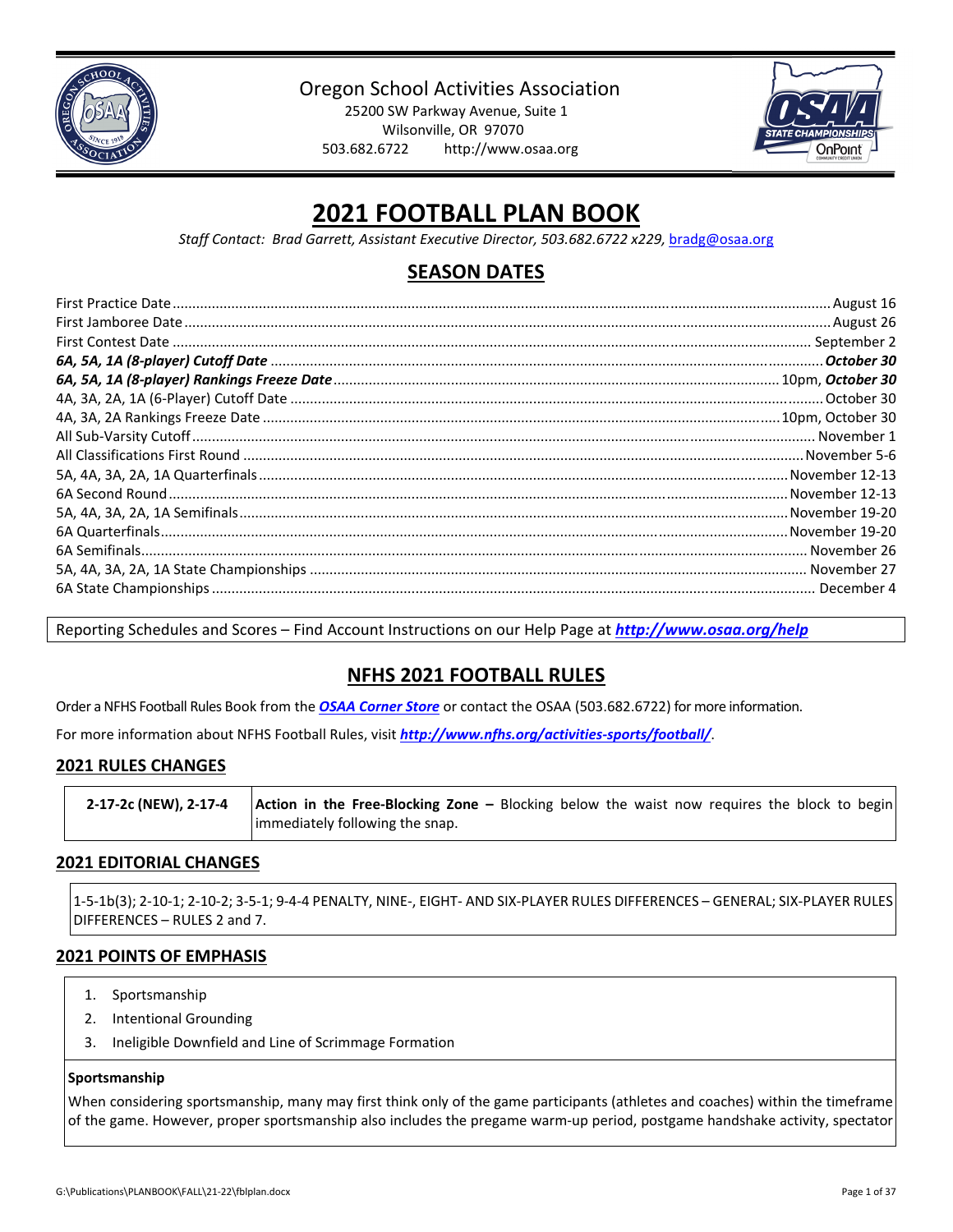behavior (both students and adults), parents of athletes, public‐address announcements and announcers, and bands. All of the above constituents have a role in promoting good sportsmanship.

Players and coaches are the most visible in their displays of sportsmanship. Their behavior sets the tone for fans, game officials and others. As recognizable personalities, it is an expectation that coaches model good behavior. Players must represent their schools and communities as ambassadors of good sporting behavior beginning with pregame activities and concluding with end‐of‐game activities.

Game officials generally do not assume control until taking the field approximately 30 minutes prior to the scheduled kickoff. Therefore, coaching staffs and game administrators must be vigilant and responsible for ensuring proper sportsmanship during this time. Once the contest begins, school administrators are responsible for the proper conduct of all spectators. This may take the form of reading a sportsmanship public-address announcement prior to the contest and remaining vigilant for possible issues during the contest. Student bodies and spectators in general should be reminded that any behaviors conducted at the expense of the opponents is unacceptable and will be addressed accordingly.

Public‐address announcers are responsible for delivering pertinent game‐related information – not to be a play‐by‐play person or cheerleader. Taking liberties with biased and/or inflammatory announcements must not be tolerated. Their purpose is not to editorialize the quality of play or incite the home crowd in any way.

Working with the band/music director, the school administration mustset proper guidelines and ensure compliance regarding when live or recorded music may be utilized.

Good sportsmanship does not occur on its own. Only with specific planning and coordination by all constituents is good sportsmanship achievable. Good sportsmanship is about respect. Good sports win with humility, lose with grace and do both with dignity.

### **Intentional Grounding**

Due to the growing prevalence of televised football, one of the most misunderstood rules at the high school level is intentional grounding. Under NFHS rules, intentional grounding is a foul whenever a legal forward pass is thrown into an area not occupied by an eligible receiver, or when a pass is thrown to prevent a loss of yardage or to conserve time. The only exception to this rule is when the passer intentionally throws the ball forward to the ground immediately after receiving the snap.

Under NFHS rules, it is a foul if there was no eligible receiver in the area of the pass, regardless of the passer's position on the field. Across the country, we are seeing more high school quarterbacks throw the ball away to avoid a sack when outside the pocket, thinking this is legal based on what is seen on television. High school referees need to be aware of these situations and, with the help of the line judge and linesman, make the correct call under NFHS football rules. This is a foul that should be called after the game officials have gathered and discussed the play. When a foul does occur, the penalty flag needs to be thrown by the referee. The penalty is 5 yards from the spot of the foul and a loss of down.

### **Ineligible Downfield and Line of Scrimmage Formation**

In order for the offensive team to have a legal scrimmage formation at the snap (assuming the numbering exception is not being used), at least five Team A players, numbered 50‐79, must be on the line of scrimmage. Also, no more than four Team A players may be backs. Only one player may not be on the line but still penetrate the vertical plane through the waistline of his nearest teammate who is on the line. This player must be in position to receive a hand‐to‐hand snap, but does not have to actually receive it. By rule, he is the only player allowed to be positioned in "no man's land" at the snap. All other players not on the line must be clearly positioned as backs.

Some clarification was recently provided in identifying when an ineligible Team A player is illegally downfield on a pass play. By rule, ineligible Team A players may not advance beyond the expanded neutral zone on a legal forward pass play before a legal forward pass that crosses the neutral zone is in flight. The neutral zone expands 2 yards behind the defensive line of scrimmage following the snap. The position of the ineligible Team A player at the moment of the legal pass is the primary factor in determining if the player isillegally downfield. When identifying Team A players who are illegally downfield, it isimportant to make sure that the Team A player is clearly beyond the expanded neutral zone (2 yards) at the moment that the pass is in flight. Players can travel multiple yards in a quick period of time. These players can be legally within the expanded neutral zone when the pass is thrown but beyond as the pass moves downfield. If B touches the pass in or behind the neutral zone, this restriction is terminated.

Requests for rule interpretations or explanations should be directed to the OSAA. The NFHS will assist in answering rules questions from the state associations whenever called upon.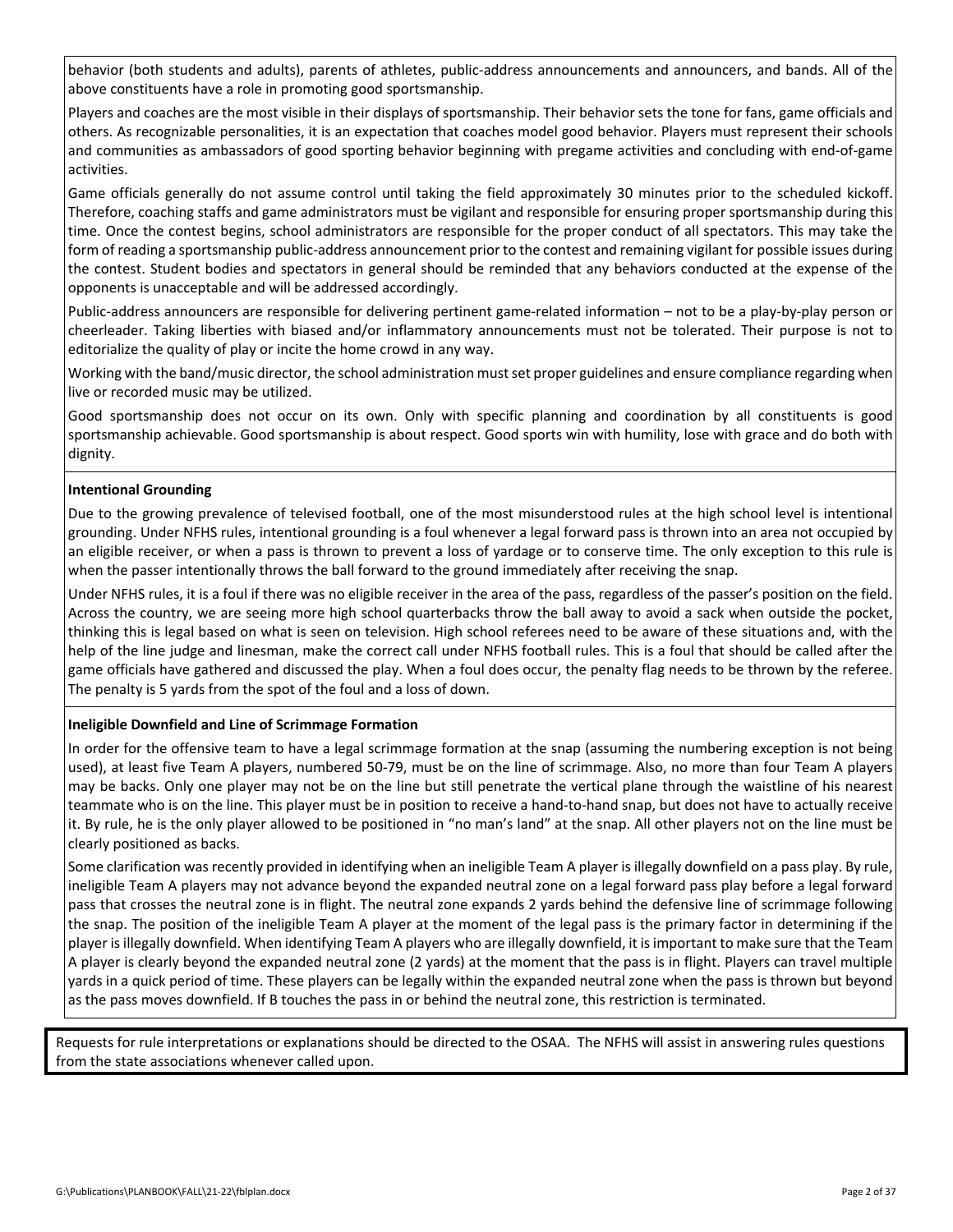## **OSAA ADOPTED FOOTBALL RULES AND INTERPRETATIONS**

*The 2021 NFHS Football Rules Book will be used with the following clarifications:*

### **1. TIE GAMES – REGULAR SEASON**

- A. The procedure on page 86‐88 of the 2021 NFHS Football Rules Book shall be used to decide all ties in varsity games played in Oregon with the exception that the first and second overtime series shall begin on the 25‐yard line; any subsequent overtime series shall begin on the 10-yard line.
- B. **NOTE:** It is the option of each athletic district as to whether the tie-breaking method will be utilized below the varsity level. This option should be communicated to the local officials' Association.
- **2. FOOTBALL – CLEATS**: In addition to the unsportsmanlike conduct penalty (15 yards) specified by the National Federation Rules Book, a student who is wearing illegal cleats in excess of 1/2" in length shall be ejected from the contest, whether or not the student has participated.
- **3. FOOTBALL LEAGUE PLAYOFF PROHIBITION**: Leagues shall not use on-the-field procedures such as the "Kansas Plan" to break ties in league football standings at the end of the regular season. Each league shall develop its own standard operating procedure for resolving league ties off the field.
- **4. FOOTBALL – VIDEO EXCHANGE**: Each school participating in the Football State Championships, excluding schools assigned to the 1A classification, shall be required to exchange at least two videos with their next opponent. The opposing coaches choose which videos to receive, and the exchange must be completed by noon on Sunday preceding the game in which the two schools meet.

## **OSAA FOOTBALL POLICIES**

### **Effective outside Association Year.**

**1. [SUMMER](http://www.osaa.org/governance/handbooks/osaa#_Toc456100463) POLICY** *(OSAA Handbook, Executive Board Policies) (Revised Fall 2017)*

- A. **All Sports**. Summer activities under the direction of any person affiliated with the high school program, including practices, contests, weight training and conditioning, are permissible throughout the summer, excluding the defined Moratorium Week, and must consider the following points:
	- 1) OSAA regulations regarding the Heat Index Calculator are in effect at all times. Athletes must be encouraged to stay well hydrated at all times, especially in hot and humid conditions. This applies to outdoor activities and indoor activities without air conditioning. See the *[NFHS](http://www.nfhs.org/sports-resource-content/nfhs-sports-medicine-position-statements-and-guidelines/)* statements on heat and hydration.
	- 2) Implement a slow and gradual preseason-conditioning regimen that prepares the athlete for the rigors of the sport.
	- 3) Slowly build up the intensity of activity over several days.
	- 4) Have fitness tests (mile run, shuttle run times, maximum repetition exercises) scheduled the second week of practices. Use a progressive, periodized program and evaluate performance once athletes are acclimated to the stress about to be placed upon them.
	- 5) Take into account the level of conditioning of all individuals and what their previous conditioning has been. Athletes who have just finished a sports season should have at least a short period (one to two weeks) of relative rest.
	- 6) Slowly introduce new exercises or workout routines to allow for adaptation by muscle groups.
	- 7) Provide adequate rest and recovery between repetitions in the weight room and especially during "gassers" and intense station or "mat" drills.
	- 8) Athletes should refrain from consuming high caffeine energy drinks and supplements, or other stimulants, as they may contribute to dehydration. See the *[NFHS](http://www.nfhs.org/sports-resource-content/nfhs-sports-medicine-position-statements-and-guidelines/)* statement on energy drinks.
	- 9) Athletes should refrain from extreme exercise during acute illness, if feeling ill, or while experiencing a fever.
- B. **Football Only**. Member schools are only allowed to utilize protective football equipment for eight days within one 10 consecutive day period beginning after the last day of the Association Year and concluding prior to the start of Moratorium Week, with the following requirements:
	- 1) No protective equipment shall be utilized from the start of Moratorium Week until the first day of the Association Year.
	- 2) All levels of a program (Varsity, JV, etc.) shall use the same 10 consecutive day period, including prospective studentathletes (e.g., incoming freshmen).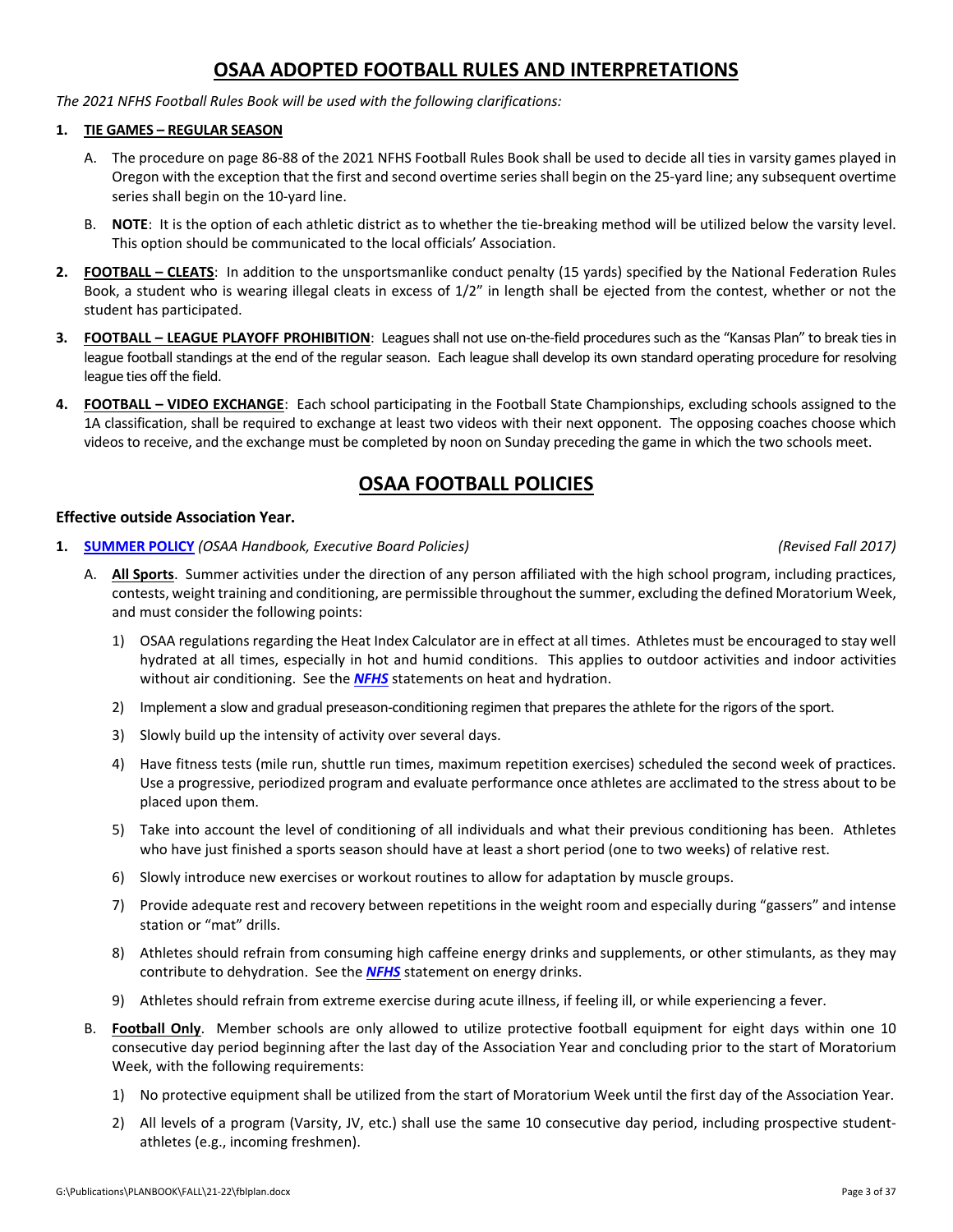- 3) At the beginning of the 10‐consecutive day period, every student shall be required to have two days of helmet only practices. During this period, the only optional pieces of protective equipment that may be worn by individuals are shoes and helmets. No other pads (e.g., shoulder, knee, thigh, hip and rib) are to be worn. During helmet only practice, no live action drills or any other activity may occur which would result in a player completing a tackle or being blocked or tackled to the ground. This policy does not preclude light contact with blocking sleds and tackling dummies. However, it is strongly recommended that any such contact be carefully controlled. Helmet only practice sessions are limited to a maximum of three hours in length.
- 4) Following two days of helmet only practices, students may wear helmets and shoulder pads on Day 3. On this day, the only optional pieces of protective equipment that may be worn by individuals are shoes, shoulder pads and helmets. No other pads (e.g., knee, thigh, hip and rib) are to be worn. During helmet/shoulder pad practice, no live action drills or any other activity may occur which would result in a player completing a tackle or being blocked or tackled to the ground. This policy does not preclude light contact with blocking sleds and tackling dummies. However, it is strongly recommended that any such contact be carefully controlled. Helmet and shoulder pad practice sessions are limited to a maximum of three hours in length.
- 5) After completing the first three days, an individual may use the remainder of the football gear as described in the NFHS Football Rules Book for a maximum of five days. Activity during this five‐day period is not restricted with regard to contact as defined by USA Football Levels of Contact.
	- a) Level 3 (Thud) is the maximum level of play if not participating in full protective equipment.
	- b) Level 4 (Live Action) occurs only between players in full protective equipment and shall not exceed more than 30 plays per player per day.
	- c) Only one practice session per day during this five‐day period may contain Live Action.
	- d) Additional practice session restrictions:
		- (1) Length of any practice session during this five‐day period shall not exceed 2.5 hours.
		- (2) Minimum recovery time between practice sessions is equivalent to total amount of time spent in previous practice session.
		- (3) All players are limited to a maximum of five hours per day in protective equipment.
		- (4) Teams may conduct an additional "teaching session" each day during this time period where no protective equipment of any type is used. Maximum time length for a teaching session is two hours. During a teaching session, the intensity, duration and pace of all practice components shall be modified from a normal practice session. The focus of a teaching session should be directed at developing skills fundamental to the sport at a significantly reduced pace. Light contact with bags is allowed but live action situations are prohibited. Practice components in all activities intended to develop skills while conditioning the athlete at the same time are not allowed. Coaches are encouraged to use this "teaching session" to address offensive and defensive strategies, skill development drills and other types of team building activities that do not involve conditioning.
- 6) A school shall not permit an individual to use the remainder of the football gear as described in the NFHS Football Rules Book unless that individual has had at least two days of helmet only practice and one day of helmet/shoulder pad practice.
- 7) It is imperative that local school administrators set guidelines for participation in the 10-consecutive day period. Safety of the participants is of the utmost importance; therefore, proper fundamental and physical preparation is necessary prior to the participants engaging in any type of person‐to‐person contact.
- 8) Individual school districts and other member schools of the association have the option of determining whether or not they will allow a school within their district to participate in one 10 consecutive day period that involves the use of protective equipment. This decision should take into consideration the inherent liability when a team represents the school district, is supervised by school personnel, uses school district transportation, uses school facilities, and participants use protective equipment owned by the school.
- 9) Individual school districts and other member schools of the association have the option of determining whether or not they will allow an individual student within their district to use protective equipment owned by the school when attending camps/clinics not organized by any member school personnel. This decision should take into consideration the inherent liability when participants use protective equipment owned by the school.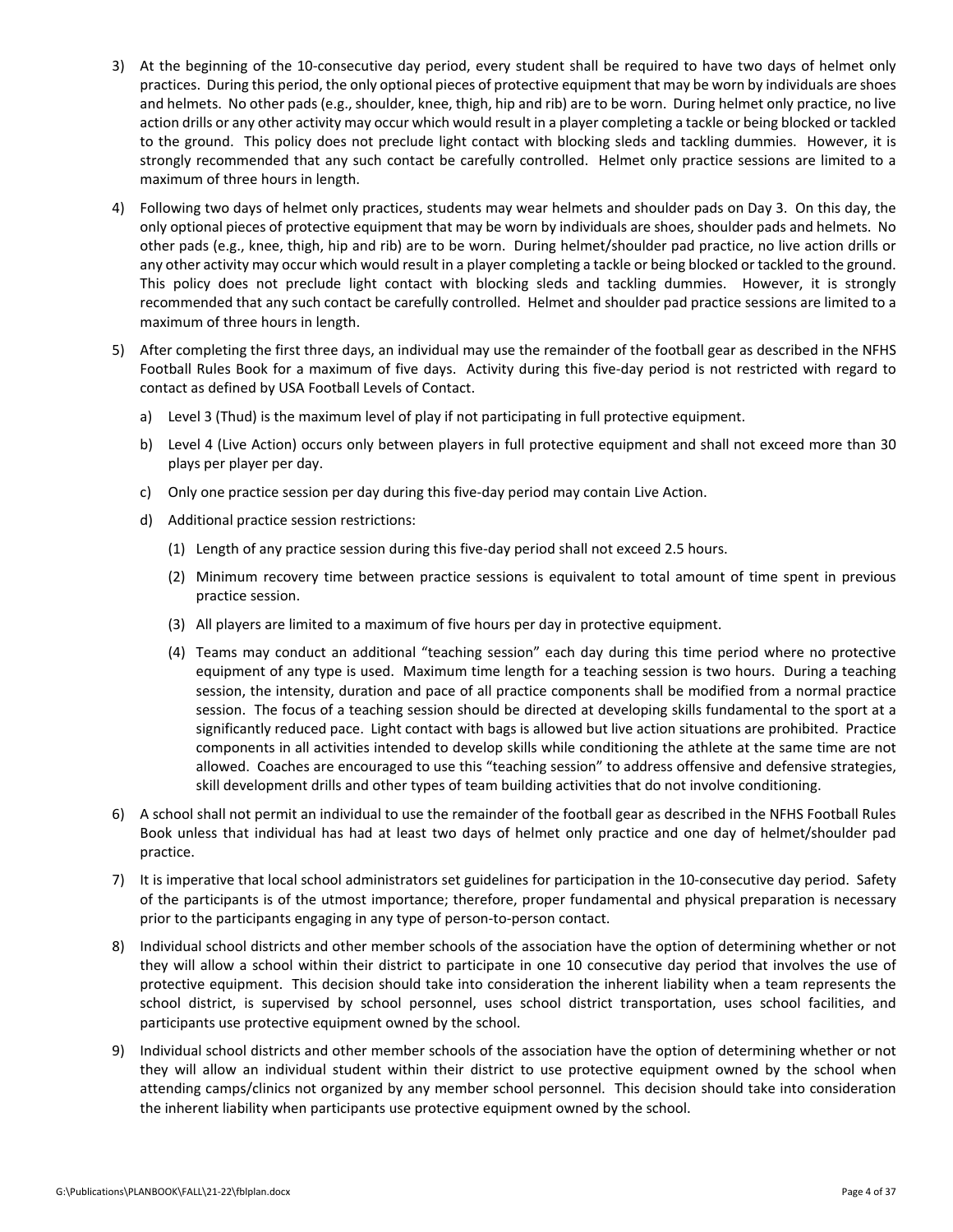- 10) Prior to participation in one 10‐consecutive day period, each participant should be required to show proof of insurance and provide documentation of a valid physical examination within the last two years as prescribed by Oregon law. Coaches and other supervisors should have liability insurance.
- **1. Q.** Does Part B of the Summer Policy apply to conditioning, technique, or other camps/clinics that do not use protective equipment?
	- **A.** No, schools can continue to conduct/attend these types of activities as long as protective equipment is not worn.
- **2. Q.** Can helmets, including soft‐shell helmets, be worn during 7‐on‐7 competitions?
	- **A.** Yes, as long as the 7‐on‐7 competitions are conducted during the 10‐consecutive day period outlined in the policy. Helmets, including soft‐shell helmets, may not be worn outside the 10‐consecutive day period.
- **3. Q.** If an individual(s) has participated in a team camp during which protective equipment was worn, can that individual(s) borrow protective equipment from a school to attend camps/clinics occurring either before or after that point?
	- **A.** The answer depends on the nature of the preceding or subsequent camp/clinic. Individuals can attend multiple camps where protective equipment is worn as long as no member of the school's coaching staff has organized attendance at the preceding or subsequent camps/clinics and no member of the school's coaching staff is a member of the preceding or subsequent camps/clinics regardless of the number of attendees from a single school. General dissemination of information does not count as organizing attendance.
- **4. Q.** Is the 10‐consecutive day period during which protective equipment can be worn applicable to each level of competition separately?
	- **A.** No, the policy requires that the same 10 consecutive day period be used by all levels (Varsity, JV, Frosh, etc.).
- **5. Q.** Can the 10‐consecutive day period during which protective equipment is worn occur after the Moratorium Week has concluded?
	- **A.** No. No protective equipment can be worn for team camp(s)/clinic(s) purposes during the timeframe between the conclusion of Moratorium Week and the start of the OSAA Association year. Protective equipment may be issued and worn by individuals attending camp(s)/clinic(s) provided that no member of the school's coaching staff has organized attendance at the camps/clinics and no member of the school's coaching staff is a member of the staff at the camp(s)/clinic(s).
- **6. Q.** In football, are 7‐on‐7 drills permissible during teaching sessions?
	- **A.** Yes, provided that they comply with the foregoing "teaching session" requirements.

### **Effective during Association Year, outside the designated OSAA sport season.**

**1.** *PRACTICE [LIMITATION](http://www.osaa.org/governance/handbooks/osaa#_Toc456100421) RULE (6A, 5A Pilot) (OSAA Handbook, Executive Board Policies) (Revised July 2021)*

- A. Philosophy/Rationale. The following statements outline the philosophy of this policy regarding in-season and out-of-season sports.
	- 1) The spirit of the Practice Limitation Rule (6A, 5A Pilot) is that every school and participant shall have the same opportunity to practice prior to the first contest.
	- 2) The mission of OSAA member schools is to foster well-rounded individuals. The purpose of interscholastic athletics is to help educate boys and girls and not to prepare students for college athletics, which is a by-product of interscholastic competition available to a very small percentage of high school athletes.
	- 3) For most students, specialization in a single athletic activity is not in their best long-term interests.
	- 4) Students should be encouraged by coaches, administrators and parents to participate in a variety of school activities, including more than one sport during the school year.
	- 5) Schools should not allow use of school equipment, including uniforms and school district vehicles, and facilities by nonschool organizations that promote a philosophy contrary to the above statements.
	- 6) 6A, 5A Schools are looking to provide coaches with more opportunities for fundamental skill development at specified times during the Association Year.
	- 7) 6A, 5A Schools believe that high school coaches are the individuals best-trained to guide and promote the health and physical welfare of all participants.
	- 8) 6A, 5A Schools want to work with the OSAA to educate parents regarding the impact on the health and physical welfare of students who choose to specialize in one sport, year‐round.
	- 9) There should be no promotion or publicity within a school for non-school programs, which promote a philosophy contrary to the above statements.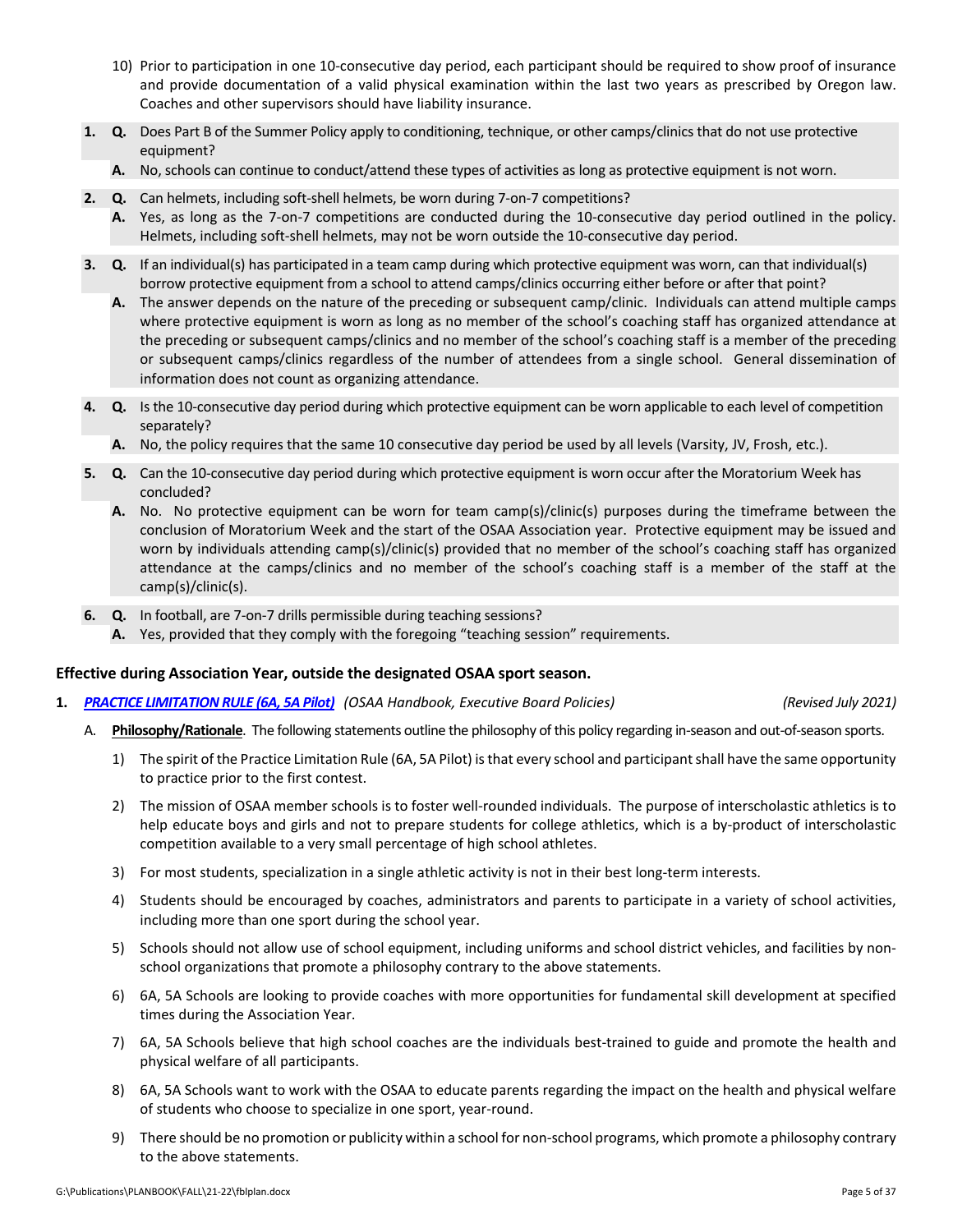- B. **Individual Sports Limitation**. Schools may conduct practices and/or contests in individual sports (cross country, golf, swimming, tennis, track & field, wrestling) only during the designated OSAA sports seasons as outlined in Rule 6. Local school districts and/or leagues should establish their own policy restricting the involvement of their individual sports coaches in outof‐season programs.
- C. **Closed Period**. The Closed Period for out‐of‐season team sports begins on the first practice date of each Fall, Winter, and Spring season. Dates shall follow the NFHS Numbered Calendar, as adopted by the OSAA. The Closed Period shall last six weeks. During the six-week Closed Period, conditioning is the only activity allowed between out-of-season coaches and student(s) from their high school. Conditioning is defined as a session where students work on physical fitness and conditioning by use of weights, running, and/or exercises. Conditioning does not allow for the use of individualized and specialized sports equipment or apparatus, including but not limited to balls, bats, protective equipment, blocking dummies, batting cages, charging sleds and other implements related to specific OSAA activities. Participation in conditioning activities must be optional.
- D. *Open Period*. The Open Period for all out‐of‐season team sports begins on the first *practice date of each season* Monday following the six-week Closed Period and ends when the next OSAA defined season begins. Dates shall follow the NFHS Numbered Calendar, as adopted by the OSAA. Fundamental skill development with an unlimited number of the school's student‐athletes is allowed for a maximum of six hours each week per program. All open facility times shall be included in the weekly limitation. It shall be a violation of the Practice Limitation Rule (6A, 5A Pilot) if there is any attempt by a coach during the Open Period to coach student-athletes from their high school in a contest in the activity they coach at that high school. For the purpose of this rule, a contest is any event (practice, scrimmage, game, etc.) that involves anyone other than the students at your high school. While boys' and girls' basketball (and soccer) are examples of the same sport, for the purpose of this rule they are considered different activities. Participation in Open Period fundamental skill development and/or conditioning must be optional. NOTE: The use of football protective equipment is prohibited from the conclusion of a school's regular and/or post‐season until the end of the Association Year as outlined in *Rule 6.7*. This does not prohibit an individual student from using football protective equipment owned by the school when attending camps/clinics not organized by any member school personnel.

### E. *Dates for the 2021‐22 School Year.*

- 1) *OSAA Fall Season.* 
	- a) Official Practices begin for Fall Team Sport Coaches Monday, *August 16* (Week 7)*.*
	- b) Closed Period for all Winter and Spring Team Sport Coaches Monday, *August 16* Sunday, *September 26* (Weeks 7‐12).
	- c) Open Period for all Winter and Spring Team Sport Coaches Monday, *September 27*  Sunday, *November 14* (Weeks 13‐19).
	- d) Coaching Ends for Fall Team Sport Coaches On the cutoff date or when all state championship contests have concluded for that school in that sport.

### 2) *OSAA Winter Season.*

- a) Official Practices begin for Winter Team Sport Coaches Monday, *November 15* (Week 20).
- b) Closed Period for all Fall and Spring Team Sport Coaches Monday, *November 15* Sunday, *December 26* (Weeks 20‐25).
- c) Open Period for all Fall and Spring Team Sport Coaches Monday, *December 27* Sunday*, February 27* (Weeks 26‐34).
- d) Coaching Ends for Winter Team Sport Coaches On the cutoff date or when all state championship contests have concluded for that school in that sport.

### 3) *OSAA Spring Season.*

- a) Official Practices begin for Spring Team Sport Coaches *–* Monday, *February 28* (Week 35).
- b) Closed Period for all Fall and Winter Team Sport Coaches Monday, *February 28* Sunday, *April 10* (Weeks 35‐40).
- c) Open Period for all Fall and Winter Team Sport Coaches *–* Monday, *April 11* Sunday, *May 30* (Weeks 41‐47).
- d) Coaching Ends for Spring Team Sport Coaches *–* On the cutoff date or when all state championship contests have concluded for that school in that sport.

### 4) *OSAA Summer Season.*

- a) Summer Season for Fall, Winter and Spring Team Sport Coaches Tuesday, May 31 Sunday, August 14 (Weeks 48-6).
- b) Moratorium Week Sunday, *July 24* Saturday, *July 30* (Week 4).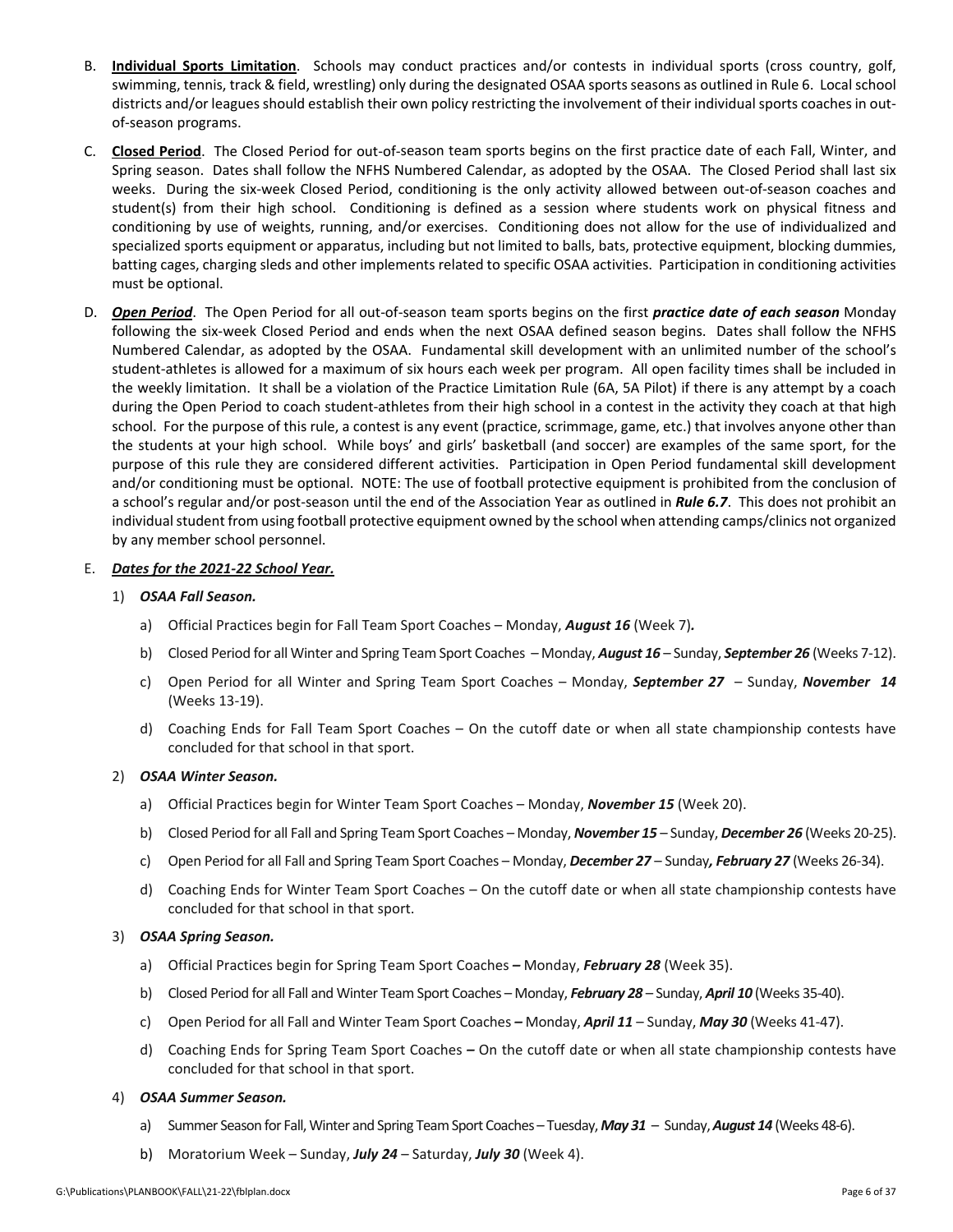- **1. Q.** Under the Practice Limitation Rule (6A, 5A Pilot), may a coach work on fundamental skill development with two students a day as was allowed previously?
	- **A.** Yes, but only during the Open Period. During the Open Period coaches may work with an unlimited number of students on fundamental skill development for a maximum of six hours each week per program. All open facility times shall be included in the weekly limitation. During the Closed Period coaches are prohibited from working on fundamental skill development with any students.
- **2. Q.** Under the Practice Limitation Rule (6A, 5A Pilot), may students who do not currently attend your school and/or students planning to transfer to your high school participate in fundamental skill development during the Open Period?
	- **A.** No. Only full‐time students currently attending your school, or students eligible to participate for your school via Rule 8.5 School Representation, are allowed to participate in fundamental skill development during the Open Period.
- **3. Q.** Under the Practice Limitation Rule (6A, 5A Pilot), is a coach allowed to coach student‐athletes from their high school in a contest during the Association Year outside their sport season in the activity they coach at that high school?
	- **A.** No.
- **4. Q.** Under the Practice Limitation Rule (6A, 5A Pilot), are coaches allowed to work on fundamental skill development with their students during the Open Period and organize their students to participate in contests while being coached by someone else?
	- **A.** No.
- **5. Q.** Under the Practice Limitation Rule (6A, 5A Pilot), how does the maximum of six hours each week per program work during the Open Period?
	- **A.** Any fundamental skill development involving a coach and any number of students from the coach's school in the activity they coach at that high school counts toward the maximum of six hours each week per program (football, girls' basketball, boys' basketball, etc.). A week is defined as Monday‐Sunday. All open facility times shall be included in the weekly limitation.
- **6. Q.** Are open gyms still permissible under the Practice Limitation Rule (6A, 5A Pilot)?
	- **A.** Yes, provided they occur during the Open Period and fall within the maximum of six hours each week per program. The terminology has been changed to "open facility" and is applicable to gymnasiums, fields, tracks, etc.
- **7. Q.** What are the penalties if a high school coach violates the Practice Limitation Rule (6A, 5A Pilot) by coaching members of his or her team during the Closed Period or in an out‐of‐season contest?
	- A. Rule 5, "Violations of [Regulations](http://www.osaa.org/governance/handbooks/osaa#_Toc456100268) Penalties" outlines violations of rules and penalties. As outlined in [Rule](http://www.osaa.org/governance/handbooks/osaa#_Toc456100268) 5.2., violations of any rule of the OSAA could include probation, forfeiture, fines, suspension or expulsion from the Association. The Executive Board would determine the penalty.
- **8. Q.** Is a school in violation of the Practice Limitation Rule (6A, 5A Pilot) if an unpaid volunteer coach coaches both the high school team and an out‐of‐season team during the OSAA year?
	- **A.** Yes, this would be a violation. The Practice Limitation Rule (6A, 5A Pilot) applies to any coach associated with a high school program (paid, volunteer, etc.).
- **9. Q.** Under the Practice Limitation Rule (6A, 5A Pilot), may two high school coaches "trade" teams and coach each other'steams in an out‐of‐season contest, or may a person coach a high school team and then arrange for their parent/spouse/family member to coach the out-of-season club team during the Association Year?
	- A. No. The intent of the rule is to provide high school coaches with more opportunities to teach fundamental skill development during specified times during the Association Year.
- **10. Q.** A coach of a high school team arranges for a parent/spouse/family member to coach that same team in an out‐of‐season contest during the Association Year. Is this legal under the Practice Limitation Rule (6A, 5A Pilot)?
	- **A.** No, this would be considered a violation.
- **11. Q.** Under the Practice Limitation Rule (6A, 5A Pilot), may a high school coach work with a group of 9th graders before they turn out for a sport?
	- **A.** Yes, provided it occurs during the Open Period.
- **12. Q.** Under the Practice Limitation Rule (6A, 5A Pilot), may a high school coach conduct club team tryouts prior to the end of the Association Year?
	- **A.** Yes, provided that the tryouts don't include students from the coach's high school in the activity they coach. Coaches may conduct club team tryouts for non‐high school students, students from other high schools, and/or students from the coach's high school in an activity they don't coach.
- **13. Q.** Under the Practice Limitation Rule (6A, 5A Pilot), may students serve as demonstrators at a clinic or camp at which their school coach is making a presentation outside of the OSAA season for that sport?
	- **A.** Yes, provided the clinic or camp occurs during the Open Period or Summer Season.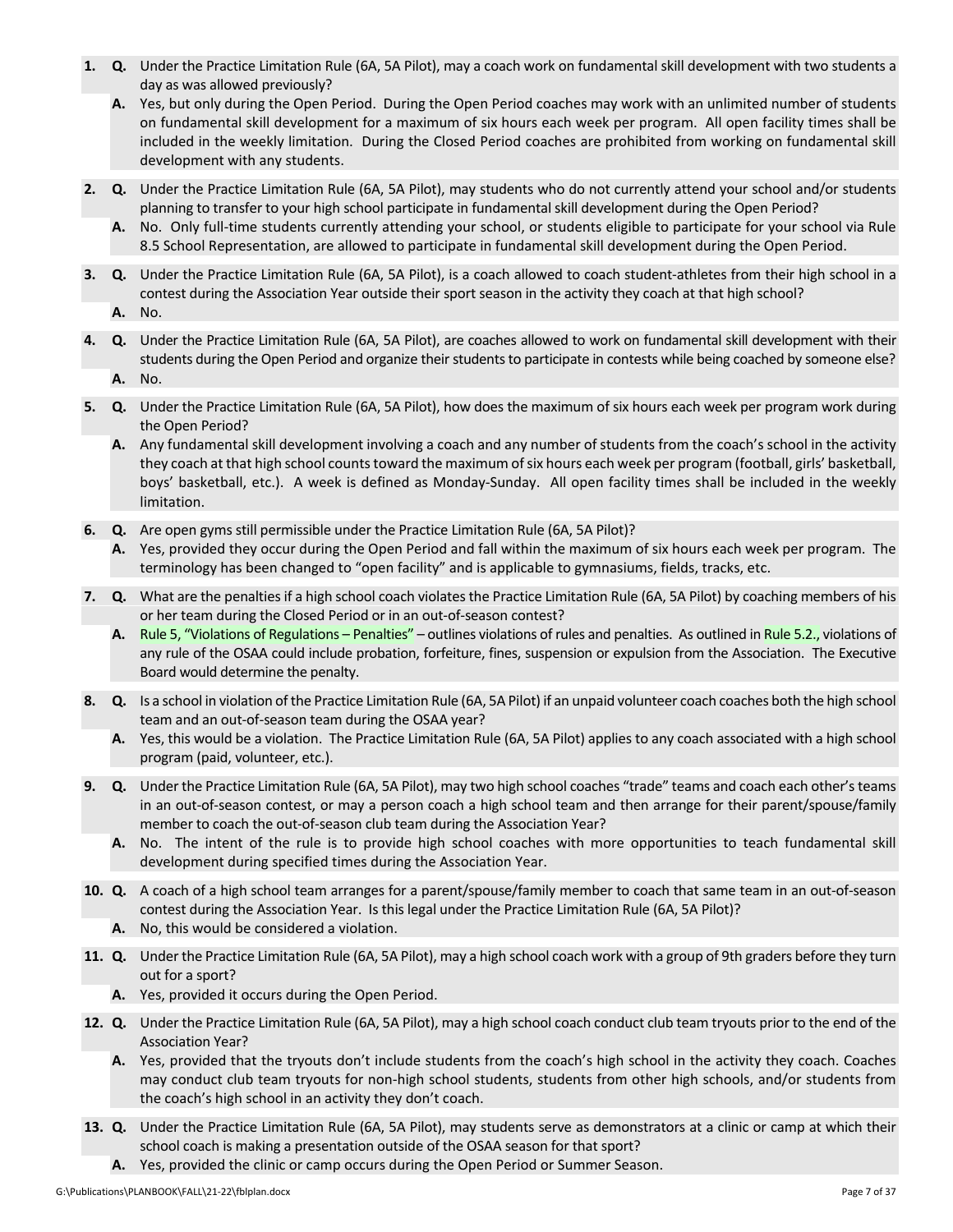- **14.** Q. Under the Practice Limitation Rule (6A, 5A Pilot), may a coach own a club on which there are teams, which includes members of their school?
	- **A.** Yes, but the coach may not personally coach a team with members of their school in the activity they coach at that high school during the Closed Period. During the Open Period the coach may conduct fundamental skill development and/or conditioning but may not coach members of their school in a contest in the activity they coach at that high school.
- **15. Q.** May a coach be present at a camp, clinic or practice during the Closed Period in the activity they coach at that high school if their high school students are attending as participants?
	- **A.** No, a coach may not attend as an instructor or observer.
- **16. Q.** Would it be a violation of the Practice Limitation Rule (6A, 5A Pilot) for a coach to teach members of the high school program in a sport-specific class outside of the season for that sport during the Association Year?
	- **A.** No, so long as the sport‐specific class meets the following conditions:
		- 1) The coach must be the teacher of record for the sport‐specific class, and
		- 2) The sport-specific class must be part of the regular school curriculum for which credit is granted, and
		- 3) Enrollment in the sport-specific class must not be limited to team members.
- **17. Q.** Would it be a violation of the Practice Limitation Rule (6A, 5A Pilot) if a school was to offer a sport specific class for which the coach is not the teacher of record, and the coach was allowed to attend the class as a guest and teach sport specific skills to members of the high school program outside of the season for that sport during the Association Year?
	- **A.** Yes.
- **18. Q.** At what point does the OSAA consider a person to be a school's coach?
	- **A.** Once a person and a school have verbally agreed that the person will perform coaching duties for the school, they are considered to be that school's coach by the OSAA. At that time, all OSAA policies are in effect for that coach until such time that the coach resigns or is notified by the school that they are no longer a coach for that school.
- 19. Q. May a returning coach work with students outside their designated sports season since the coach working under a one-year contract and has not signed a contract for the coming year?
	- **A.** No. Once a person becomes a school's coach, the OSAA considers that person to be a coach for the school until such time that the coach resigns or is notified by the school that they are no longer a coach for that school. Coaches who resign and are then brought back in a coaching capacity by the same school in an attempt to circumvent OSAA policy are subject to penalties as outlined in Rule 5, "Violations of [Regulations](http://www.osaa.org/governance/handbooks/osaa#_Toc456100268) - Penalties."
- **20. Q.** A school is conducting interviewsfor a vacant coaching position. Isthe interviewee allowed to conduct a practice in part of the interview process?
	- **A.** Yes, but the trial practice session shall be no longer than 30 minutes in length.
- **21. Q.** Under the Practice Limitation Rule (6A, 5A Pilot), may a high school coach work with their own children during the Closed Period?
	- **A.** Yes, a coach may work with their own children at any time.
- 22. Q. May a high school coach be present as a spectator at an out-of-season club team contest if their high school student(s) are participating on the team?
	- **A.** Yes, this is allowed during both the Closed and Open Period.
- **23. Q.** During the Closed Period, may a high school facility be used by an out‐of‐season student from that high school? **A.** Yes, provided no coach from that school organizes the usage, is involved in it or is in attendance.
- **24. Q.** During the Closed Period, may a high school facility be used by an out‐of‐season coach to hold an out‐of‐season event or open facility?
	- **A.** Yes, provided no student from their high school is present.

### **2.** *PRACTICE [LIMITATION](http://www.osaa.org/governance/handbooks/osaa#_Toc456100421) RULE (OSAA Handbook, Executive Board Policies) (Revised July 2021)*

- A. Philosophy. The following statements outline the philosophy of the OSAA regarding in-season and out-of-season sports.
	- 1) The mission of OSAA member schools is to foster well-rounded individuals. The purpose of interscholastic athletics is to help educate boys and girls and not to prepare students for college athletics, which is a by-product of interscholastic competition available to a very small percentage of high school athletes.
	- 2) For most students, specialization in a single athletic activity is not in their best long-term interests.
	- 3) Students should be encouraged by coaches, administrators and parents to participate in a variety of school activities, including more than one sport during the school year.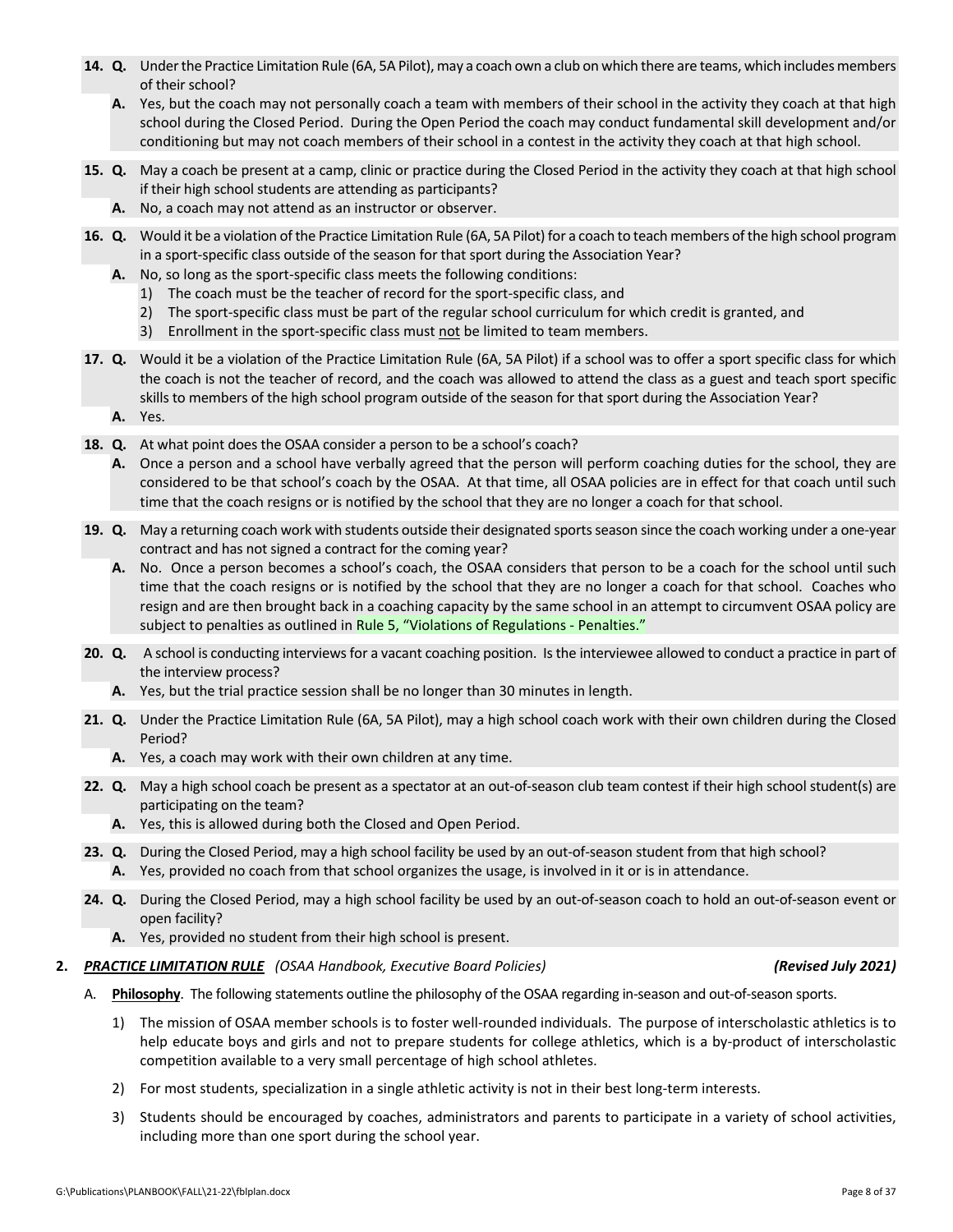- 4) Schools should not allow use of school equipment, including uniforms and school district vehicles, and facilities by nonschool organizations that promote a philosophy contrary to the above statements.
- 5) There should be no promotion or publicity within a school for non-school programs, which promote a philosophy contrary to the above statements.
- B. **Preface**. The spirit of the Practice Limitation Rule is that every school and participant shall have the same opportunity to practice prior to the first contest. Practice is defined as the involvement of individuals from a member high school in any program, demonstration, instruction, or participation conducted in part or in its entirety by a person or a group of people who are or who have been involved in the coaching of any of these athletes in that sport at the high school, including volunteer coaches. Unless a person has been approved by the school district as a member of the coaching staff, that person may not practice against a team or a team member (example‐ throwing batting practice or working against a basketball post player).
- C. **Team Sports Limitation**. Schools may conduct practices and/or compete in contests in team sports (baseball, basketball, football, softball, soccer, volleyball) only during the designated OSAA sports seasons as outlined in Rule 6. It shall be a violation of the rule if there is any attempt during the Association year to gather together more than two members of the same high school, with remaining eligibility in that sport, per day outside the OSAA defined season to receive specialized athletic instruction from any coach associated with the participating athletes' high school. Attempts to circumvent the rule by encouraging team members to attend out‐of‐season practices or camps during the Association year other than through general dissemination of information or brochures shall be considered a violation of this rule. **EXCEPTION**: Baseball and softball coaches may begin pitching instruction and throwing workouts with pitchers and catchers only (maximum of eight total per day) two weeks prior to the Spring Sports First Practice Date. **NOTE***:* The use of football protective equipment is prohibited from the conclusion of a school's regular and/or post-season until the end of the Association Year as outlined in Rule 6.6. This does not prohibit an individual student from using football protective equipment owned by the school when attending camps/clinics not organized by any member school personnel.
- D. **Individual Sports Limitation**. Schools may conduct practices and/or contests in individual sports (cross country, golf, swimming, tennis, track & field, wrestling) only during the designated OSAA sports seasons as outlined in Rule 6. Local school districts and/or leagues should establish their own policy restricting the involvement of their individual sports coaches in outof‐season programs.
- E. **Open Facility**. The intent of an open facility is to provide an opportunity for a recreational activity to occur. The facility is provided so that any student in the school has an opportunity to participate. (See Team Sports Limitation listed above for additional information.)
- F. **Conditioning**. Conditioning is defined as a session where students work on physical fitness and conditioning by use of weights, running, and/or exercises. Conditioning does not allow for the use of individualized and specialized sports equipment or apparatus, including but not limited to balls, bats, protective equipment, blocking dummies, batting cages, charging sleds and other implements related to specific OSAA activities. Participation in conditioning activities must be optional.
- **1. Q.** Does the Practice Limitation Rule apply during the summer?
	- **A.** No. The Executive Board Policy is only in effect during the Association year, which starts on the first day of fall practice and ends after Memorial Day is observed.
- **2. Q.** May a school or an individual student compete in an indoor track meet?
	- **A.** The OSAA does not have a season designated for indoor track. Therefore, indoor track is not an OSAA sanctioned activity. Since track and field is an individual sport, it falls under the Individual Sports Limitation. A participant in indoor track must do so unattached and may not represent *their* high school. No school uniforms, equipment or transportation may be used.
- **3. Q.** What are the penalties if a high school coach violates the Practice Limitation Rule by coaching more than two members of his or her team in an out‐of‐season program?
	- A. Rule 5, "Violations of [Regulations](http://www.osaa.org/governance/handbooks/osaa#_Toc456100268) Penalties" outlines violations of rules and penalties. As outlined in [Rule](http://www.osaa.org/governance/handbooks/osaa#_Toc456100268) 5.2., violations of any rule of the OSAA could include probation, forfeiture, fines, suspension or expulsion from the Association. The Executive Board would determine the penalty.
- **4. Q.** Is a school in violation of the Practice Limitation Rule if an unpaid volunteer coach coaches both the high school team and the out‐of‐season team during the OSAA year?
	- **A.** Yes, this would be a violation.
- **5. Q.** May high school team members belong to the same club team?
	- **A.** Yes, if the high school team members independently try out and/or belong to the same club team through no influence or direction from the high school coach, then no violation would occur.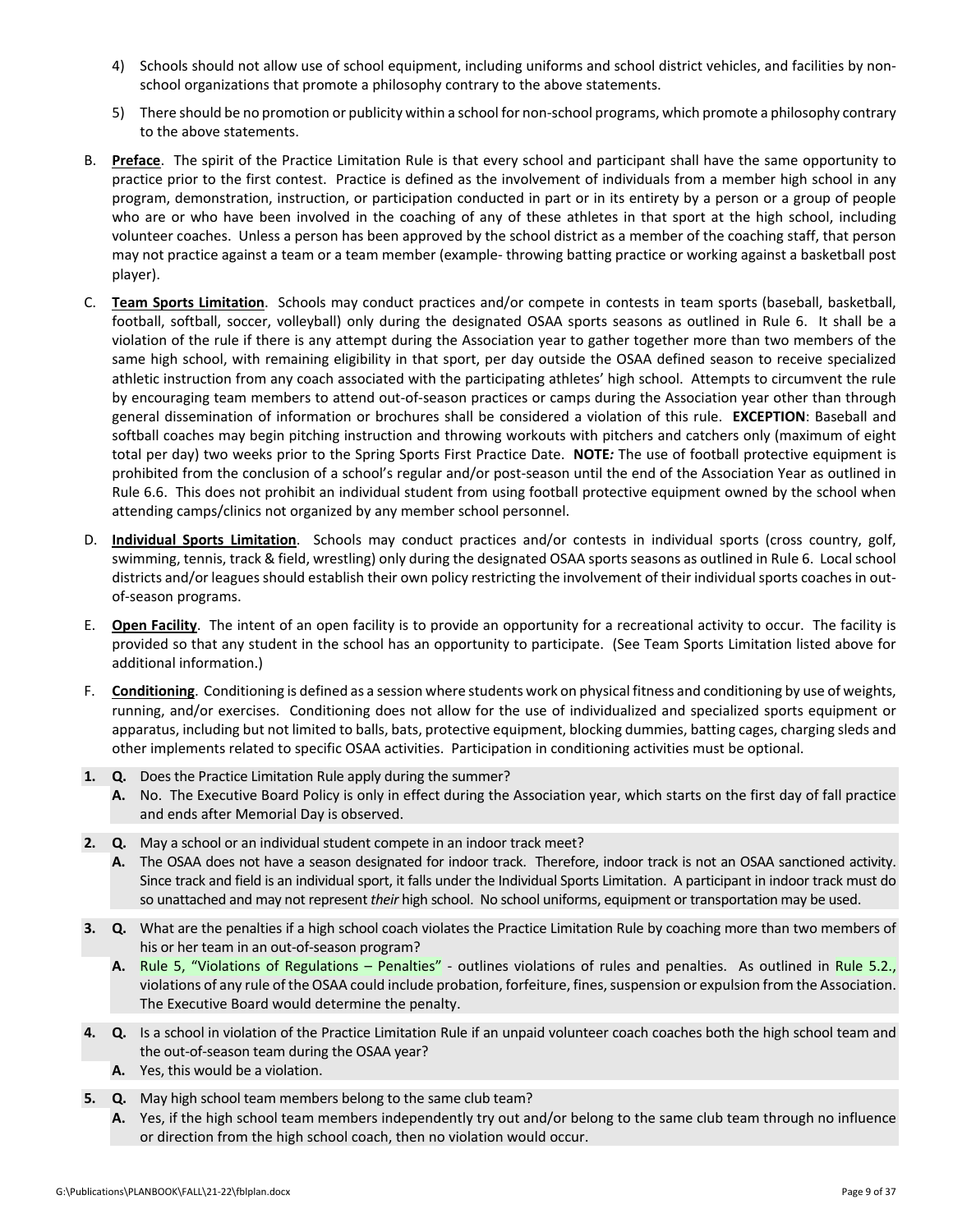- **6. Q.** Is it a violation of the Practice Limitation Rule if a high school coach works at a YMCA, "The Hoop," "Sports Nation," etc., during the Association year?
	- **A.** No, aslong asthe high school coach is not involved in directly coaching more than two players from his or her high school team on any given day.
- **7. Q.** Under the Practice Limitation Rule, may two high school coaches "trade" teams and coach each other's teams in an out‐of‐ season program, or may a person coach a high school team and then have their spouse coach the out-of-season club team?
	- **A.** No. The intent of the rule is to prevent the high school coach from directly or indirectly pressuring players from the high school team to play on an out‐of‐season club team. If the high school coach organizes the high school team members to congregate on the same out-of-season club team and then secures someone else to coach them, e.g., spouse, parent, another high school coach, etc., he or she would violate the intent of the rule and it would be considered a violation.
- **8. Q.** Under the Practice Limitation Rule, may the high school boys' basketball coach work with the girls' basketball club team?
	- **A.** Yes. Boys' and girls' programs at a high school in the same sport are considered separate sports for the purpose of the Practice Limitation Rule.
- **9.** Q. Under the Practice Limitation Rule, may the local golf pro coach the high school team and still give lessons to team members outside the high school season?
	- **A.** The Individual Sports Limitation Rule would allow this if allowed by the local school district and/or league.
- **10. Q.** A coach of a high school team allows a parent to coach that same team in an out‐of‐season program. Isthis legal under the Practice Limitation Rule?
	- **A.** Yes, as long as the high school coach does not organize or require members of the high school team to participate on the out‐of‐season team coached by the parent.
- **11. Q.** Under the Practice Limitation Rule, may a high school coach work with a group of 9th graders before they turn out for a sport?
	- A. No. A coach may work with no more than two players (or potential players) outside the designated sports season.
- **12. Q.** Under the Practice Limitation Rule, may a high school coach work with 8th grade students before they enter high school?
	- **A.** Yes, so long asthe contact occurs prior to the Fall first practice date on the OSAA Calendar. From that point, the students are considered high school students.
- **13. Q.** Under the Practice Limitation Rule, may a high school coach work with two students at a time, rotating the students every half‐hour?
	- **A.** No. A high school coach may work with no more than two students from his or her school on any given day.
- **14. Q.** Under the Practice Limitation Rule, may a high school coach work with two students at one basket, then two different students at another basket, etc.?
	- **A.** No. A high school coach may work with no more than two students from his or her school on any given day.
- **15. Q.** Under the Practice Limitation Rule, may the head coach work with two students, the assistant coach work with two other students, the JV coach work with two other students, etc.?
	- **A.** No. All coaches in a program are collectively allowed to work with no more than two students from that school on any given day.
- 16. Q. Under the Practice Limitation Rule, may a high school coach work with more than two students provided that any student(s) in excess of two are their children?
	- **A.** Yes. When determining number of players for the purpose of this policy, the children of the person coaching shall not count toward the limitation.
- **17. Q.** Are open gyms still permissible under the Practice Limitation Rule?
	- **A.** Yes. The terminology has been changed to "open facility" and is applicable to gymnasiums, fields, tracks, etc. The basic philosophy of an open facility is that it is a recreational opportunity open to anyone and that no instruction is occurring. A coach may not be "at the other end" of an open facility working with two students.
- **18. Q.** Are batting cages considered open facilities?
	- **A.** Yes, if a batting cage is open to anyone and no coaching is taking place. Merely throwing batting practice is not considered coaching. Hitting grounders and/or fly balls is considered a violation.
- 19. Q. A high school baseball/softball coach wants to run a hitting camp for players prior to the first practice date for spring sports. Is this legal under the Practice Limitation Rule?
	- **A.** No. The high school coach may coach no more than two of his or her players on a given day outside of the OSAA designated sports season.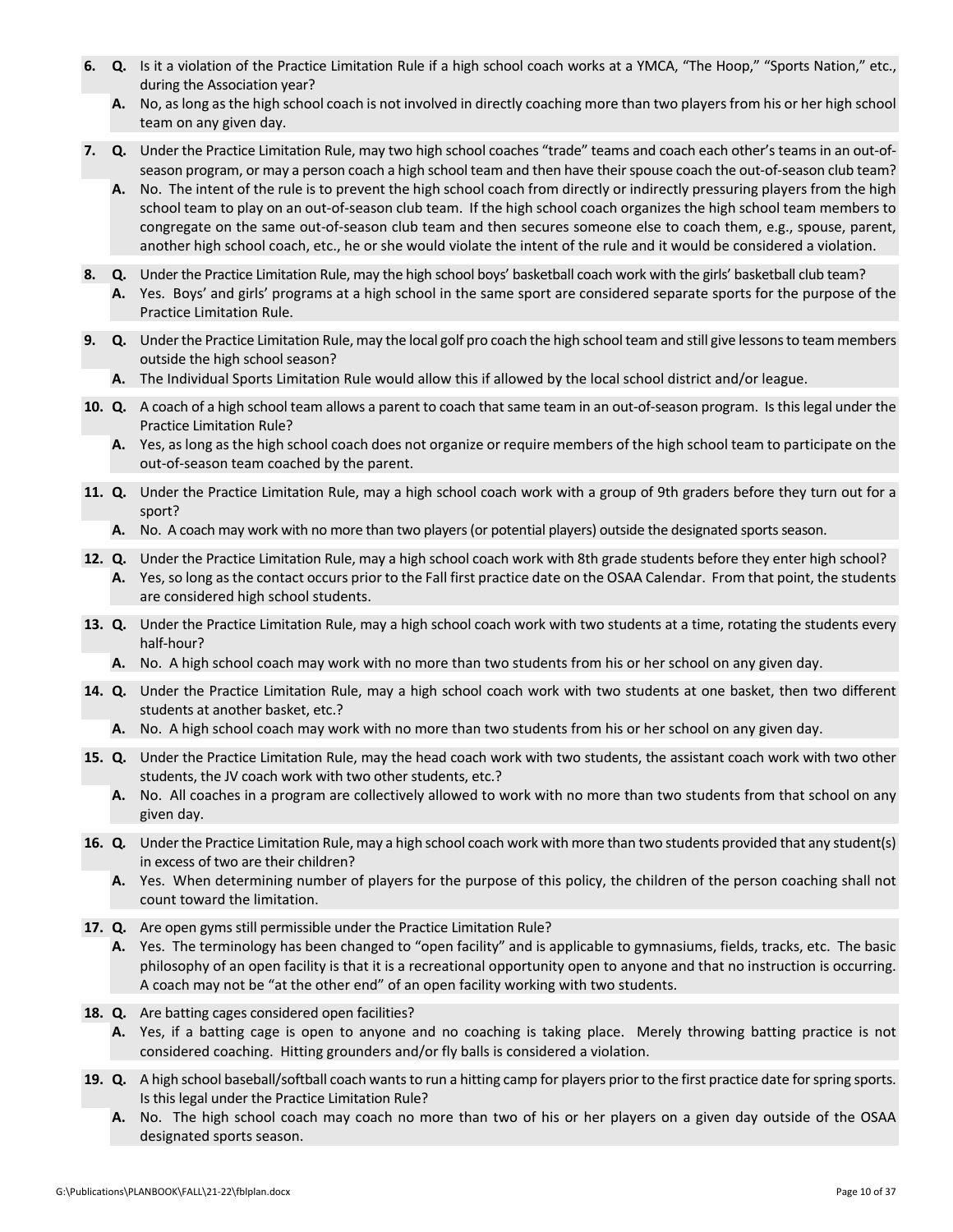- **20. Q.** Under the Practice Limitation Rule, may a school have an "open gym" or "open field" where baseball/softball players play catch to get their arms in shape?
	- **A.** Yes, provided that no coaching is taking place.
- **21. Q.** Under the Practice Limitation Rule, may a high school coach include graduating seniors on an out‐of‐season club team after the high school season in that sport has been completed?
	- **A.** Yes. Once seniors have completed their sports season, they are no longer considered to be team members or potential team members for that sport.
- **22. Q.** Under the Practice Limitation Rule, may a high school wrestling coach be involved with his wrestlers in AAU, Greco‐Roman and/or freestyle wrestling?
	- **A.** Yes. Under the Individual Sports Limitation Rule, local school districts and/or leagues may establish their own policy regarding the high school coach's involvement in individual sports such as wrestling.
- **23. Q.** Under the Practice Limitation Rule, may a high school coach conduct club team tryouts prior to the end of the association year?
	- **A.** Yes, provided that the tryouts don't include more than two students from the coach's high school in the activity they coach. Coaches may also conduct club team tryouts for non-high school students, students from other high schools, and/or students from the coach's high school in an activity they don't coach.
- **24. Q.** Under the Practice Limitation Rule, may more than two students serve as demonstrators at a clinic or camp at which their school coach is making a presentation outside of the OSAA season for that sport?
	- **A.** Yes, but with these restrictions:
		- 1) More than two students may attend a camp or clinic only as demonstrators for a presentation by their coach. It would be a violation of the Practice Limitation Rule for more than two students to attend as participants at a clinic or camp at which their school coach is making a presentation unless the clinic or camp was held during the OSAA season for that sport.
		- 2) Each school is limited to only one clinic or camp to which this interpretation applies per program each school year.
		- 3) Clinic or camps to which this interpretation applies may be no more than two days in length.
- **25. Q.** May a coach participate in an open gym with more than two members of their school?
	- **A.** Yes, so long as no instruction takes place.
- **26. Q.** May a coach participate on an organized team with more than two members of their school?
	- **A.** No.
- **27. Q.** Under the Practice Limitation Rule, may a coach own a club on which there are teams, which include more than two members of their school?
	- **A.** Yes, but the coach may not personally coach a team with more than two members of their school.
- **28. Q.** May a coach be present at a camp, clinic or practice during the Association Year outside of their sport's designated season if more than two or their high school students are attending as participants?
	- **A.** No, a coach may not attend as an instructor or observer.
- **29.** Q. May a high school coach be present as a spectator at an out-of-season club team contest if their high school student(s) are participating on the team?
	- **A.** Yes, this is allowed.
- **30. Q.** Under the Practice Limitation Rule may a high school coach work with their children and two additional students? **A.** Yes, a coach's children are not counted under the Practice Limitation Rule.
- **31. Q.** Would it be a violation of the Practice Limitation Rule for a coach to teach more than two members of the high school program in a sport-specific class outside of the season for that sport during the Association Year?
	- **A.** No, so long as the sport‐specific class meets the following conditions:
		- 1) The coach must be the teacher of record for the sport‐specific class, and
		- 2) The sport-specific class must be part of the regular school curriculum for which credit is granted, and
		- 3) Enrollment in the sport‐specific class must not be limited to team members.
- **32.** Q. Would it be a violation of the Practice Limitation Rule if a school was to offer a sport specific class for which the coach is not the teacher of record, and the coach was allowed to attend the class as a guest and teach sport specific skills to more than two members of the high school program outside of the season for that sport during the Association Year?
	- **A.** Yes.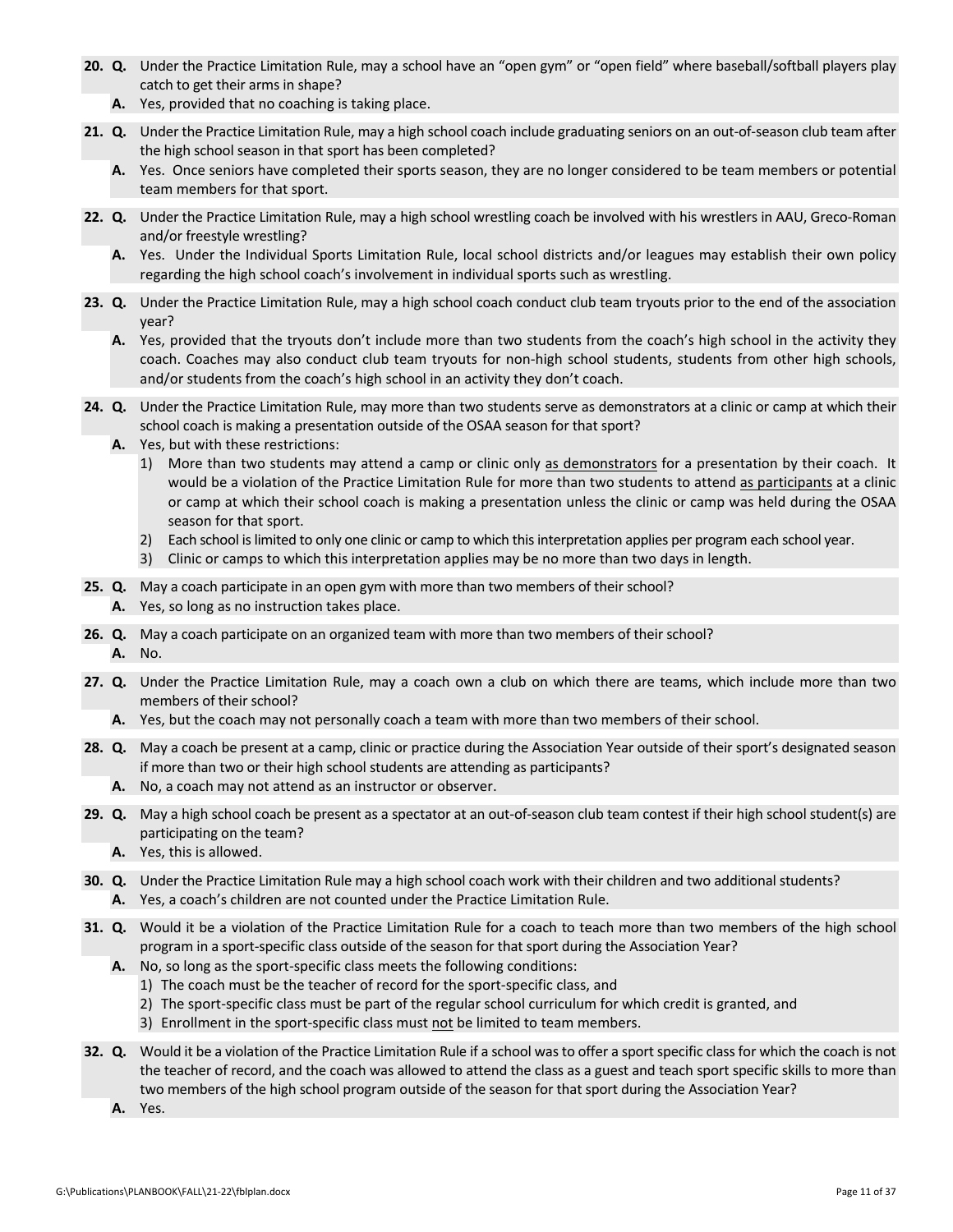- **33. Q.** At what point does the OSAA consider a person to be a school's coach?
	- **A.** Once a person and a school have verbally agreed that the person will perform coaching duties for the school, they are considered to be that school's coach by the OSAA. At that time, all OSAA policies are in effect for that coach until such time that the coach resigns or is notified by the school that they are no longer a coach for that school.
- **34.** Q. May a returning coach work with students outside their designated sports season since the coach working under a one-year contract and has not signed a contract for the coming year?
	- **A.** No. Once a person becomes a school's coach, the OSAA considers that person to be a coach for the school until such time that the coach resigns or is notified by the school that they are no longer a coach for that school. Coaches who resign and are then brought back in a coaching capacity by the same school in an attempt to circumvent OSAA policy are subject to penalties as outlined in Rule 5, "Violations of [Regulations](http://www.osaa.org/governance/handbooks/osaa#_Toc456100268) - Penalties."
- **35. Q.** A school is conducting interviews for a vacant coaching position. Is the interviewee allowed to conduct a practice with more than two students from a school in part of the interview process?
	- **A.** Yes, but the trial practice session shall be no longer than 30 minutes in length.
- **36. Q.** On what date may baseball and softball coaches begin pitching instruction and throwing workouts with pitchers and catchers only (maximum of eight total per day)?
	- **A.** *February 14, 2022,* which is two weeks prior to the start of spring practices on *February 28, 2022.*
- **37. Q.** During thistwo‐week early window for baseball and softball coaches, how many students are coaches allowed to work with each day?
	- **A.** If non‐pitchers and non‐catchers, a maximum of two a day. If pitchers and/or catchers only, a maximum of eight a day. This maximum applies to a school's entire coaching staff in that activity.
- **38.** Q. During this two-week early window for baseball and softball coaches, are coaches allowed to work with eight pitchers and catchers and two additional students on the same day?
	- **A.** No. During this timeframe, coaches are allowed to work with a maximum of eight on a single day but all eight must be pitchers and/or catchers, or the coaches may work with two non-pitchers and non-catchers on a single day, but not both.
- **39. Q.** During this two‐week early window for baseball and softball coaches, are coaches allowed to work with six pitchers and catchers and two additional students, for a total of eight?
	- **A.** No. During this timeframe, coaches are allowed to work with a maximum of eight on a single day but all eight must be pitchers and/or catchers. During this timeframe, coaches would be allowed to follow the standard "Rule of Two" and work with two players only on a single day. These players are not required to be pitchers and/or catchers.
- **40. Q***.* During this two‐week early window for baseball and softball coaches, if coaches are working with pitchers and/or catchers, is live hitting allowed?
	- **A.** No, live hitting is not allowed but a coach is allowed to stand in the batter's box.

### **Effective First Practice Date through End of HS Season**.

**1.** *[PRACTICE](http://www.osaa.org/governance/handbooks/osaa#_Toc456100422) MODEL (OSAA Handbook, Executive Board Policies) (Revised July 2021)*

Schools and students are required to adhere to the following practice models.

### A. *Football*

- 1) All practices shall allow for water breaks and general acclimatization to hot and/or humid weather. Ample amounts of water should always be available and a student's access to water should not be restricted. In addition, all practices shall follow the fundamentals set forth in the NFHS's Heat Acclimatization and Heat Illness Prevention Position Statement. While the risk of heat illness is greatly dependent upon weather conditions, the fundamentals in the NFHS's Heat Acclimatization and Heat Illness Prevention Position Statement promote safety and diminish injury risk in any setting.
- 2) Teams shall have not less than nine days of on-field practice prior to playing in a jamboree or an interscholastic contest.
- 3) Students may participate in multiple practice sessions per day, but not on consecutive days.
	- a) Single Practice Session. No single practice session shall be longer than three hours, including warm‐up and cool down. On days with a single practice session, students are limited to a maximum of one hour of weight training either before or after practice but not both.
	- b) Multiple Practice Sessions. On days with multiple practice sessions, students shall not engage in more than five hours of total practice, including warm‐up and cool down. No single practice session shall be longer than three hours, including warm-up and cool down. There must be at least three hours of recovery time between the end of one practice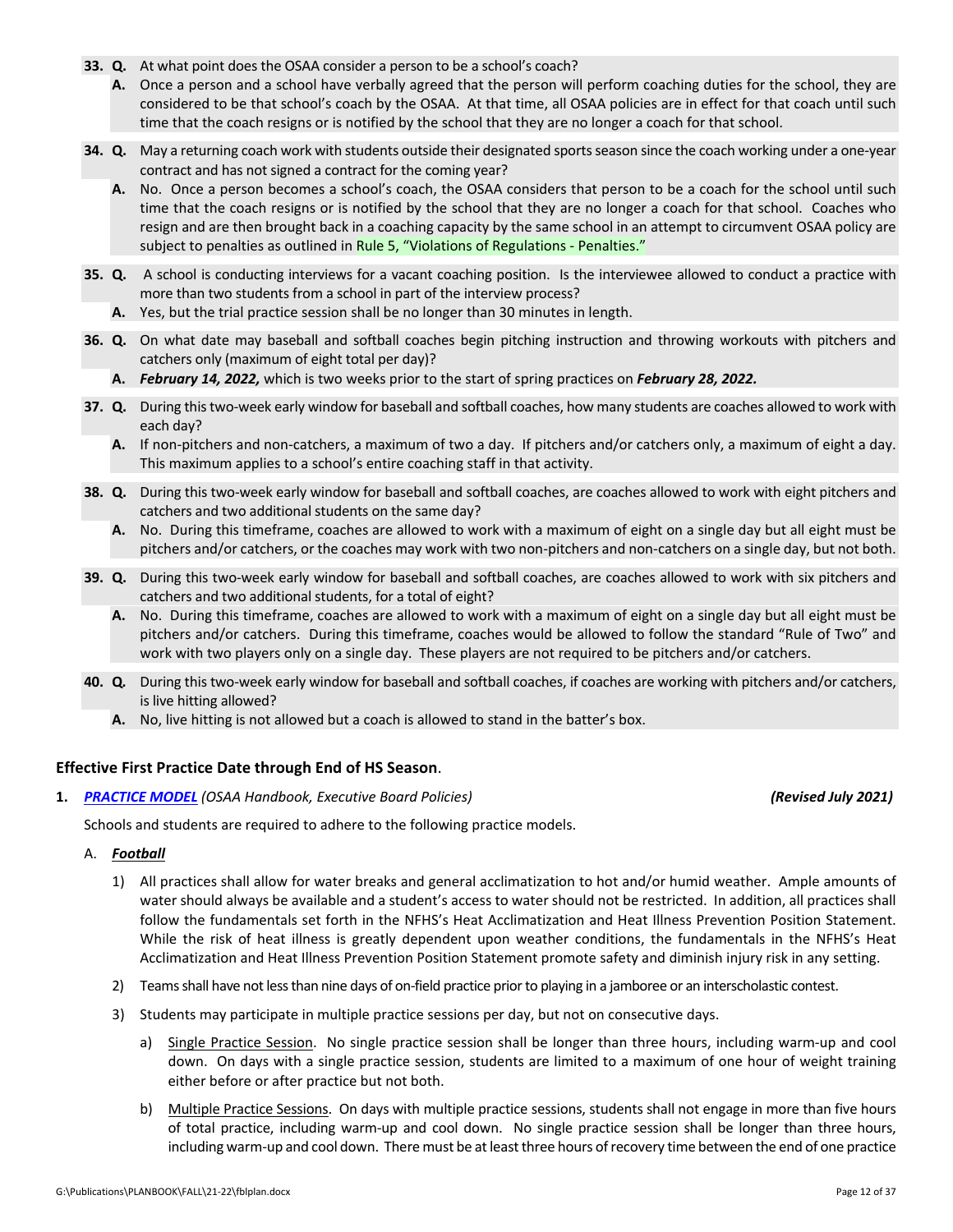session and the beginning of the next practice session on a day with multiple practice sessions. During this recovery time, students may not engage in other physical activities (e.g., weight training, etc.)

- 4) Days in which multiple practice sessions are conducted are subject to the following restrictions:
	- a) One practice session of the first two multiple practice session days shall be a teaching session only. Conditioning drills (gassers, timed runs or sprints) shall not be conducted.
	- b) Only one practice of a multiple practice session day may include Full contact (defined below as Thud and Live Action).
- 5) At the beginning of football practice each year, every student shall be required to have two days of helmet only practices. During this period, the only optional pieces of protective equipment that may be worn by individuals are shoes and helmets. No other pads (e.g., shoulder, knee, thigh, hip and rib) are to be worn. During helmet only practice, no full contact drills or any other activity may occur which would result in a player completing a tackle or being blocked or tackled to the ground. This policy does not preclude light contact with blocking sleds and tackling dummies. However, it is strongly recommended that any such contact be carefully controlled.
- 6) Following two days of helmet only practices, students may wear helmets and shoulder pads on Day 3. On this day, the only optional pieces of protective equipment that may be worn by individuals are shoes, shoulder pads and helmets. No other pads (e.g., knee, thigh, hip and rib) are to be worn. During helmet/shoulder pad practice, no full contact drills or any other activity may occur which would result in a player completing a tackle or being blocked or tackled to the ground. This policy does not preclude light contact with blocking sleds and tackling dummies. However, it is strongly recommended that any such contact be carefully controlled.
- 7) After completing the first three days, a student may participate in a contact practice. During a contact practice the remainder of the football gear as described in the NFHS Football Rules Book may be worn and activity is not restricted with regard to contact as defined by USA Football Levels of Contact. A school shall not permit an individual to participate in a contact practice unless that individual has had at least two days of helmet only practice and one day of helmet/shoulder pad practice. Contact with another person on the fourth and fifth days should be controlled.
- 8) Beginning the third week of Football practice (Week 9 on NFHS Standardized Calendar) students may participate in three days of full contact each week, excluding games. A maximum of 90 minutes of Full Contact combined is allowed during these three days. Full contact is defined as follows:
	- a) Thud Drill is run at *a competitive* speed through the moment of contact, no predetermined "winner." Contact remains above the waist; players stay on their feet and a quick whistle ends the drill. This applies to simulations and drills involving any number of players.
	- b) Live Action Drill is run in game-like conditions and is the only time that players are taken to the ground. This applies to simulations and drills involving any number of players.
- 9) A student may not practice or participate in a contest for more than six consecutive days without a rest day. A rest day must be complete rest – no organized team physical activity is allowed. Travel is allowed on a rest day.
- 10) A student shall become eligible to participate in a jamboree or interscholastic contest after completing a minimum of nine days of actual on‐field practice.
- **1. Q.** Can the one‐hour weight training session allowed on single practice days be conducted both prior to practice and after practice if players only participate in one of the weight training sessions?
	- **A.** Yes, multiple one‐hour weight training sessions may be held but individual players are limited to participation in a single session.
- **2. Q.** Is the one‐hour weight training session allowed on single practice days required to be "immediately" prior to and after the practice?
	- **A.** No, the training session does not have to immediately precede or follow the scheduled practice.
- **3. Q**. Is the one‐hour weight training session allowed on single practice days also allowed on multiple practice days?
	- **A.** No, weight training conducted on multiple practice days counts toward the daily five‐hour practice limit.
- **4. Q.** On single practice days may coaches conduct classroom-training sessions that would involve no physical activity?
	- **A.** Yes, classroom instruction that requires no physical activity is allowed and does not count towards the daily five‐hour practice limit.
- **5. Q.** Is classroom instruction with no physical activity allowed during the required three‐hour recovery period between multiple practices?
	- **A.** Yes, classroom instruction that requires no physical activity is allowed during the recovery period.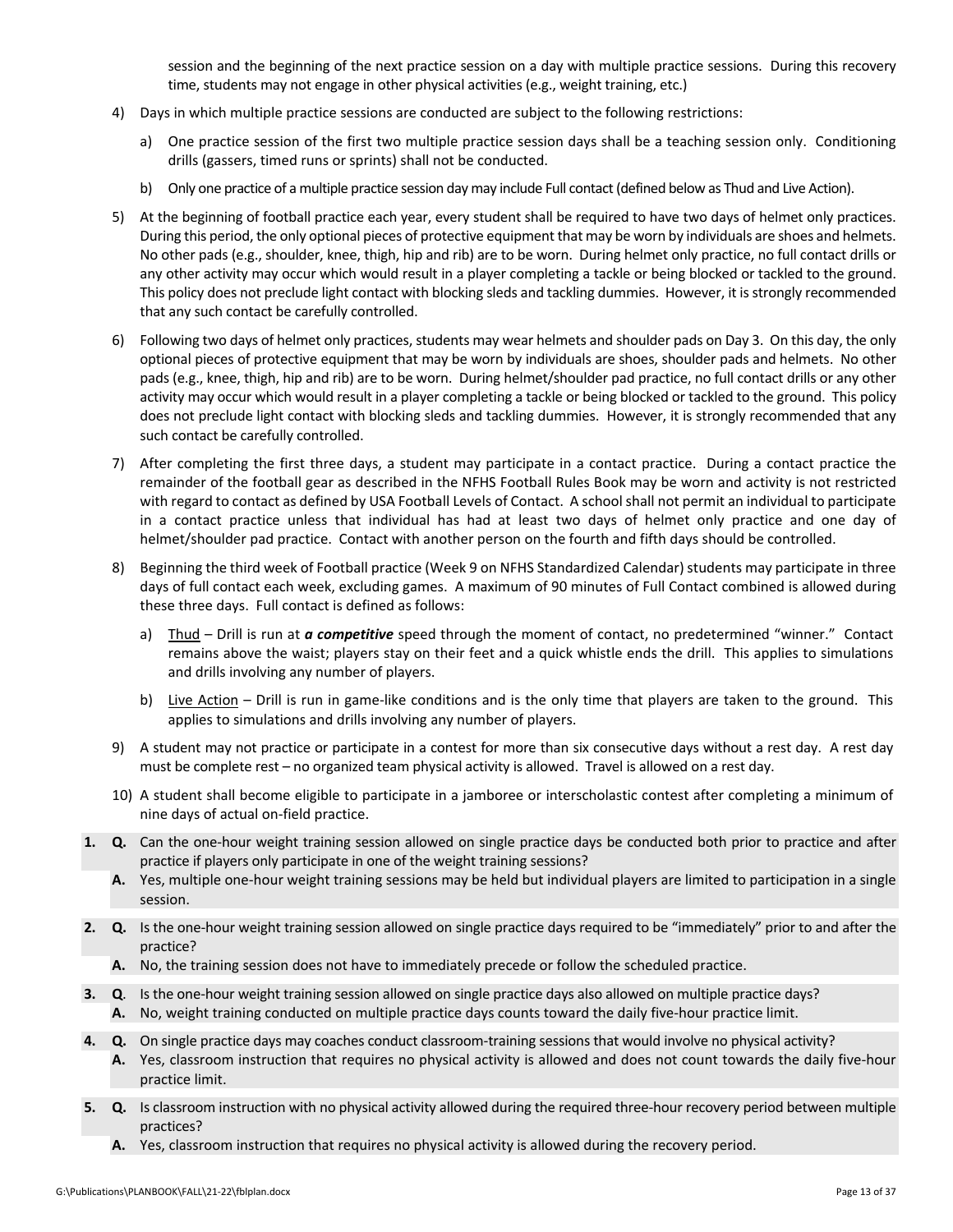- **6. Q.** A team plans to conduct multiple practices on a single day but wants to reduce the length of each practice to 90 minutes. Can the team reduce the required recovery time of three hours between practice sessions because they have used lessthan the maximum practice time allowed?
	- **A.** No, the three‐hour recovery period between practices is required regardless of practice length.
- **7. Q.** Are multiple practices on a single day required for all Fall teams?
	- **A.** No, teams are not required to have multiple practices on a single day. If multiple practices are conducted, the second practice of the first two multiple practices days is a teaching session only.
- **8. Q.** What is the definition of a "teaching session"?
	- **A.** During a teaching session, the intensity, duration, and pace of all practice components shall be modified from a normal practice session. The focus of a teaching session should be directed at developing skills fundamental to the sport at a significantly reduced pace. In Football, light contact with bags is allowed but Live Action situations are prohibited. Practice components in all activities intended to develop skills while conditioning the athlete at the same time are not allowed. Coaches are encouraged to use this "teaching session" to address offensive and defensive strategies, skill development drills and other types of team building activities that do not involve conditioning.
- **9. Q.** How do you calculate practice time for multiple sport athletes participating in more than one Fall sport?
	- A. Practice hours are cumulative. On a single practice day, the three-hour practice limit may be split between the two sports but the total practice time, including any breaks, must fit within the three‐hour limit. On a multiple practice day, the daily five‐hour practice limit may be split between the two sports, but all required recovery periods must be implemented. Any participation for a fraction of a half hour counts as a half hour towards the daily practice limit.
- 10. Q. If Fall multiple sport athletes practice one hour with the Football team and two hours with the Soccerteam are they required to have a recovery period between the two practices?
	- **A.** No, this is considered to be one three‐hour practice and no recovery period is required. If the combined practice time, including any breaks, exceeds three hours then a three‐hour recovery is required.
- **11. Q.** May a team practice for 2 hours, take a 30-minute break, and resume for 1 hour?
	- **A.** No, this would constitute a violation. Teams may not exceed the maximum practice time of three hours, including all breaks within the schedule.
- **12. Q.** In football, are 7‐on‐7 drills permissible during teaching sessions?
	- **A.** Yes, provided that they comply with the foregoing "teaching session" requirements.
- **2.** *[PARTICIPATION](http://www.osaa.org/governance/handbooks/osaa#_Toc456100497) LIMITATIONS (OSAA Handbook, Participation Limitations, Football) (Revised December 2020)*

- A. **Team**. A school team shall not play more than nine games at each level of competition, exclusive of the state championships.
- B. **Individual***.* A student shall not participate in more than nine weeks, exclusive of the state championships. A student may participate in only one jamboree.
- C. *Jamboree*. A school may participate in only one jamboree at each level of competition. A jamboree shall include at least three teams and shall not be counted as a contest. Jamborees may be held only on the *Friday of Week 8 of the NFHS Standardized Calendar (August 26, 2021)* and for 30 days thereafter.
	- 1) **Reminder**. All participants must have completed a minimum of nine days of actual field practice prior to the jamboree.
	- 2) In a jamboree, each team is allowed a total of 36 offensive snaps from the line of scrimmage. Any kicking play (e.g., punt, extra point, field goal) counts as an offensive snap.
	- 3) **Four‐team format**. Twelve offensive snaps against each opponent 36 total snaps.
	- 4) **Three‐team format**. Eighteen offensive snaps against each opponent 36 total snaps.
	- 5) Students participating in jamborees shall adhere to the individual participation limitations set forth in this Handbook. Participation against a single opponent in a jamboree shall count as one quarter toward the weekly limit. A student may participate in only one jamboree.

### D. **Quarter Rule**.

1) **Daily***.* A student shall not compete in more than four quarters each day. Participation in any play in a quarter shall constitute participation in that quarter. If a student appears in more than four quarters in a day, the game in which the student exceeds the limit shall be forfeited.

**NOTE***:* A student may be allowed a fifth quarter of participation if the student plays 12 plays or less in any two of the student's first four quarters that day.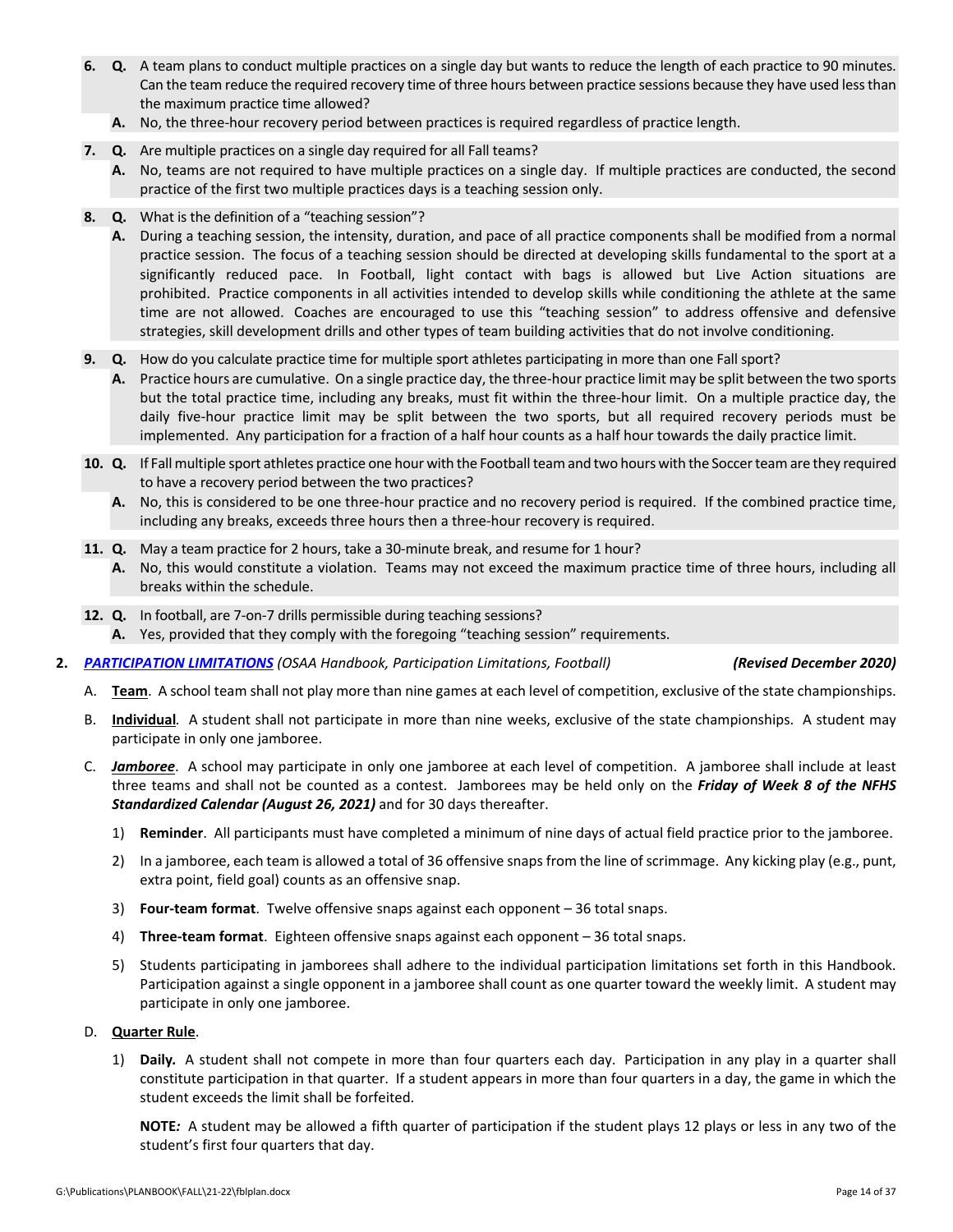2) **Weekly**. A student shall not compete in more than five quarters for the 6A, 5A and six quarters for the 4A, 3A, 2A and 1A each week. To be eligible for six quarters (4A, 3A, 2A, 1A) there has to be a minimum of 48 hours between contests. All players (6A – 1A) are limited to 45 total quarters per year during the regular season. The week is defined as running from Tuesday through Monday. Participation in any play in a quarter shall constitute participation in that quarter, no exceptions. If a student appears in more than five quarters in one week, the game in which the student exceeds the limit shall be forfeited. If a student appears in more than 45 total quarters during the regular season, the game in which the student exceeds the limit shall be forfeited.

**NOTE**: 6A and 5A students may be allowed a sixth quarter of participation if the student plays 12 plays or less in any two of the student's first five quarters that week.

- E. **Adding a Fifth Quarter**. A fifth quarter may be played at the freshman level, or at the junior varsity level if there is no freshman team, providing both schools agree, and the officials agree. The extra quarter isintended to provide an opportunity for those students whose play was limited in the regular contest. In no case, shall a student exceed the quarter limits outlined above.
- **1. Q.** May a student participate in two quarters at the varsity level during one week and three quarters at the JV level during another week and count the participation as one game?
	- A. No. At all classifications, in order for quarters at multiple levels to be counted as one game under the individual participation limitation, the participation must occur during the same week running from Tuesday through Sunday.
- **2. Q.** May a student play 12 plays or less in his fifth quarter of a day (or sixth quarter in a week) and count that as one of the two quarters of 12 plays or less?
	- **A.** No. The allowance of a fifth quarter in a day (or sixth quarter in a week) can only be triggered by two quarters of 12 plays or less during the student's first four quarters in a day (or first five quarters in a week).
- **3. Q.** May a student be allowed a sixth quarter in a day (or seventh quarter in a week) by playing four quarters of 12 plays or less? **A.** No. A maximum of one additional quarter may be allowed in a day (or a week). Even with the allowance of an additional quarter, there is no scenario under which a student may play more than five quarters in a day (or six quarters in a week).

### **3. OFFICIALS – CERTIFIED [REQUIREMENT](http://www.osaa.org/governance/handbooks/osaa#_Toc456100409)** *(OSAA Handbook, Executive Board Policies) (Revised Summer 2020)*

A. **General requirement**.Member schools shall secure certified officials from officials' associations that have been recognized and certified by the OSAA for all interscholastic activities requiring those officials. **EXCEPTION**: Any request for an exception to this policy must receive the approval of the Executive Director. Exceptions shall be considered only when adherence to this policy presents a financial hardship to the school or when the local officials' association is unable to service the member school. Any out-of-state official used under this exception in a contest in Oregon shall represent an association whose commissioner was an attendee at the OSAA Rules Interpreters' Clinic for that year.

OSAA certified officials are required for all sanctioned activities at the varsity and junior varsity levels including jamborees. **EXCEPTION**: OSAA certified officials are required in baseball and softball at the varsity level only. OSAA certified officials are required in football at all sub‐varsity levels.

Schools, leagues and tournaments are limited to using a maximum of the quantity of officials assigned to State Championship contests unless written permission to exceed that quantity is received from the OSAA Executive Director prior to the event(s).

Schools have the responsibility to request permission from their local associations to use non-certified officials at sub-varsity contests where certified officials are not required.

- A. **Quantity requirements**. See Officials Fee [Schedule](http://www.osaa.org/governance/handbooks/osaa#_Toc456100511) for additional information.
	- 4) **Football**. Five officials are required at the varsity level at the 6A, 5A and 4A classifications. Five officials are recommended but at least four are required at the varsity level at the 3A, 2A and 1A classifications. Five officials are recommended but at least four are required at the junior varsity, sophomore and freshman levels at all classifications.

### **4. [INTERRUPTED](http://www.osaa.org/governance/handbooks/osaa#_Toc456100396) CONTESTS** *(OSAA Handbook, Executive Board Policies) (Revised Fall 2015)*

Following is the policy concerning interrupted athletic contests. **NOTE**: For state championship final games, the OSAA staff shall take jurisdiction and make any decisions rather than the schools involved.

D. **Football**. Contest shall be continued from point of interruption unless the teams agree to terminate the game with the existing score, or there are athletic district rules that apply.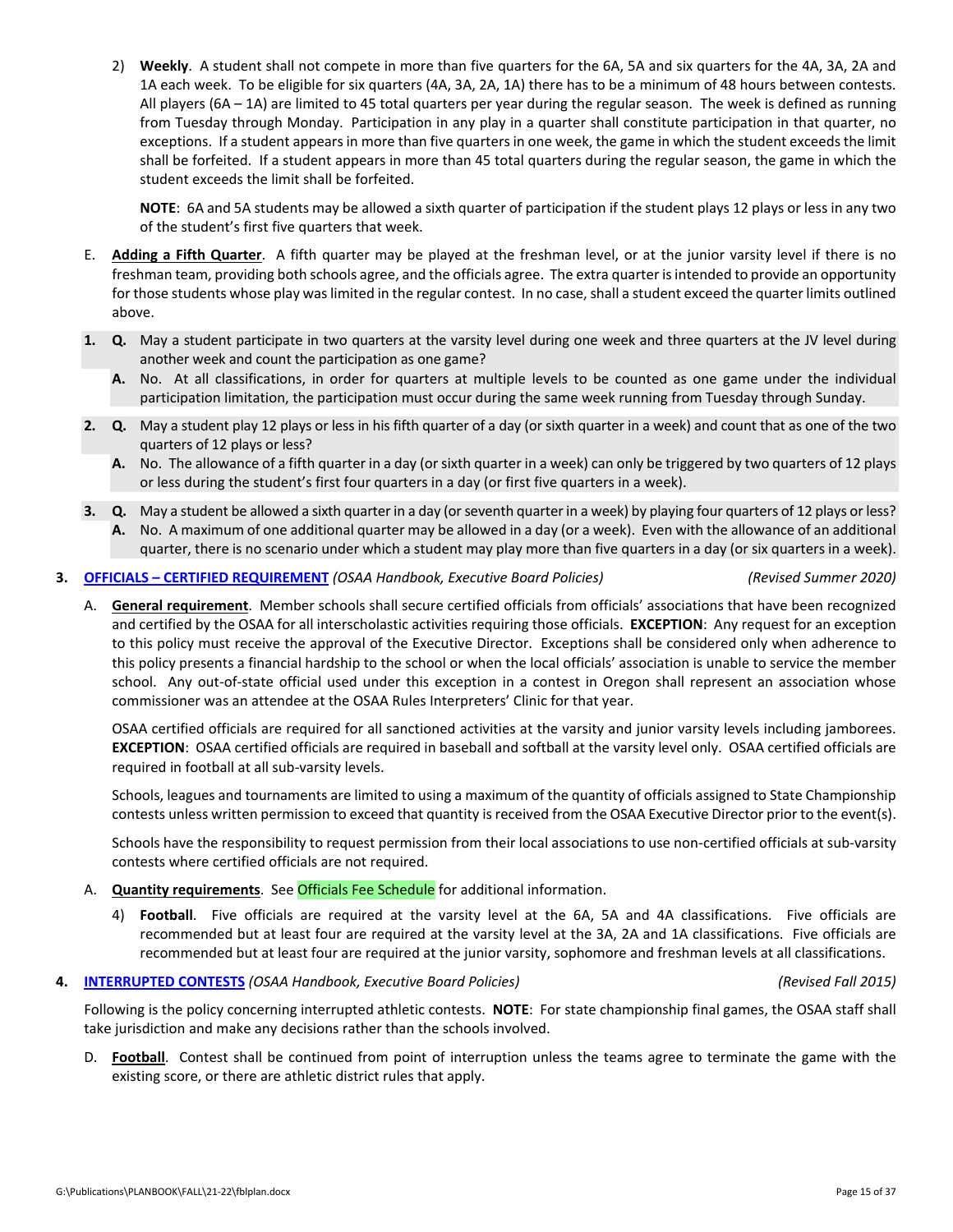### **5.** *SCORE [DIFFERENTIAL](https://www.osaa.org/governance/handbooks/osaa#_Toc456100428) PROCEDURES (OSAA Handbook, Executive Board Policies) (Summer 2020)*

The following procedures shall be followed when the score differential reaches the level outlined in this policy at all contests, *regardless of classification and level.*

- C. Football. If a 35-point score differential occurs at halftime or anytime thereafter, a running clock shall be used. The running clock shall be started with the ready-for-play signal from the official. Once the running clock is started it shall continue *until the conclusion of the game and only be stopped for the following reasons:*
	- 1) *An official's timeout for an injured participant, safety reasons or a possible first down.*
	- 2) *A charged timeout.*
	- 3) A one-minute intermission between the third and fourth quarters and following a try, successful field goal or a safety.
	- 4) *Disqualification of a player, coach or fan.*
	- 5) *When a TV/radio timeout is granted.*

### **6. FOOTBALL – PLACEMENT IN A LOWER [CLASSIFICATION](https://www.osaa.org/governance/handbooks/osaa#_Toc456100366)** *(OSAA Handbook, Executive Board Policies) (February 2018)*

### **(Placement in a Lower [Classification](https://www.osaa.org/governance/forms) – Football Only)**

- A. **Eligibility**. For a member school to be eligible for initial placement in a lower classification as permitted in Article 6.2.4. (c), the school must meet at least one of the following criterions:
	- 1) Winning Percentage Four‐Year. The school's in‐classification winning percentage (Colley) in football for the previous four years shall be 22% or lower.
	- 2) Winning Percentage Two‐Year. The school's in‐classification winning percentage (Colley) in football for the previous two years shall be 22% or lower.
	- 3) Number of In‐Classification Games. The school played twelve or fewer in‐classification games in football during the previous four years.
	- 4) Enrollment Zone 11‐player vs. 8‐player. The school's adjusted base number enrollment is between 90 and 120, and the school intends to play 8‐player football.
- B. **Deadline**. A member school that meets one of the above criterions shall notify the OSAA of its intent to accept placement in a lower classification prior to January 15 of each even-numbered year beginning in 2018.
- C. **Duration of Placement**. Approval of placement in a lower classification shall apply for two years.
- D. **Cooperative Sponsorships**. Schools involved in a cooperative sponsorship that participated together during the previous two‐year or four‐year period that also meet one of the above criteria are eligible for placement in a lower classification. Newly formed cooperative sponsorships shall be subject to **Executive Board Policy – Cooperative Sponsorship**.
- E. **Two‐Year Evaluation**. Following two years of placement in a lower classification, a school shall be evaluated to determine if the school should change classifications again. The evaluation shall include, but is not limited to, the following criteria: in‐ classification winning percentage (Colley), league finish, playoff appearances/finish, program participation numbers, and adjusted base number enrollment.

## **STATE CHAMPIONSHIPS INFORMATION**

### **1. STATE CHAMPIONSHIPS POSTING TIMELINES**: *[http://www.osaa.org/activities/fbl](http://www.osaa.org/actvities/fbl)*

- A. **Athletic Directors, Coaches and Spectators**: Detailed information regarding the Football State Championships will be posted on the OSAA website on Wednesday, September 22. It is essential that participating teams and individuals access this information prior to the state championships. Included will be information regarding ticket prices, parking, maps, how to submit souvenir program information, souvenir merchandise, etc.
- B. **Event Management Information (EMI)**: Beginning Wednesday, September 22, schools that host state championship games must download Event Management Information from the OSAA website. Included will be information regarding expenses, admission policies, game management & ticket report, ticket booth signs, PA script, etc.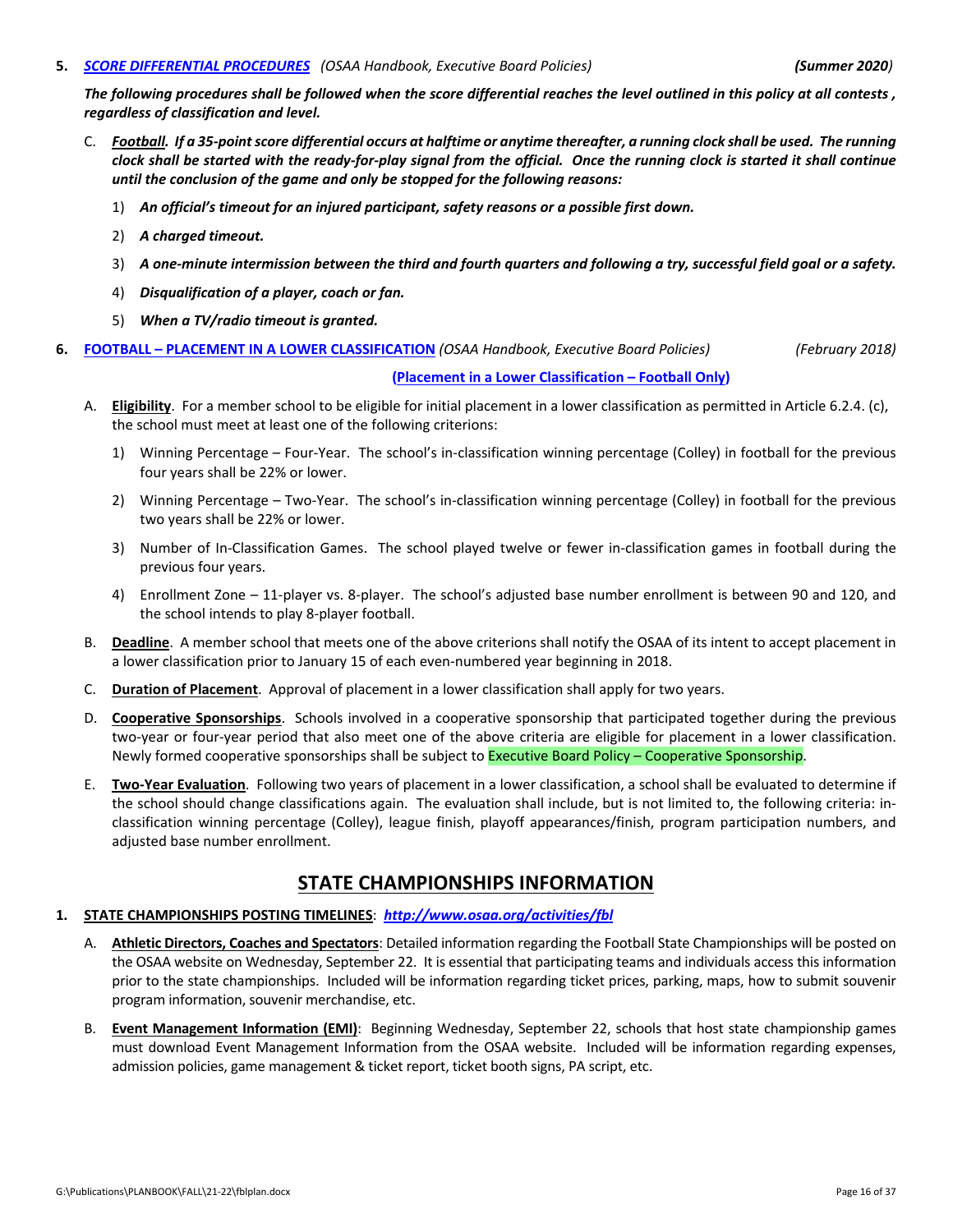### **2. STATE CHAMPIONSHIPS LOCATIONS AND TIMES**

### A. **First Round – Quarterfinals**:

- 1) Refer to brackets for locations and home team designation.
- 2) Games are to be played Friday, 7pm/7:30pm, or Saturday, 1pm for all rounds prior to the semifinals. Game times are by mutual agreement of both schools participating. Games are to be played at the times indicated unless both schools involved agree otherwise and approval is granted from the OSAA office. If schools cannot mutually agree, the OSAA will make the final decision.
- B. **Semifinals**: Neutral field (preferably artificial turf) as determined by the OSAA. OSAA will determine days and times for all semifinals.
- C. **Finals**: OSAA will determine days and times for all finals.
	- 1) **5A, 4A, 3A, 2A, 1A** TBD
	- 2) **6A** TBD

### **3.** *PLAYOFF QUALIFICATONS*

### A. *6A – 32‐Team OSAA Bracket*

- 1) *Automatic Qualifiers* Twenty‐one teams automatically qualify for the OSAA's 32‐team bracket based on regular season and/or special district tournament play on or before *Saturday, October 30*. Each special district determines how they will select their three allotted playoff spots.
- 2) *Rankings Freeze Date* The rankings will freeze at 10pm on *Saturday, October 30*.
- 3) **At‐Large Qualifiers** Eleven additional teams will qualify for the OSAA's 32‐team bracket based on the OSAA rankings. Once the rankings are frozen, the 11 highest ranked teams not already an automatic special district qualifier will qualify as At‐Large teams.
- 4) **Rankings** Once the 32 qualifying teams are determined, they will be placed on the OSAA bracket according to OSAA Executive Board Policy "**State [Championships](http://www.osaa.org/governance/handbooks/osaa#_Toc456100456) – Rankings**."

### B. *5A – 16‐Team OSAA Bracket*

1) *Automatic Qualifiers* – Twelve teams automatically qualify for the OSAA's 16‐team bracket based on regular season and/or special district tournament play on or before *Saturday, October 30*. Each special district determines how they will select their allotted playoff spots.

Special District  $1 - 3$ ; Special District  $2 - 3$ ; Special District  $3 - 3$ ; Special District  $4 - 3$ 

- 2) *Rankings Freeze Date* The rankings will freeze at 10pm on *Saturday, October 30*.
- 3) **At‐Large Qualifiers –** Four additional teams will qualify for the OSAA's 16‐team bracket based on the OSAA rankings. Once the rankings are frozen, the four highest ranked teams not already an automatic special district qualifier will qualify as At‐Large teams.
- 4) **Rankings –** Once the 16 qualifying teams are determined, they will be placed on the OSAA bracket according to OSAA Executive Board Policy "**State [Championships](http://www.osaa.org/governance/handbooks/osaa#_Toc456100456) – Rankings**."

### C. **4A – 16‐Team OSAA Bracket**

1) **Automatic Qualifiers** – Fifteen teams automatically qualify for the OSAA's 16‐team bracket based on regular season and/or special district tournament play on or before *Saturday, October 30*. Each special district determines how they will select their allotted playoff spots.

Special District 1 –3; Special District 2 – 3; Special District 3 – 2; Special District 4 – 2; Special District 5 – 3; Special District 6 – 2

- 2) **Rankings Freeze Date** The rankings will freeze at 10pm on *Saturday, October 30*.
- 3) **At‐Large Qualifiers –** One additional team will qualify for the OSAA's 16‐team bracket based on the OSAA rankings. Once the rankings are frozen, the highest ranked team between the third place team from Special District 3 and the third place team from Special District 4 will qualify as At‐Large team.
- 4) **Rankings –** Once the 16 qualifying teams are determined, they will be placed on the OSAA bracket according to OSAA Executive Board Policy "**State [Championships](http://www.osaa.org/governance/handbooks/osaa#_Toc456100456) – Rankings**."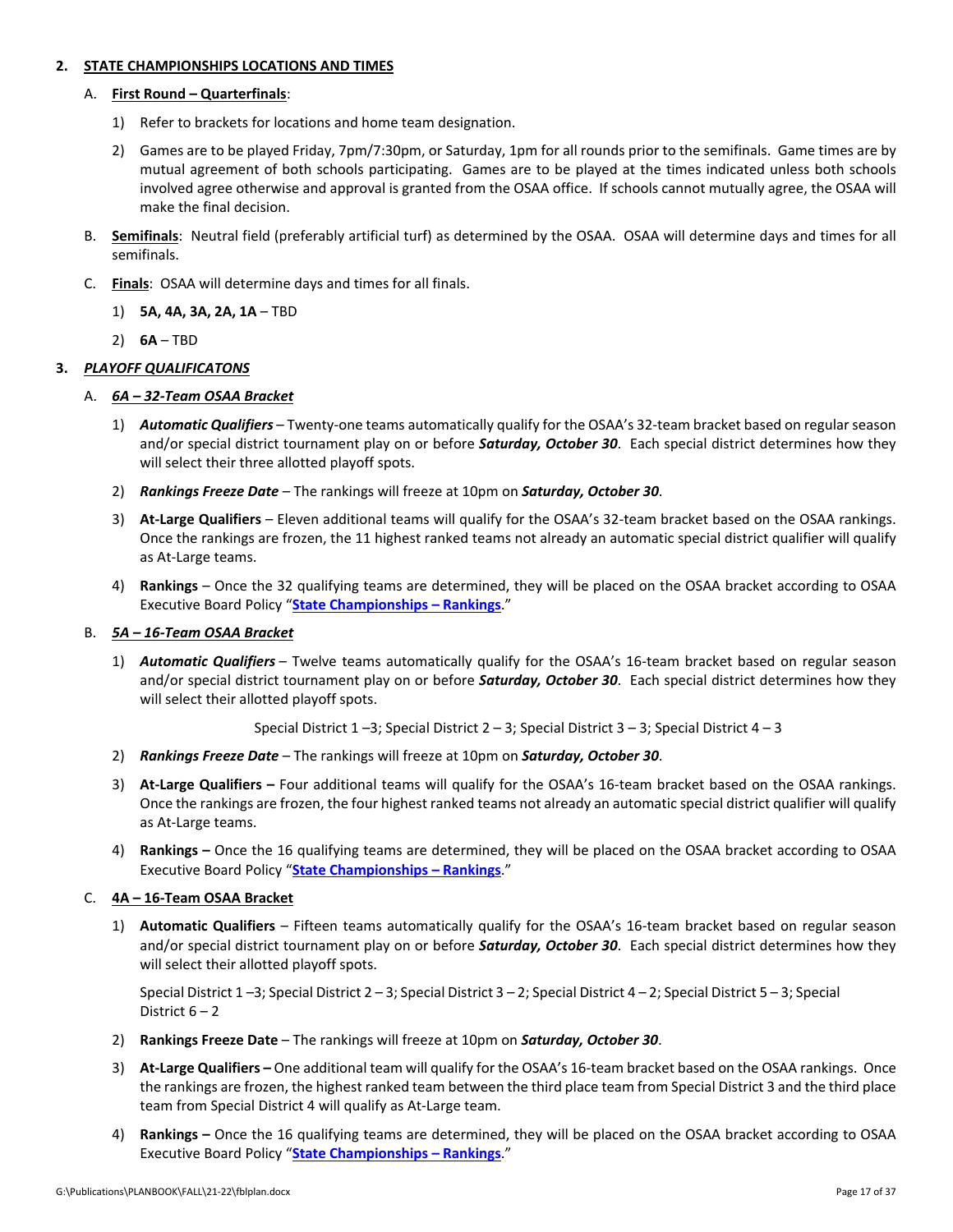- A. The following limitations shall apply to replacement players and maximum team sizes for team sport State Championship events, first round through championship final. **NOTE**: Only players in uniform are allowed to participate in pre-game warm-ups.
- B. **Penalties for excessive team size**: Suiting up, warming up, or playing too many players shall be considered a gross act of unsportsmanlike conduct and may be punishable by fines, forfeiture and*/*or other penalties as determined by the OSAA Executive Board.

### D. *3A – 16‐Team OSAA Bracket*

1) **Automatic Qualifiers** – Fourteen teams automatically qualify for the OSAA's 16‐team bracket based on regular season and/or special district tournament play on or before *Saturday, October 30*. Each special district determines how they will select their allotted playoff spots.

Special District  $1 - 6$ ; Special District  $2 - 6$ ; Special District  $3 - 2$ 

- a) Special District 1 has six qualifiers determined by the top two team from each division filling four of their automatic qualifiers. The remaining two spots will be determined by the next two highest ranked teams not already an automatic division qualifier.
- b) Special District 2 has six qualifiers determined by the top three teams from each division.
- c) Special District 3 has two qualifiers determined by the top two teams in their special district.
- 2) **Rankings Freeze Date** The rankings will freeze at 10pm on *Saturday, October 30*.
- 3) *At‐Large Qualifier Two* additional teams will qualify for the OSAA's 16‐team bracket based on the OSAA rankings. Once the rankings are frozen, the *two* highest ranked team not already an automatic special district qualifier will qualify as the At‐Large team.
- 4) **Rankings** Once the 16 qualifying teams are determined, they will be placed on the OSAA bracket according to OSAA Executive Board Policy "**State [Championships](http://www.osaa.org/governance/handbooks/osaa#_Toc456100456) – Rankings**."

## E. *2A – 16‐Team OSAA Bracket*

- 1) *Automatic Qualifiers Fifteen* teams automatically qualify for the OSAA's 16‐team bracket based on regular season and/or special district tournament play on or before *Saturday, October 30*. Each special district determines how they will select their three allotted playoff spots.
- 2) **Rankings Freeze Date** The rankings will freeze at 10pm on *Saturday, October 30*.
- 3) **At‐Large Qualifiers** One additional team will qualify for the OSAA's 16‐team bracket based on the OSAA rankings. Once the rankings are frozen, the highest ranked team not already automatic special district qualifier will qualify as the At‐Large team.
- 4) **Rankings** Once the 16 qualifying teams are determined, they will be placed on the OSAA bracket according to OSAA Executive Board Policy "**State [Championships](http://www.osaa.org/governance/handbooks/osaa#_Toc456100456) – Rankings**."

## F. *1A – 16‐Team OSAA Bracket*

1) *Automatic Qualifiers* – Twelve teams automatically qualify for the OSAA's 16‐team bracket based on regular season and/or special district tournament play on or before *Saturday, October 30.* Each special district determines how they will select their allotted playoff spots.

> Special District 1 –*6*; Special District 2 – *6 (Determined by the Executive Board at its September 2021 meeting.)*

- 2) *Rankings Freeze Date* The rankings will freeze at 10pm on *Saturday, October 30*.
- 3) **At‐Large Qualifier** Four additional teams will qualify for the OSAA's 16‐team bracket based on the OSAA rankings. Once the rankings are frozen, the four highest ranked teams not already an automatic special district qualifier will qualify as the At‐Large teams.
- 4) **Rankings** Once the 16 teams are determined, they will be placed on the OSAA bracket according to OSAA Executive Board Policy "**State [Championships](http://www.osaa.org/governance/handbooks/osaa#_Toc456100456) – Rankings**."
- **4. STATE [CHAMPIONSHIPS](http://www.osaa.org/governance/handbooks/osaa#_Toc456100447) ‐ HOME TEAM DESIGNATION** *(OSAA Handbook, Executive Board Policies) (Revised Fall 2018)*

During all rounds of each OSAA State Championship bracket, the team with the better Adjusted Playoff Ranking (APR) shall be the designated home team.

**5. STATE [CHAMPIONSHIPS](http://www.osaa.org/governance/handbooks/osaa#_Toc456100459) – TEAM SIZE** *(OSAA Handbook, Executive Board Policies) (Revised Fall 2013)*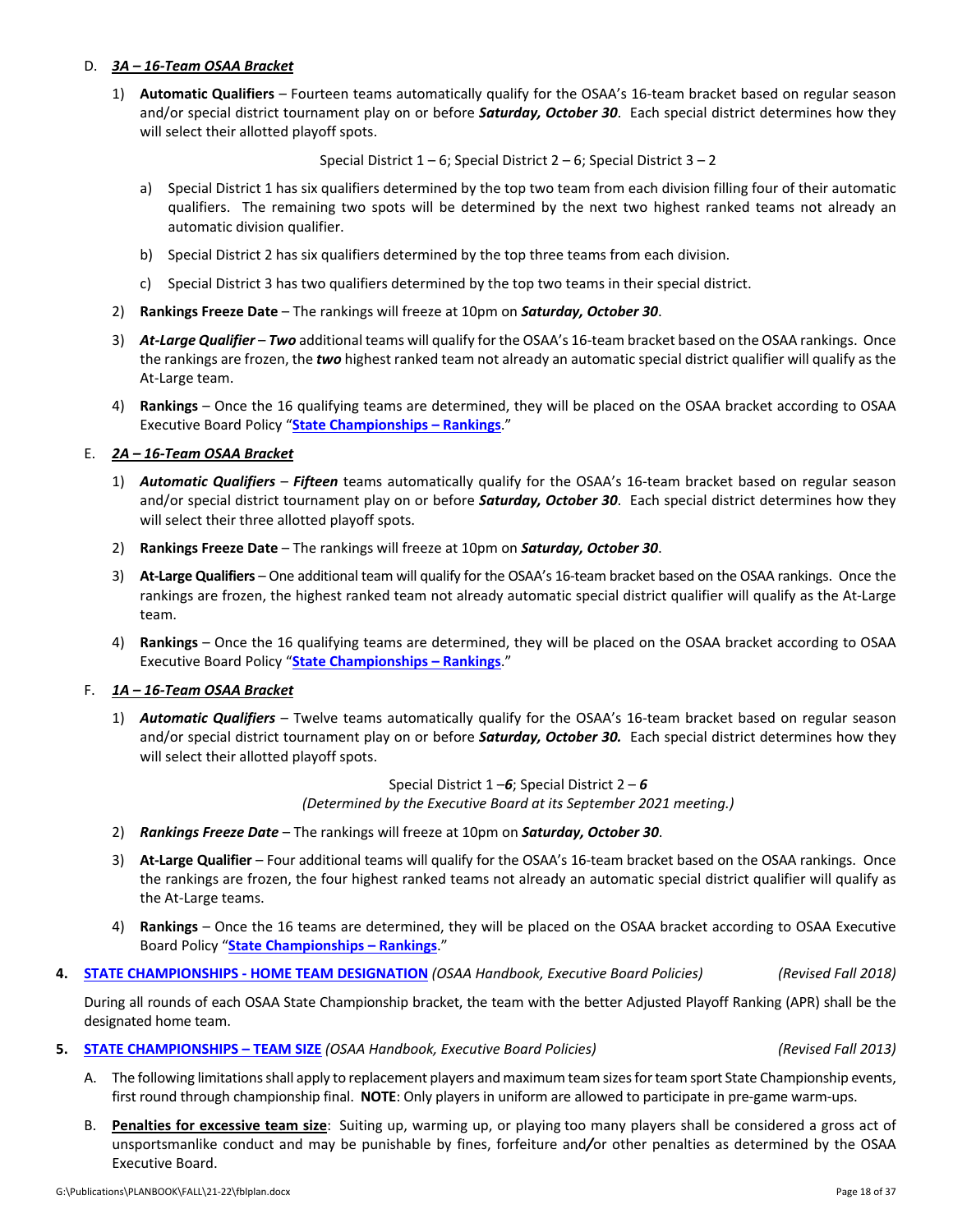3) **Football**. Team: Replacement of players applies to each game. A player replaced on the roster may be reinstated to the roster in subsequent games. Maximum in uniform: 6A‐60, 5A‐50; 4A‐40; 3A‐33*,* 2A‐33; 1A‐24.

### **6. STATE [CHAMPIONSHIPS](http://www.osaa.org/governance/handbooks/osaa#_Toc456100435) – ADOPTED BALL** (*OSAA Handbook, Executive Board Policies) (Fall 2010)*

The OSAA shall require that the officially adopted ball for that sport be used in all state championship contests, first round through final sites.

- A. **State Championship Contests at Home Sites**.
	- 2) **Football**.
		- a) Procedure. Officials shall confirm that both teams use the officially adopted ball *(Wilson footballs)*. If either team uses balls that are not the officially adopted balls, the contest shall be played, and officials shall report the school or schools in violation to the OSAA.
		- b) Penalty. A school, which is found to have used a non‐adopted ball in an OSAA state championship contest, shall be subject to fines, forfeiture and/or other penalties as determined by the OSAA Executive Board.
- B. **State Championship Contests Administered by OSAA Staff**. Officially adopted balls *(Wilson footballs)* shall be provided by OSAA staff administering the contests.

## **OSAA GENERAL POLICIES**

1. ATTACHED AND UNATTACHED [COMPETITION](http://www.osaa.org/governance/handbooks/osaa#_Toc456100326) / EXHIBITION (OSAA Handbook, Executive Board Policies) (Revised August 2012)

Following is the policy regarding attached and unattached competition:

- A. A high school team shall not compete against an unattached team (e.g., club team).
- B. Students representing a high school shall not compete against unattached individuals.
- C. Students shall not represent a high school and participate in a competition or exhibition as unattached on the same day at the same venue/facility.
- **2. [CERTIFICATION](http://www.osaa.org/governance/handbooks/osaa#_Toc456100330) – ATHLETIC DIRECTORS AND COACHES** *(OSAA Handbook, Executive Board Policies) (Revised Spring 2019)*

Athletic directors and coaches shall achieve certification in the following areas prior to assuming duties as an athletic director or coach. The high school principal shall be held accountable for verifying that athletic directors and coaches have been certified. **EXCEPTION**: Any emergency exception to an OSAA requirement must be authorized in writing by the OSAA.

- A. **NFHS Fundamentals of Coaching**. The OSAA requires that athletic directors and coaches must achieve a passing score on the test included with the NFHS Fundamentals of Coaching course. This is a one-time requirement.
- B. **Concussion Recognition and Management Training**. The OSAA and Oregon State Law (*ORS [336.485](https://www.oregonlegislature.gov/bills_laws/Pages/Oregon-Laws.aspx)*) requires that athletic directors and coaches receive training to learn how to recognize the symptoms of a concussion and how to seek proper medical treatment for a person suspected of having a concussion. The NFHS's Concussion in Sports free course satisfies this requirement. This training is required annually.
- C. **NFHS Heat Illness Prevention**. The OSAA requires that athletic directors and coaches must achieve a passing score on the test included with the NFHS's Heat Illness Prevention free course. This training is required once every four years.
- D. **Anabolic Steroids and Performance‐Enhancing Substances Training**. The OSAA and Oregon State Law (*ORS [342.726](https://www.oregonlegislature.gov/bills_laws/Pages/Oregon-Laws.aspx)*) require that athletic directors and coaches receive training on identifying the components of anabolic steroid abuse and use and prevention strategies for the use of performance-enhancing substances. This training is required once every four years.
- E. **Spirit Safety Clinic (Cheerleading and Dance/Drill Coaches Only)**. The OSAA requires that any cheerleading or dance/drill coach receive spirit safety training by achieving a passing score on the test included with the OSAA's online Spirit Safety Clinic. This training is required annually.
- F. **Heads Up Football Certification***.*The OSAA requiresthat any football coach complete the USA Football Heads Up Certification prior to assuming coaching duties and to recertify annually prior to the beginning of each Association year. Additionally, each member school sponsoring football is required to identify a Player Safety Coach. Each Player Safety Coach Is required to attend an in‐person clinic biennially prior to the start of the Association year that is conducted by a USA Football Master Trainer in preparation for implementing and overseeing the primary components of Heads Up Football at their school.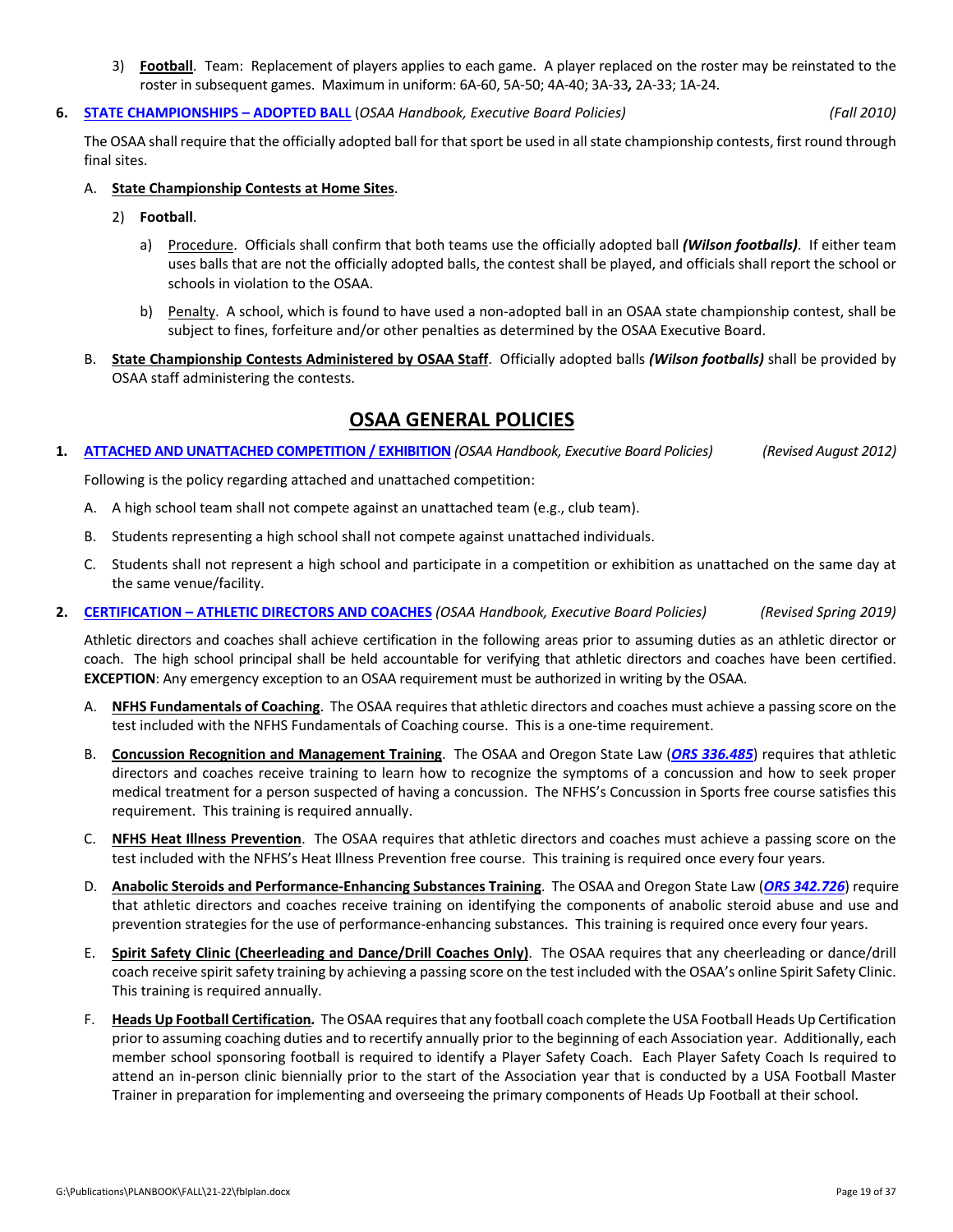- 1. **Q.** Does certification through the American Sport Education Program (ASEP) satisfy the requirement in [Rule](http://www.osaa.org/governance/handbooks/osaa#_Toc456100264) 1.4?
	- **A.** Yes, so long as the athletic director or coach was certified through ASEP prior to August 1, 2007. Thereafter, only the NFHS Coach Education Program "Fundamentals of Coaching" will satisfy this requirement unless an exception is granted in writing by the OSAA.
- **2. Q.** When must a coach be certified?
	- **A.** All coaches must be certified prior to assuming coaching duties unless an emergency exception is authorized in writing by the OSAA. This includes cheerleading coaches, dance/drill coaches and choreographers at schools that do not participate in competitions.
- **3. Q**. Is certification required of volunteer coaches?
	- **A.** Yes.
- **4. Q.** Must a "guest" coach be certified?
	- **A.** No, but if the coach has contact with students more than three times in a sport season, the coach shall no longer be considered a "guest" and must be certified. A non-certified "guest" coach may not serve as a coach at a contest.
- **5. Q.** May a school bring in alumni or other non‐high school personnel to scrimmage with teams or individuals as "guest coaches" if those personnel are limited to student contact on no more than three occasions during the sport season?
	- **A.** No. The "guest coach" exception is intended to allow a limited number of visits by a guest instructor; it is NOT intended to allow coaches to bring in coaches or players to participate in drills or scrimmages against teams or individuals. Any attempt to circumvent the Participation Limitations by calling practice participants "guest coaches" would be a violation of OSAA rules.
- **6. Q.** In individual sports, may a parent or non‐certified coach accompany a participant to a contest as the school representative if that person is an authorized representative of the principal?
	- **A.** Yes, but the authorized representative may not coach the participant unless specific permission has been granted in writing by the Executive Director.
- **7. Q.** Does the OSAA require high school coaches to have current first aid certification?
	- **A.** No. However, coaches should check with their athletic directors as most high schools have this as a requirement.
- **8. Q.** What is required of a Player Safety Coach (PSC) during the year they attend an in‐person PSC clinic in order to be Heads Up Football certified?
	- **A.** Coaches attending an in‐person PSC clinic are required to complete the following online courses in order to be Heads Up Football certified: Concussion Recognition and Training; Heat Illness Prevention.
- **9. Q.** What isrequired of every football coach, including previously certified PSC coaches, not attending an in‐person PSC clinic in order to be Heads Up Football certified?
	- **A.** Every football coach, including previously certified PSC coaches, not attending an in‐person PSC clinic is required to complete the following online courses in order to be Heads Up Football certified: Concussion Recognition and Training, Heat Illness Prevention, *USA Football Tackling and Contact*, Sudden Cardiac Arrest.

### **3. [CHARITABLE](http://www.osaa.org/governance/handbooks/osaa#_Toc456100331) CAUSES** *(OSAA Handbook, Executive Board Policies) (Fall 2012)*

The OSAA is supportive of charitable initiatives and has developed guidelines in regards to an athletic competition being held in the name of a charitable cause. Schools may host a contest in recognition of a charitable cause under the following conditions:

- A. Uniform color must be legal under NFHS rules. Example: Breast cancer awareness pink uniforms would not be legal in sports that require white and dark uniforms because pale pink is neither. Pale pink would be a legal color uniform in sports that require LIGHT and dark uniforms.
- B. A permanently attached commemorative patch may be worn but must adhere to NFHS rules in each specific sport.
- C. Colored game balls may not be used during competition unless they are legal under NFHS rules. They may be used during any warm‐up period prior to the contest, except in softball and baseball.
- D. **Basketball Only**: Pink headbands or wristbands, not legal under NFHS basketball rules unless pink is a school color, are allowed. Note that all team members must be uniform in color of headbands or wristbands.
- E. Officials may use a colored whistle.
- **4. CONCUSSION [MANAGEMENT](http://www.osaa.org/governance/handbooks/osaa#_Toc456100338)** *(OSAA Handbook, Executive Board Policies) (Revised Summer 2020)*

(Medical Release - Return to [Participation](http://www.osaa.org/governance/forms) Following a Concussion) (Medical Release - Return to Learn Following a Concussion)

A. Member School's [Responsibilities](https://www.oregonlegislature.gov/bills_laws/Pages/Oregon-Laws.aspx) (Max's Law, ORS 336.485, OAR 581-022-0421) (Jenna's Law, ORS 417.875) (Qualified **Health Care Professional,** *ORS 336.490***)**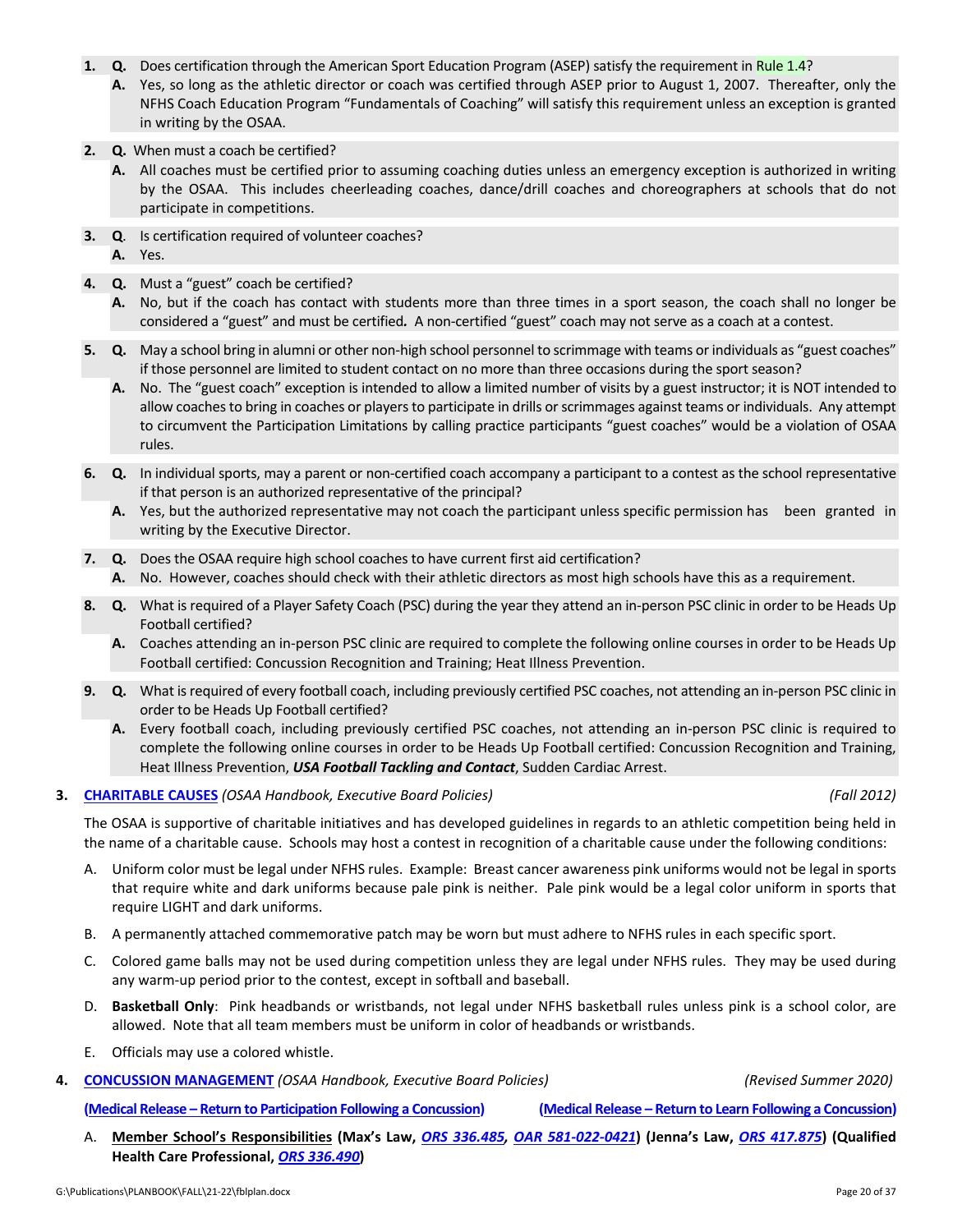- 1) **Suspected or Diagnosed Concussion**. Any athlete who exhibits signs, symptoms or behaviors consistent with a concussion following an observed or suspected blow to the head or body, or who has been diagnosed with a concussion, shall not be permitted to return to that athletic contest or practice, or any other athletic contest or practice on that same day. In schools which have the services of an athletic trainer licensed by the Oregon Board of Athletic Trainers, that athletic trainer may determine that an athlete has not exhibited signs, symptoms or behaviors consistent with a concussion, and has not suffered a concussion, and return the athlete to play. Athletic trainers may also work in consultation with a Qualified Health Care Professional (see below) in determining when an athlete is able to return to play following a concussion.
- 2) **Return to Participation**. Until an athlete who has suffered a concussion is no longer experiencing signs, symptoms, or behaviors consistent with a concussion, and a medical release form signed by a Qualified Health Care Professional is obtained, the athlete shall not be permitted to return to athletic activity. As of July 1, 2020, *ORS [336.490](https://www.oregonlegislature.gov/bills_laws/Pages/Oregon-Laws.aspx)* requires athletes be cleared by one of these Oregon Qualified Healthcare Professionals: Medical Doctor (MD), Osteopathic Doctor (DO), Chiropractic Doctor (DC), Naturopathic Doctor (ND), Nurse Practitioner (NP), Physician Assistant (PA), Physical Therapist (PT), Occupational Therapist (OT) or Psychologist who is licensed or registered under the laws of Oregon. Before signing any RTP forms, except for MD and DO signers, course completion certificatesfrom the Oregon Concussion Return‐To‐Play Education must be obtained by all DC, ND, PT and OT and, after July 1, 2021, by all NP, PA and Psychologists.
- 3) **Private Schools Only**. **[\(Concussion](http://www.osaa.org/governance/forms)‐Private School Informed Consent)**

On an annual basis prior to participation, private schools shall require each athlete and at least one parent or legal guardian of the athlete to sign the Concussion – Private School Informed Consent form acknowledging the receipt of information regarding symptoms and warning signs of concussions. Private schools shall maintain a copy of each athlete's signed form on file for review at any time by OSAA staff.

### B. **Official's Responsibilities**.

An official shall remove an athlete from a contest when that athlete exhibits signs, symptoms or behaviors consistent with a concussion due to an observed or suspected blow to the head or body. The official shall document and notify the head coach or their designee making sure that the head coach or designee understands that the athlete is being removed for exhibiting signs, symptoms or behaviors consistent with a concussion as opposed to behavior, a non-concussive injury or other reasons. The official is not responsible for evaluation or management of the athlete after they are removed from play. The official does not need written permission for an athlete to return nor does the official need to verify the credentials of the Qualified Health Care Professional who has cleared the athlete to return. The responsibility of further evaluating and managing the symptomatic athlete falls upon the school and an appropriate Qualified Health Care Professional.

### 5. [EJECTION](http://www.osaa.org/governance/handbooks/osaa#_Toc456100349) POLICIES - EJECTED PLAYER OR COACH (OSAA Handbook, Executive Board Policies) [\(Ejection](http://www.osaa.org/governance/forms) Report) (Revised May 2020)

- A. If a player or coach is ejected by an official, the commissioner of officials shall notify the OSAA and the athletic director of the school of the ejected player/coach by completing the online ejection report by the next workday. Ejected coaches must leave the contest immediately and shall remain out of "sight and sound" of the team for the duration of that contest and any other school contests that day. It shall be the responsibility of the school to disallow the ejected player or coach from participating during the period of suspension specified in the Regulations*,* regardless of whether written notification has been received by the school from the commissioner of officials. Should an ejected player participate, or an ejected coach remain within "sight and sound" of the team during the period of suspension specified in the Regulations, and no appeal is pending, that action shall be considered use of an ineligible participant and shall result in forfeiture of that contest and other penalties as determined by the Executive Board.
- B. **Additional Requirements Regarding an Ejected Coach**. In addition to the requirements previously listed in this policy, an ejected coach shall be required to complete the online NFHS course, "Teaching and Modeling Behavior", within seven calendar days of the school being provided a license to take the course by the OSAA. Should a coach fail to complete the course requirement within the time limit stipulated in this policy, the ejection suspension shall be reinstated, and the coach shall be ineligible to coach until the requirement has been fulfilled. Should an ejected coach remain within "sight and sound" of the team during the reinstated period of suspension specified in the Regulations, and no appeal is pending, that action shall be considered use of an ineligible participant and shall result in forfeiture of that contest and other penalties as determined by the Executive Board.
- C. **Appeal Process**. If the principal or the Athletic Director of the ejected coach/player and the commissioner of officials agree that the suspension should be set aside, the principal may appeal to the Executive Director within 48 hours of the ejection to set aside the next game suspension portion of the penalty. Unless the commissioner agrees that the suspension should be set aside, the appeal must be denied by the Executive Director as the final ruling. Implementation of the next game suspension may be postponed during the time that an appeal is pending.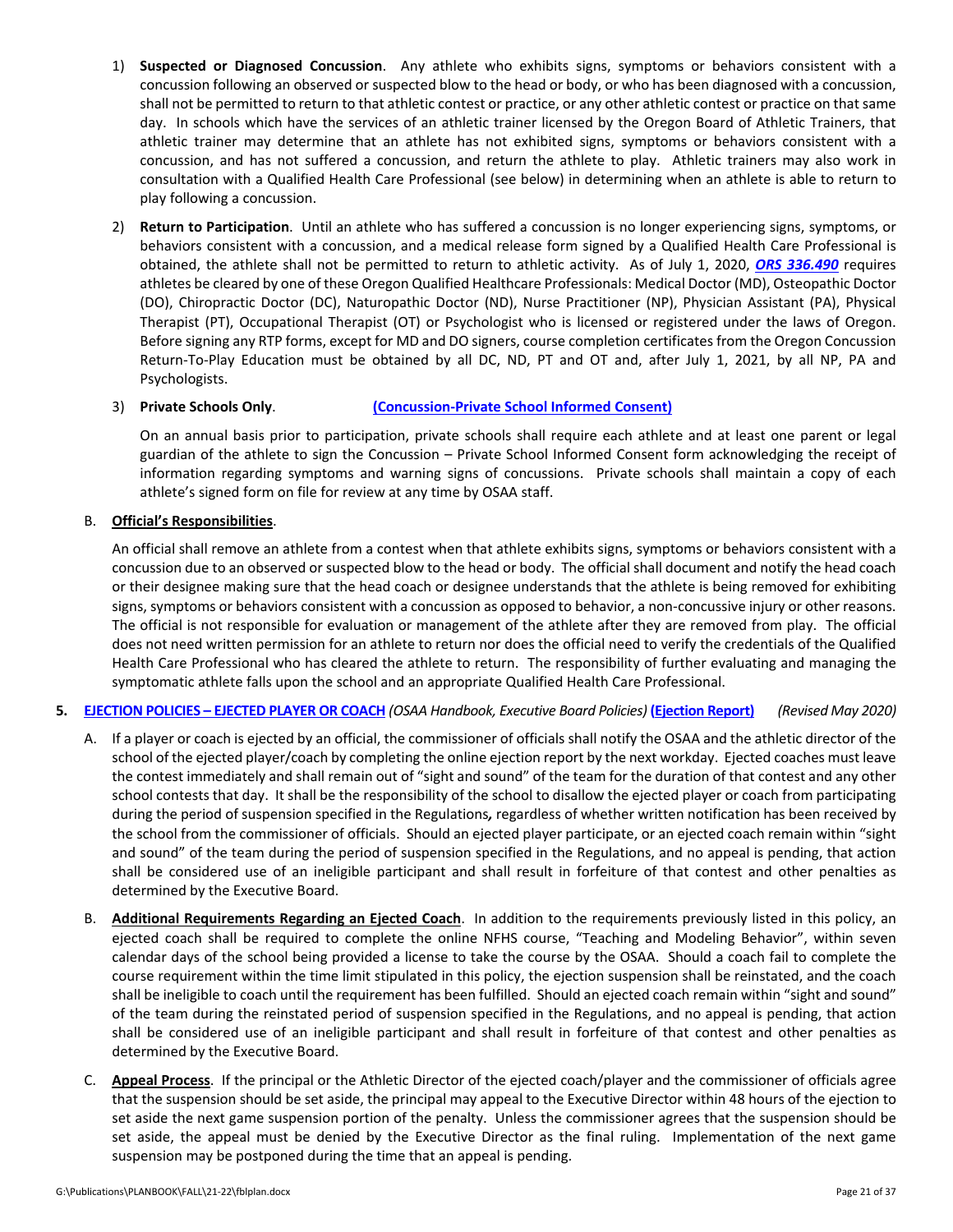- D. Appeal Process at State Championship final sites where the officials' crew are from different local Associations. If the principal or the athletic director from the school of the ejected coach/player and the on‐site OSAA staff member agree that the suspension should be set aside, the principal may appeal to the Executive Director within 24 hours of the ejection to set aside the next game suspension portion of the penalty. Unless the on-site OSAA staff member agrees that the suspension should be set aside, the appeal must be denied by the Executive Director as the final ruling.
- **1. Q.** When a player is ejected, may the player remain on the bench?
	- **A.** Yes. The player is required to sit out the remainder of the contest but may remain on the bench.
- **2. Q.** When a coach is ejected, must the coach leave the playing area?
	- **A.** Yes. The coach must leave the playing area and shall be allowed no further direct or indirect contact with the team until the contest is completed. In order to avoid direct or indirect contact, the coach must be "out of sight and sound" of the team.
- **3. Q.** May a player sit on the bench during a period of suspension?
	- **A.** Yes, but the player must not be in uniform.
- **4. Q.** May a coach have any contact with a team at a contest following an ejection or at the contest at which the suspension is served?
	- **A.** No. The coach is allowed no direct or indirect contact with the team during the contest following ejection. In order to avoid direct or indirect contact, the coach must be "out of sight and sound" of the team. Further, the coach is allowed no direct or indirect contact with the team at the contest at which the suspension is served nor is the coach permitted to attend the contest at which the suspension is served.
- **5. Q.** May a coach or participant who has been suspended at one level of competition (e.g., varsity) participate in a contest at another level during the period of suspension?
	- **A.** No.
- **6. Q.** May a coach or participant who has been suspended at one level of competition (e.g., varsity) serve the suspension in a contest at another level?
	- **A.** No.

**7. Q.** When a coach or player is ejected, when and over what period of time are the ejection period and suspension period?

**A. NOTE**: If the ejection occurs in the last contest at a particular level, the suspension carries over to the next contest at any level in that sport in that season.

| Sport      | <b>Ejection Period</b>  | <b>Suspension Period</b>                         |
|------------|-------------------------|--------------------------------------------------|
| Baseball   | Remainder of that day.  | Sit out through next contest at that level.      |
| Basketball | Remainder of that day.  | Sit out through next contest at that level.      |
| Football   | Remainder of that day.  | Sit out through next contest at that level.      |
| Soccer     | Remainder of that day.  | Sit out through next contest at that level.      |
| Softball   | Remainder of that day.  | Sit out through next contest at that level.      |
| Volleyball | Remainder of that day.  | Sit out through next playing date at that level. |
| Wrestling  | Follow NFHS Rules Book. | Sit out through next contest at that level.      |

- **8. Q.** When does the period of suspension begin?
	- A. The suspension is served after the ejection has been served. The ejection and suspension may not be served simultaneously.
- **9. Q.** May a coach or participant ejected from a contest serve the one-game suspension at a jamboree?
	- A. No, the coach or participant may not count a jamboree as a "contest" for the purpose of serving the period of suspension. The coach or participant must sit out the jamboree and the next contest at that level of competition.
- **10. Q.** May a suspended coach have contact with team members/other coaches of the team during the period of suspension on a game day that is a school day?
	- **A.** A suspended coach may have contact with team members/other coaches of the team during regular school hours. However, once the regular school day is over, the coach must be "out of sight and sound" of the team members/other coaches of the team and have no contact with them until the game is over.
- **11. Q.** May a suspended coach have contact with team members/other coaches of the team during the period of suspension on a game day that is NOT a school day?
	- **A.** The suspended coach may have no contact with team members/other coaches of the team until the game is over.
- **12. Q.** May a suspended coach have any contact with other coaches of the team (for example, via mobile phone or wireless radio) during a game in which a suspension is being served?
	- **A.** No. The suspended coach must be "out of sight and sound" of the contest during which a suspension is served.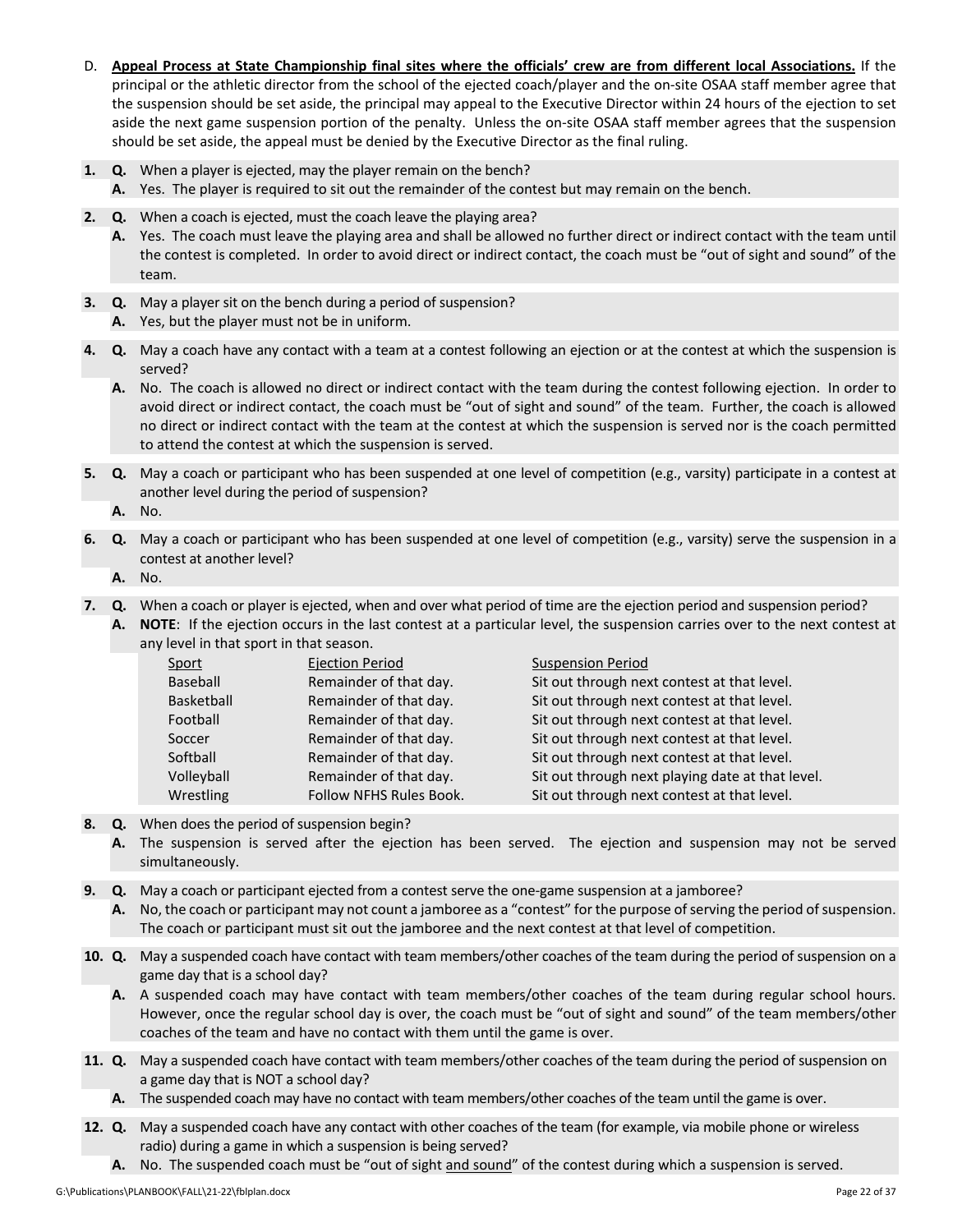- **13. Q.** If a player or coach is ejected during the last contest of the season, does the unserved suspension carry forward to a subsequent season?
	- **A.** No.
- **14. Q.** In basketball, does the ejection of a player or coach as a result of receiving two technical fouls result in the player or coach being suspended through the next contest at that level?
	- **A.** Yes, a player or coach who is ejected as a result of receiving two technical fouls is ejected for the remainder of the day and must sit out through the next contest at that level.
- **15. Q.** Does the contest from which a participant is suspended due to an ejection count against the individual contest limitation for the participant?
	- **A.** Yes.
- **16. Q***.* When a player or coach is ejected while acting as a spectator at a contest, but at which he or she is not serving as a player or a coach, does a period of suspension still apply?
	- **A.** Yes. The ejected player or coach is suspended from all participation for the same period of time as if he or she had been a participant in the contest at which the ejection occurred.
- **17. Q.** When a player or coach is ejected in one sport, may the player or coach participate or coach in another sport during the period of suspension?
	- **A.** No.
- **18. Q.** When a player or coach is ejected from an out-of-state contest, does the OSAA ejection policy apply? **A.** Yes. It is the responsibility of the school to notify the OSAA of the ejection*.*
- **19. Q.** When a player or coach is ejected from an out-of-state contest, what appeals process is followed?
	- **A.** If the school of the ejected player or coach wishes to appeal to set aside the next game suspension portion of the penalty for the ejection, it is the responsibility of the school to contact the commissioner of the out-of-state officials' association to obtain written information to submit to the OSAA in support of the appeal.
- **20. Q.** May a forfeited contest that is not actually played count toward the period of suspension for a player or coach?
	- **A.** Yes, but only for a player or coach from the team that is receiving the forfeit. It would not count toward the period of suspension for a player or coach from the team forfeiting the contest.

### **6. [EJECTION](http://www.osaa.org/governance/handbooks/osaa#_Toc456100350) POLICIES – FINES** *(OSAA Handbook, Executive Board Policies) (Revised Fall 2015)*

- A. Schools shall be assessed fines for ejections within specific sports programs. Each sport (e.g., Football, Boys Basketball, Softball) shall be tracked as separate and distinct for the purpose of calculating fines. When the first participant or coach in a sport is ejected, the school that the participant or coach is representing shall be assessed a \$50 fine by the Executive Board. A second ejection in the same sport during the same season shall result in the assessment of a \$100 fine, and each ejection thereafter in that sport during that season shall result in a fine to be increased by \$50 increments for each ejection without limitation.
	- 1) **EXCEPTION**: The fine for an ejection in the last contest of the season shall be increased by \$100 over the greater of the standard fine described above or the most recent fine for that program.
	- 2) **EXCEPTION**: Soccer Player: A soccer player who is disqualified because he or she "deliberately handles a ball to prevent it from going into the goal" *or "receives two cautions (yellow cards)"* shall not be subject to the fine specified in this and other OSAA ejection policies but shall be subject to the specified suspension.
- B. A school receiving five or more ejections during one school year shall be required to attend a sportsmanship training class and submit a written Plan of Correction to the OSAA, including timelines for implementation of the Plan.
- **7. EJECTION POLICIES – MULTIPLE EJECTIONS OF [INDIVIDUAL](http://www.osaa.org/governance/handbooks/osaa#_Toc456100351)** *(OSAA Handbook, Executive Board Policies) (Fall 2012)*

A second ejection during the same sport season will result in a two‐game suspension. A third ejection during the same sport season will result in disqualification from further participation in that sport during that sport season.

**8.** *HAIR [ADORNMENT](https://www.osaa.org/governance/handbooks/osaa#_Toc456100372) (OSAA Handbook, Executive Board Policies) (July 2021)*

The OSAA aims to be inclusive of all students from varying cultural backgrounds to access athletic and activity programs provided at member schools, while providing a fair and safe environment. This policy was developed inclusive of the language established in Oregon House Bill 2935 and in collaboration with the OSAA Equity and Diversity Committee and other stakeholders. The OSAA recognizes that this policy will need to be reviewed on a regular basis and continued education to member schools will be required to ensure understanding of this policy. The OSAA recognizes the value of athletics and activities for all students and the potential for inclusion to reduce harassment, bullying and barriers faced by certain students.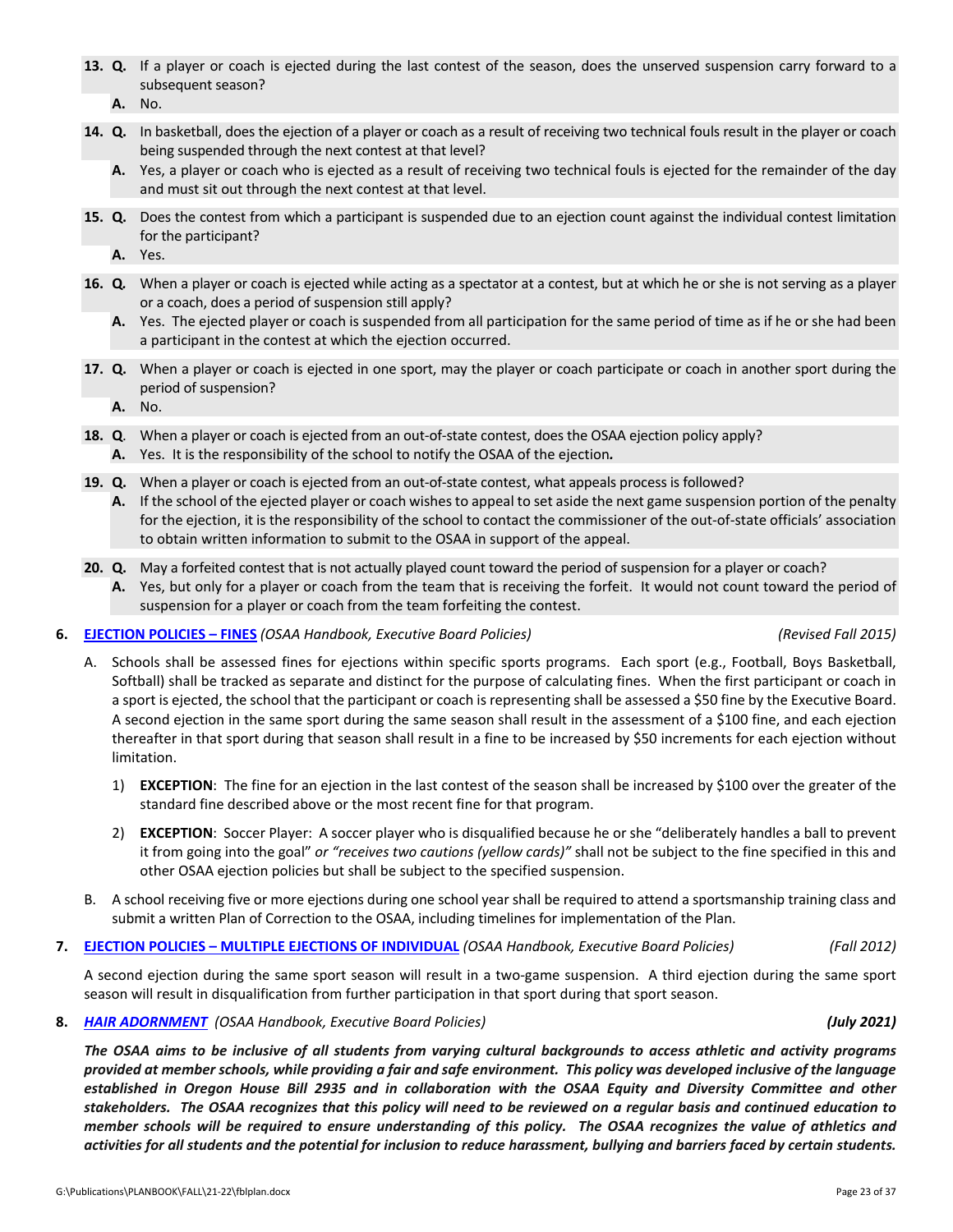The OSAA also recognizes the concerns of students, parents, and coaches to ensure a fair, equitable, and safe competitive *environment.*

- A. House Bill 2935 Language. House Bill 2935 amended ORS [659A.001,](https://www.oregonlegislature.gov/bills_laws/Pages/Oregon-Laws.aspx) ORS 332.075 and ORS 659.850 relating to *discrimination.* 
	- 1) *ORS [659A.001,](https://www.oregonlegislature.gov/bills_laws/Pages/Oregon-Laws.aspx) Amended to read:*
		- a) "Protective hairstyle" means a hairstyle, hair color or manner of wearing hair that includes, but is not limited to, braids, regardless of whether the braids are created with extensions or styled with adornments, locs and twists.
		- b) *"Race" includes physical characteristics that are historically associated with race, including but not limited to natural hair, hair texture, hair type and protective hairstyles.*
	- 2) ORS [332.075,](https://www.oregonlegislature.gov/bills_laws/Pages/Oregon-Laws.aspx) Amended to read: (1) Any school district board may: (e) Authorize the school district to be a member of and pay fees, if any, to any voluntary organization that administers interscholastic activities or facilitates the *scheduling and programming of interscholastic activities only if the organization: (A) Implements equity focused policies that:*
		- a) Address the use of derogatory or inappropriate names, insults, verbal assaults, profanity or ridicule that occurs at *an interscholastic activity, including by spectators of the interscholastic activity;*
		- b) *Prohibit discrimination as defined in ORS [659.850;](https://www.oregonlegislature.gov/bills_laws/Pages/Oregon-Laws.aspx)*
		- c) Permit a student to wear religious clothing in accordance with the student's sincerely held religious belief and *consistent with any safety and health requirements; and*
		- d) Balance the health, safety and reasonable accommodation needs of participants on an activity-by-activity basis;
	- 3) ORS [659.850,](https://www.oregonlegislature.gov/bills_laws/Pages/Oregon-Laws.aspx) Amended to read: (B) "Discrimination" does not include enforcement of an otherwise valid dress code *or policy, as long as the code or policy:*
		- a) Provides, on a case-by-case basis, for reasonable accommodation of an individual based on the health and safety *needs of the individual; and*
		- b) Does not have a disproportionate adverse impact on members of a protected class to a greater extent than the *policy impacts person generally.*
		- c) *"Race" includes physical characteristics that are historically associated with race, including but not limited to natural hair, hair texture, hair type and protective hairstyles as defined in ORS [659A.001.](https://www.oregonlegislature.gov/bills_laws/Pages/Oregon-Laws.aspx)*
- B. Activities Allowing Hair Adornments as Exception to NFHS Rules. House Bill 2935 requires OSAA to implement equity focused policies that balance the health, safety, and reasonable accommodation needs of participants on an activity-byactivity basis. After careful review, and in alignment with House Bill 2935 and other rule-governing bodies, the OSAA will *allow hair adornments in the following activities, despite current NFHS rules prohibiting them.*
	- 1) *Cheerleading – Currently prohibited per NFHS Spirit Safety Rule: 2.1.5 Situation A.*

OSAA Interpretation – Hair must be worn in a manner that is appropriate for the activity involved. Hair adornment(s) *must be secured.*

2) *Volleyball – Currently prohibited per NFHS Volleyball Rule 4.1.6.*

OSAA Interpretation - Hair with adornments must be secured so as not to present a safety hazard to the player, teammates, or opponents. If the hair adornment(s) become dislodged prior to or during competition, it must be secured *before the participant can return to play.*

- C. Activities Adhering to NFHS Rules Prohibiting Hair Adornments. House Bill 2935 requires OSAA to implement equity focused policies that balance the health, safety, and reasonable accommodation needs of participants on an activity-by-activity basis. After careful review, and in alignment with House Bill 2935 and other rule-governing bodies, the OSAA is adhering to NFHS rules prohibiting hair adornments in the following activities due to health and safety considerations.
	- 1) *Basketball – Prohibited per NFHS Basketball Rule 3‐5 Article 4.*
	- 2) *Football – Prohibited per NFHS Football Rule 1‐5 Article 3.*
	- 3) *Soccer – Prohibited per NFHS Soccer Rule 4‐2 Article 1.*
	- 4) *Wrestling – Prohibited per NFHS Wrestling Rules 3‐1‐4b and 4‐2‐1.*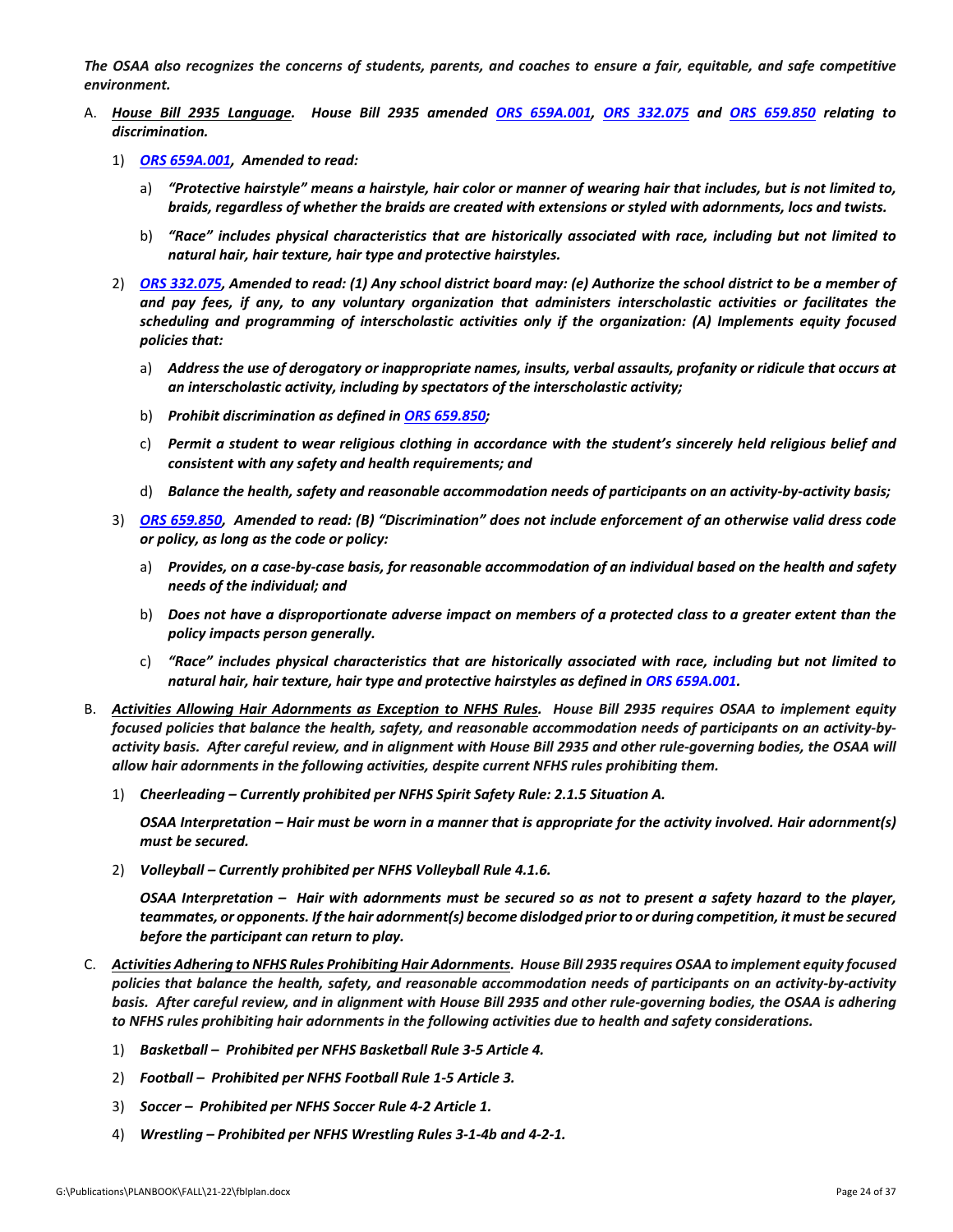- D. Activities Already Allowing Hair Adornment per NFHS Rules. OSAA-sanctioned activities where hair adornments are *already allowed by NFHS or rule‐governing bodies.*
	- 1) *Cross Country* 4) *Golf* 7) *Tennis*
	- 2) *Dance* 5) *Softball* 8) *Track & Field*
	- 3) *Baseball* 6) *Swimming*

### **9.** *AIR QUALITY [GUIDELINES](http://www.osaa.org/governance/handbooks/osaa#_Toc456100325) (OSAA Handbook, Executive Board Policies) (Revised August 2021)*

These guidelines, created in consultation with the Oregon Health Authority (OHA), provide a default policy to those responsible or sharing duties for making decisions concerning the cancellation, suspension and/or restarting of practices and contests based on poor air quality.

- A. **Designate Personnel**: Given the random behavior of wind and air currents, air quality may change quickly. Schools shall designate someone who will monitor the air quality prior to and during outdoor activities. While typically due to wildfires, schools need to also consider non‐wildfire situations if the air quality is unhealthy.
- B. Areas with Air Reporting Stations: The Air Quality Index (AQI) should be monitored throughout the day, and during an event, to have the best data possible to make informed decisions about conducting practices and competitions. School personnel shall review the AQI information for all regions throughout the state on either the Oregon Department of Environmental Quality (DEQ) website at *<https://oraqi.deq.state.or.us/home/map>***,** the Oregon DEQ app "OregonAir", or on the Environmental Protection Agency (EPA) Air Now website at *<https://airnow.gov/>* to determine if action is necessary (see chart below). Schools shall regularly review the AQI throughout events to assess deteriorating conditions.
- C. **Areas without Air Reporting Stations**: Given the random behavior of factors related to the calculation of the AQI levels in different areas of the state (wind speed and direction) member schools not near a reporting station should consult with local state and/or federal authorities to help determine the AQI level in your specific area. If air monitoring equipment is not available, member schools should utilize the 5‐3‐1 Visibility Index to determine air quality.
	- 1) 5-3-1 Visibility Index: Making visual observations using the 5-3-1 Visibility Index is a simple way to estimate air quality and know what precautions to take. While this method can be useful, you should always use caution and avoid going outside if visibility is limited, especially if you are sensitive to smoke.
		- (a) Determine the limit of your visual range by looking for distant targets or familiar landmarks such as mountains, mesas, hills, or buildings at known distances. The visual range is that point at which these targets are no longer visible. As a rule of thumb: If you can clearly see the outlines of individual trees on the horizon it is generally less than five miles away. It is highly recommended that schools use pre‐determined landmarks that were established on a clear day to determine their visual range.
		- (b) Ideally, the viewing of any distant targets should be made with the sun behind you. Looking into the sun or at an angle increases the ability of sunlight to reflect off of the smoke, thus making the visibility estimate less reliable.
		- (c) Be aware that conditions may change rapidly and always use the more conservative of multiple metrics (AQI, 5‐3‐1 Visibility Index, etc.).
- D. **Act**: This chart will help determine the action needed based on the air quality in your area.

| <b>Air Quality Index</b><br>(AQI) | 5-3-1 Visibility<br><b>Index</b> | <b>Required Actions for Outdoor Activities</b>                                                                                                                                                                                                                                                                                                                                                                                 |
|-----------------------------------|----------------------------------|--------------------------------------------------------------------------------------------------------------------------------------------------------------------------------------------------------------------------------------------------------------------------------------------------------------------------------------------------------------------------------------------------------------------------------|
| $51 - 100$                        | 5-15 Miles                       | Athletes who are unusually sensitive to air pollution should consider indoor<br>activities only. Athletes with asthma should have rescue inhalers readily available<br>and pretreat before exercise if directed by their healthcare provider. All athletes<br>with respiratory illness, asthma, lung or heart disease should monitor symptoms and<br>reduce/cease activity if symptoms arise. Increase rest periods as needed. |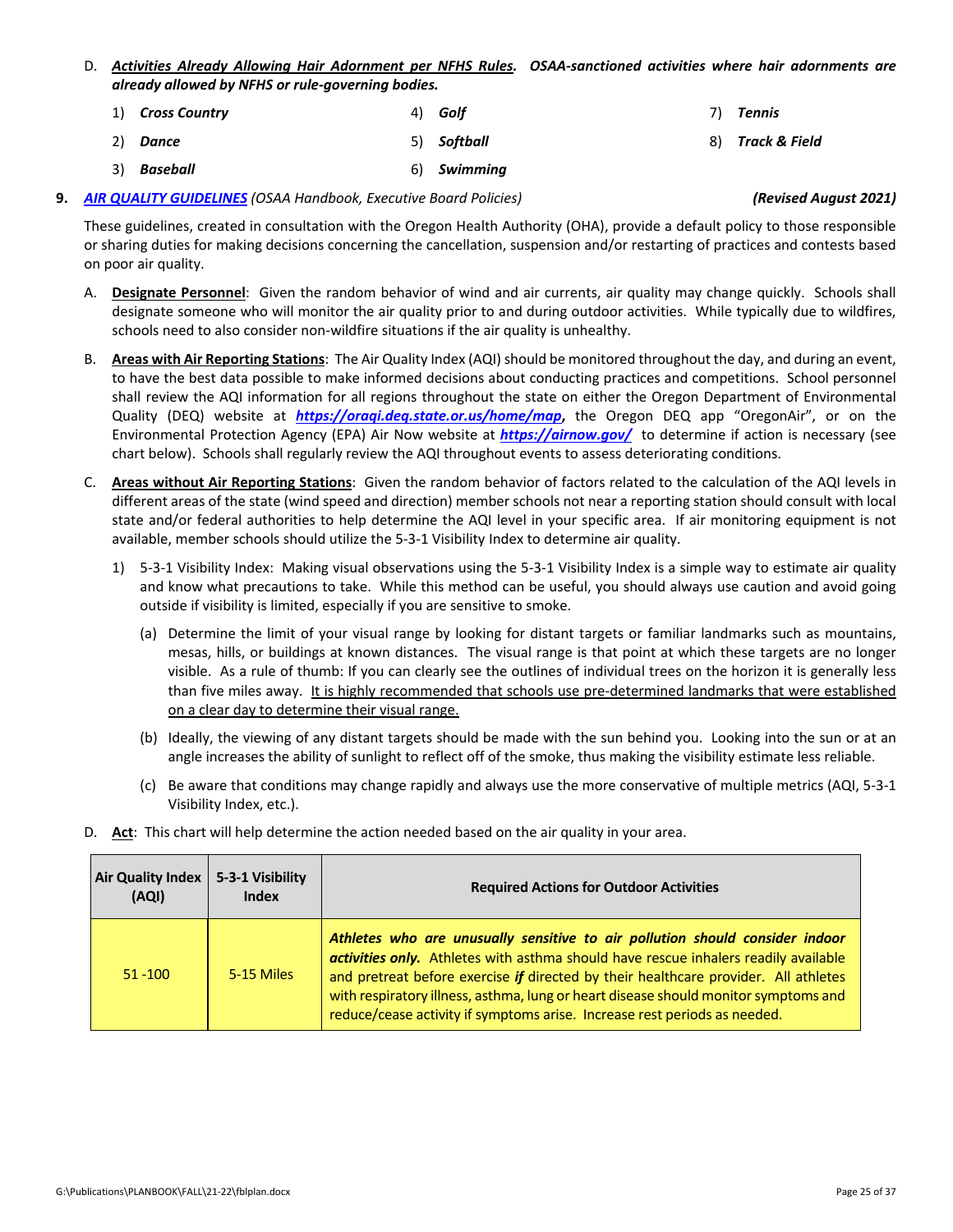| $101 - 150$ | 3-5 Miles | Because they involve strenuous activity for prolonged periods of time, all outdoor<br><b>contests</b> shall be canceled or moved to an area with a lower AQI. <b>Consider moving</b><br>practices indoors, if available. Be aware that, depending on a venue's ventilation<br>system, indoor air quality levels can approach outdoor levels. Practice shall be no<br>longer than 90 minutes total for the day. Level of activity should be less than<br>"normal" practice session and include rest periods. Students who are unusually<br>sensitive to air pollution should consider indoor activities only. Athletes with<br>asthma should have rescue inhalers readily available and pretreat before exercise<br>if directed by their healthcare provider. All athletes with respiratory illness,<br>asthma, lung or heart disease should monitor symptoms and reduce/cease activity<br>if symptoms arise. |
|-------------|-----------|--------------------------------------------------------------------------------------------------------------------------------------------------------------------------------------------------------------------------------------------------------------------------------------------------------------------------------------------------------------------------------------------------------------------------------------------------------------------------------------------------------------------------------------------------------------------------------------------------------------------------------------------------------------------------------------------------------------------------------------------------------------------------------------------------------------------------------------------------------------------------------------------------------------|
| 151 - 200   | 1-3 Miles | Because they involve strenuous activity for prolonged periods of time, all outdoor<br>activities (practice and competition) shall be canceled or moved to an area with a<br>lower AQI. Move practices indoors, if available. Be aware that, depending on a<br>venue's ventilation system, indoor air quality levels can approach outdoor levels.                                                                                                                                                                                                                                                                                                                                                                                                                                                                                                                                                             |
| >200        | 1 Mile    | Because they involve strenuous activity for prolonged periods of time, all outdoor<br>activities (practice and competition) shall be canceled or moved to an area with a<br>lower AQI. Move practices indoors, if available. Be aware that, depending on a<br>venue's ventilation system, indoor air quality levels can approach outdoor levels.                                                                                                                                                                                                                                                                                                                                                                                                                                                                                                                                                             |

- E. **Additional Resources**:Schools may also refer to OHA's fact sheet regarding School Outdoor Activities During Wildfire Events at *<https://apps.state.or.us/Forms/Served/le8815h.pdf>*. NOTE: While OHA's guidelines do allow for light outdoor activities in the orange level, the intensity and duration of high school practices/competitions are not considered light activity.
- 10. HEAT [INDEX](http://www.osaa.org/governance/handbooks/osaa#_Toc456100394) (OSAA Handbook, Executive Board Policies) (Heat Index [Calculator\)](http://www.osaa.org/heat-index) (Heat Index [Record\)](http://www.osaa.org/governance/forms) (Fall 2014)

Schools shall monitor the Heat Index for their geographic area prior to practices. Outlined below are the steps that each member school shall take in order to implement this policy. NOTE: Indoor activities where air conditioning is available are not bound by this policy.

- A. **Subscribe**. Athletic directors and coaches shall subscribe to OSAA Heat Index Notifications at *[http://www.osaa.org/heat](http://www.osaa.org/heat-index)‐ index*. An OSAA Heat Index Alert is generated for areas where the forecasted high temperature and relative humidity indicate a forecasted heat index that may require practice modifications. Only those areas that have a forecasted heat index of 95 or higher receive alerts. Notifications are sent daily via e-mail and/or SMS to subscribers.
- B. **Designate**. Schools shall designate someone who will take the necessary steps to determine and record the heat index for your geographic area within one hour of the start of each team's practice. This is only necessary on days when the school receives an OSAA Heat Index Alert. Depending on practice schedules, it is possible that the designated person will have to record the heat index multiple times on the same day.
- C. **Calculate**. Within one hour of the start of each team's practice on days when the school receives an OSAA Heat Index Alert, the designated person shall utilize the OSAA Heat Index Calculator to determine the actual heat index.
- D. **Record**. If the actual heat index is 95 or higher, the designated person shall record it using the OSAA Heat Index Record or by printing out a copy to be kept at the school for inspection at the request of the OSAA. A separate record shall be kept for each fall sport at each level. Practice modifications, as necessary, shall also be recorded. If the actual heat index is less than 95, no action is needed.
- E. **Act**. If the actual heat index is 95 or higher, activity should be altered and/or eliminated using the following guidelines:
	- 2) 95˚ to 99˚ Heat Index OSAA Recommendation: Consider postponing practice to later in the day.
		- a) Maximum of five hours of practice.
		- b) Practice length a maximum of three hours.
		- c) Mandatory three‐hour recovery period between practices.
		- d) Contact sports and activities with additional equipment ‐ helmets and other possible equipment removed if not involved in contact or necessary for safety.
		- e) Provide ample amounts of water.
		- f) Water shall always be available and athletes should be able to take in as much water as they desire.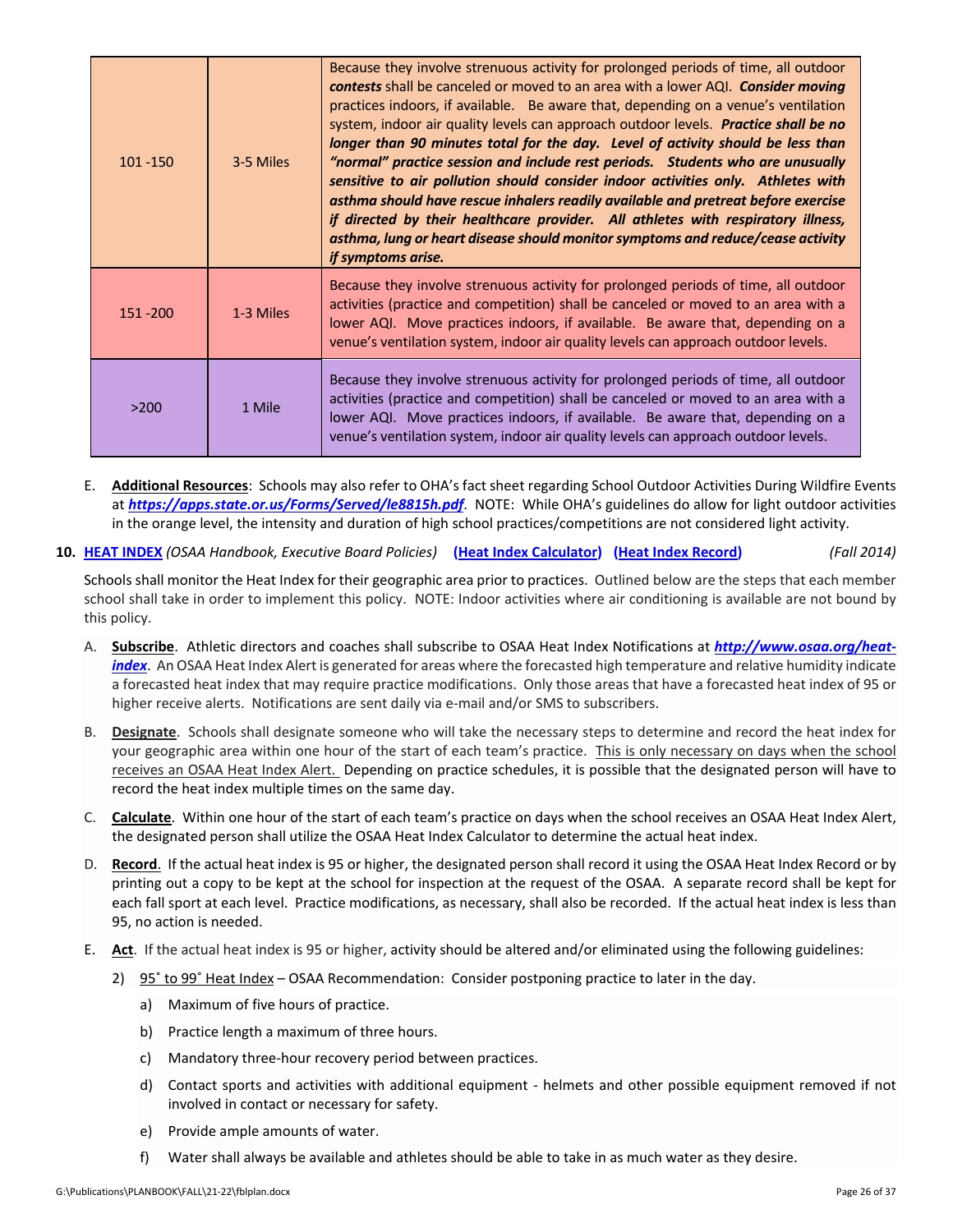- g) Watch/monitor athletes for necessary action.
- 3) 100° to 104° Heat Index OSAA Recommendation: Postpone practice to later in the day.
	- a) Maximum of five hours of practice.
	- b) Practice length a maximum of three hours.
	- c) Mandatory three‐hour recovery period between practices.
	- d) Alter uniform by removing items if possible ‐ allow for changes to dry t‐shirts and shorts.
	- e) Contact sports and activities with additional equipment ‐ helmets and other possible equipment removed if not involved in contact or necessary for safety.
	- f) Reduce time of planned outside activity as well as indoor activity if air conditioning is unavailable.
	- g) Provide ample amounts of water.
	- h) Water shall always be available and athletes should be able to take in as much water as they desire.
	- i) Watch/monitor athletes for necessary action.
- 3) Above 104˚ Heat Index OSAA Recommendation: Stop all outside activity in practice and/or play, and stop all inside activity if air conditioning is unavailable.

**11. LIGHTNING SAFETY [GUIDELINES](http://www.osaa.org/governance/handbooks/osaa#_Toc456100397)** *(OSAA Handbook, Executive Board Policies) (Revised Fall 2018)*

*NFHS Position [Statements](http://www.nfhs.org/sports-resource-content/nfhs-sports-medicine-position-statements-and-guidelines/) & Guidelines*

A. These guidelines provide a default policy to those responsible or sharing duties for making decisions concerning the suspension and restarting of practices and contests based on the presence of lightning or thunder.

### B. **Proactive Planning**:

- 1) Assign staff to monitor local weather conditions before and during practices and contests.
- 2) Develop an evacuation plan, including identification of appropriate nearby safe areas and determine the amount of time needed to get everyone to a designated safe area.
	- a) A designated safer pace is a substantial building with plumbing and wiring where people live or work, such as a school, gymnasium or library. An alternate safer place for the threat of lightning is a fully enclosed (not convertible or soft top) metal car or school bus.
- 3) Develop criteria for suspension and resumption of play:
	- a) When thunder is heard or a cloud‐to‐ground lightning bolt is seen\*, the leading edge of the thunderstorm is close enough to strike your location with lightning. Suspend play for at least 30 minutes and vacate the outdoor activity to the previously designated safer location immediately.
	- b) Thirty-minute Rule. Once play has been suspended, wait at least 30 minutes after the last thunder is heard or lightning is witnessed\* prior to resuming play.
	- c) Any subsequent thunder or lightning\* after the beginning of the 30‐minute count will reset the clock and another 30‐minute count should begin.
	- d) When lightning detection devices or mobile phone apps are available, this technology could be used to assist in making a decision to suspend play if a lightning strike is noted to be within 10 miles of the event location. However, you should never depend on the reliability of these devices and, thus, hearing thunder or seeing lightning\* should always take precedence over information from a mobile app or lightning detection device.

\*At night under certain atmospheric conditions, lightning flashes may be seen from distant storms. In these cases, it may be safe to continue an event. If no thunder can be heard and the flashes are low on the horizon, the storm may not pose a threat. Independently verified lightning detection information would help eliminate any uncertainty.

- 4) Review annually with all administrators, coaches and game personnel and train all personnel.
- 5) Inform student athletes of the lightning policy at start of season.
- 12. ADVERSE WEATHER CONDITIONS / AREA-WIDE EMERGENCY [PROCEDURES](http://www.osaa.org/governance/handbooks/osaa#_Toc456100325) (OSAA Handbook, Executive Board Policies) (May 2020)

There may be times in the interest of minimizing risk due to adverse weather conditions and/or a clear area-wide emergency that it becomes necessary to postpone, cancel, and/or reschedule regular season or postseason events. The intent of this policy is to outline procedures and policies to provide guidance to OSAA member schools when such conditions impact an event.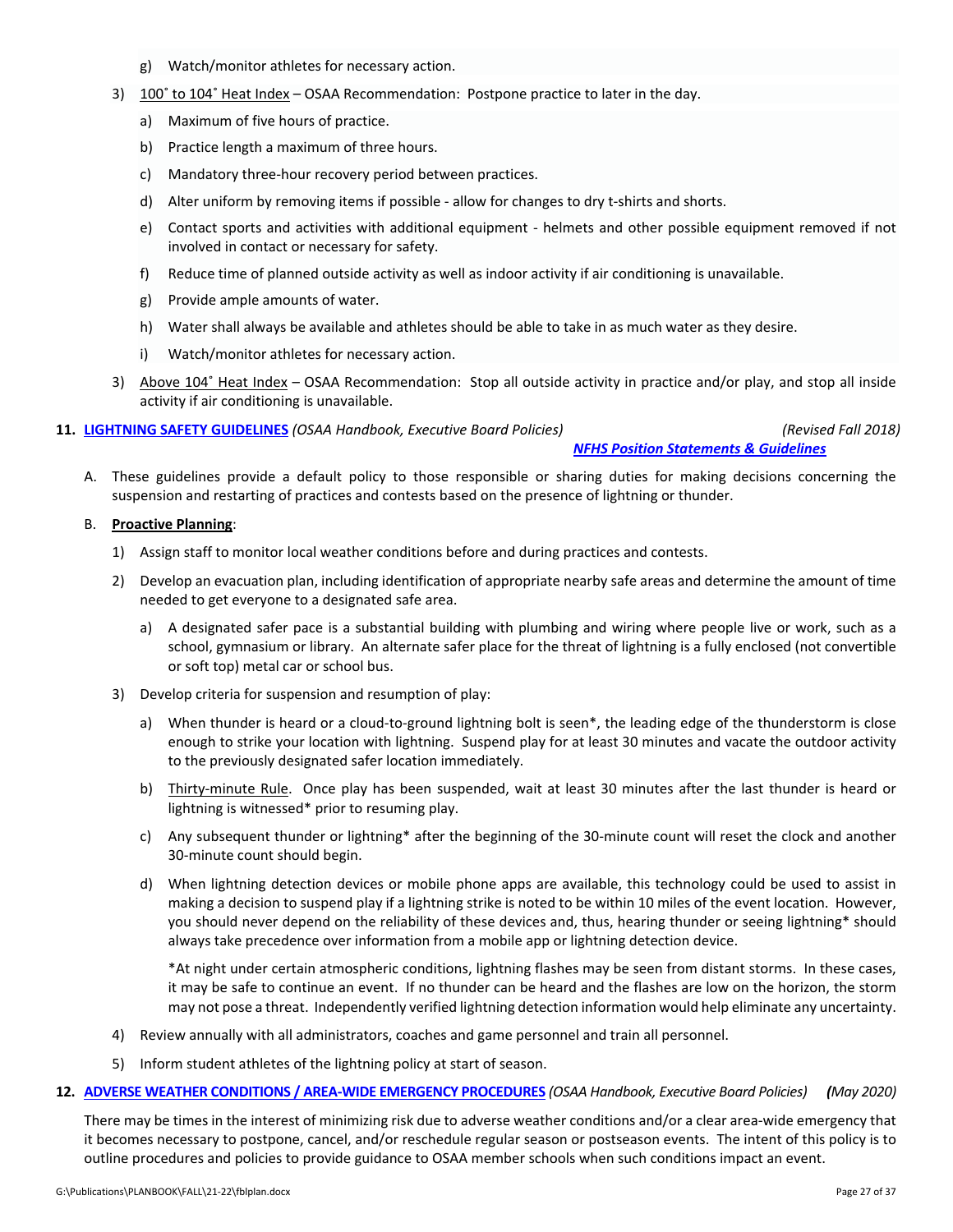### A. **Regular Season Events**

- 1) Administrators have the responsibility to define and communicate contingency plans in the event of adverse weather conditions and/or a clear area‐wide emergency. A stepwise progression that places emphasis on minimizing risk for athletes, coaches, contest staff, spectators, and contest officials will be used to help guide decision makers on the appropriate course of action.
- 2) The following steps shall be taken:
	- a) **Suspend the Event**:NFHS rules allow officials to "delay" or "suspend" any contest where factors may endanger the participants. At no time may officials "terminate" a contest between schools unless administrators or representatives from each school mutually agree to end the contest. If the participating schools involved mutually agree to end the game the contest will be considered complete. Officials should use the following guidelines when choosing to suspend a contest:

| Starting Time of the Event<br>8am to 12pm |         | 12:01pm to 3:30pm | $3:31$ pm to $6$ pm | After 6pm |  |
|-------------------------------------------|---------|-------------------|---------------------|-----------|--|
| Maximum Suspension                        | 3 hours | 2 hours           | 1.5 hours           | 1 hour    |  |

- b) **Modify the Event**: NFHS rules in most sports and activities allow for modifications to timing and structure if necessary, with mutual agreement of participating schools, to address factors that may endanger the participants.
- c) **Reschedule the Event**:When situations arise involving a suspension of play and the participating schools cannot reach mutual agreement on ending the contest, the following steps shall be taken:
	- (1) Convene a meeting between representatives from participating teams;
	- (2) Review and record contest details up to the point of suspension;
	- (3) Review each of the following options;

| Option                                                                                                                          | <b>Implication</b>                                                                               | <b>Contest Result</b>               |
|---------------------------------------------------------------------------------------------------------------------------------|--------------------------------------------------------------------------------------------------|-------------------------------------|
| Schools agree to reschedule contest<br>during the current game week (i.e.,<br>Friday game, continued on Saturday<br>or Sunday). | See Executive Board Policy,<br>"Interrupted Contests" procedures<br>for specific sport/activity. | Upon conclusion<br>result is final. |
| Schools agree to reschedule contest<br>during a future game week (i.e,.<br>Friday game, continued on following<br>Tuesday).     | See Executive Board Policy,<br>"Interrupted Contests" procedures<br>for specific sport/activity. | Upon conclusion<br>result is final. |
| Schools cannot reach agreement on<br>when to reschedule contest.                                                                | Contest is suspended.                                                                            | No Result.                          |

d) **Cancel the Event:**Cancelling the contest is not an option if the cancellation has a bearing on advancing a team(s) to the final site.

### B. **OSAA Final Site Events**

- 1) A culminating event shall be defined as the event(s) conducted at the final site only. Early round contests and district qualifying should tournaments follow the stepwise progression listed in part A.
- 2) School personnel have the responsibility of making alternative travel plans to final sites based upon adverse weather forecasts and any other pertinent information. It shall be the responsibility of the participating school(s) to notify the OSAA Executive Director or OSAA staff designee if the school is having difficulty traveling to the final site and may not arrive in time for the scheduled event(s) due to adverse weather conditions or a clear area‐wide emergency.

### C. **Championship Final Site Specifics**

1) If a team/individual is unable to arrive at a final site for their scheduled competition due to adverse weather conditions or a clear area‐wide emergency, that team/individual will be allowed to participate in their scheduled event provided they arrive at the site and are able to compete on the day of their scheduled event. In this situation the OSAA Executive Director or OSAA staff designee, shall adjust the schedule of the event for the purpose of allowing maximum participation for all qualified schools when these conditions are present. If the team/individual is unable to arrive to compete on the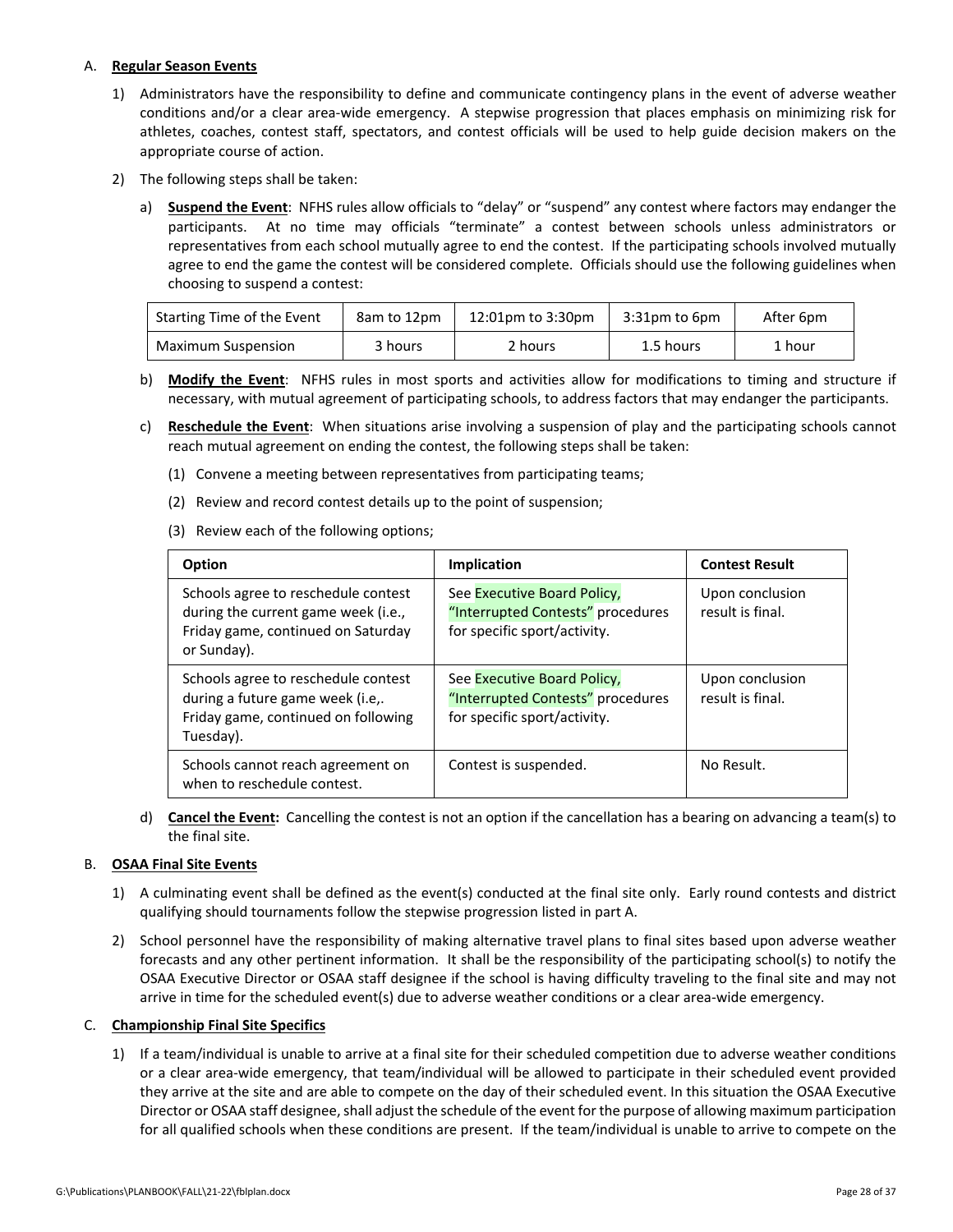day of their event, and NFHS playing rules allow the modification, a forfeit is recorded and that team/individual shall move into the consolation bracket or be dropped from competition, whichever is applicable to the event.

- 2) When the number of teams/individuals unable to reach the final site for their scheduled event due to adverse weather conditions or a clear area‐wide emergency exceeds 25% of those participating, the OSAA Executive Director or OSAA staff designee, shall consider postponement or cancellation of all or part of the event. An alternative schedule shall be determined by OSAA Executive Director or OSAA staff designee. Should the need arise for the schedule of a final site to be altered the next available date, including Sunday, will be used.
- 3) For the purpose of this policy, the TOTAL number of teams/individuals scheduled to attend the final site for that classification shall be the number used from which to obtain the percentage of those needed, regardless of the total number of classifications scheduled to attend the event.
- 4) Note: For the purpose of this policy, when the percentage used results in a number that is not a whole number, the number shall be rounded up to the next whole number. For example, if a tournament is being held for 30 teams, 25% of the total would be 7.5 which would be rounded up to 8.

### D. **Procedures to Follow If Contests at The Final Site Are Rescheduled**

- 1) The OSAA Executive Director or OSAA staff designee has the final authority on final site contest rescheduling.
- 2) If contests are rescheduled on the same day as originally scheduled but at a differentsite, the semifinal and championship contests will be scheduled at the same time or later than originally scheduled.
- 3) Time between contests may be shortened. Example: If contests were originally scheduled at two-hour intervals, they may be rescheduled at one and one half‐hour intervals.
- 4) Individuals/teams shall be granted a minimum of 20 minutes for rest between contests.
- 5) Whenever possible, contests played on the final day of the tournament shall be scheduled to allow individuals/teams to return to their home community that day.
- 6) If during the last scheduled day at the final site, contests are unable to be restarted requiring postponement overnight, only those individuals/teams still in contention for the championship will continue play. Individuals/teams not in contention for the championship shall be awarded a tie for the highest placing that could have been earned if postponement had not been necessary.
- E. Ticket revenue will not be refunded in the event the schedule and/or day(s) of the event are changed due to adverse weather conditions or a clear area‐wide emergency.

### **13. [MORATORIUM](http://www.osaa.org/governance/handbooks/osaa#_Toc456100399) WEEK** *(OSAA Handbook, Executive Board Policies) (Revised May 2014)*

- A. Each year a seven‐day OSAA Moratorium Week shall be in effect during which there shall be no contact between administrators/coaches/directors/advisors and students involved in any OSAA‐sanctioned sport or activity, including cheer, dance/drill, speech, solo music, choir, band/orchestra. In addition, there shall be no high school athletic facility usage by athletic staff and students/teams, including dance/drill and cheer, during the OSAA Moratorium Week. Use of non‐athletic facilities by athletic staff is allowed.
- B. Week 4 of the NFHS Standardized Calendar shall be designated as Moratorium Week.Designated OSAA Moratorium Week dates:

| 2021 July 25- July 31  | $2023$ July 23 – July 29  | $2025$ July 27 – August 2 |
|------------------------|---------------------------|---------------------------|
| 2022 July 24 – July 30 | $2024$ July 28 – August 3 | 2026 July 26 – August 1   |

- **1. Q.** During the Moratorium Week, will coaches be allowed any contact with their athletes? **A.** No.
- **2. Q.** During the Moratorium Week, will schools be allowed to have open facilities?
	- **A.** Schools may only host an activity that includes high school students involved in athletics and activities if they have appealed for and been granted permission from the Executive Director prior to the Moratorium Week. Permission shall not be granted for team camps.
- **3. Q.** During the Moratorium Week, will coaches be allowed to have conditioning with their athletes, including working out in the weight room?
	- **A.** No, no contact is allowed.
- **4. Q.** During the Moratorium Week, may students attend camps, clinics, etc.?
	- **A.** Yes, so long as no high school administrators/coaches/directors/advisors are present, and participation is not organized or paid for by the school.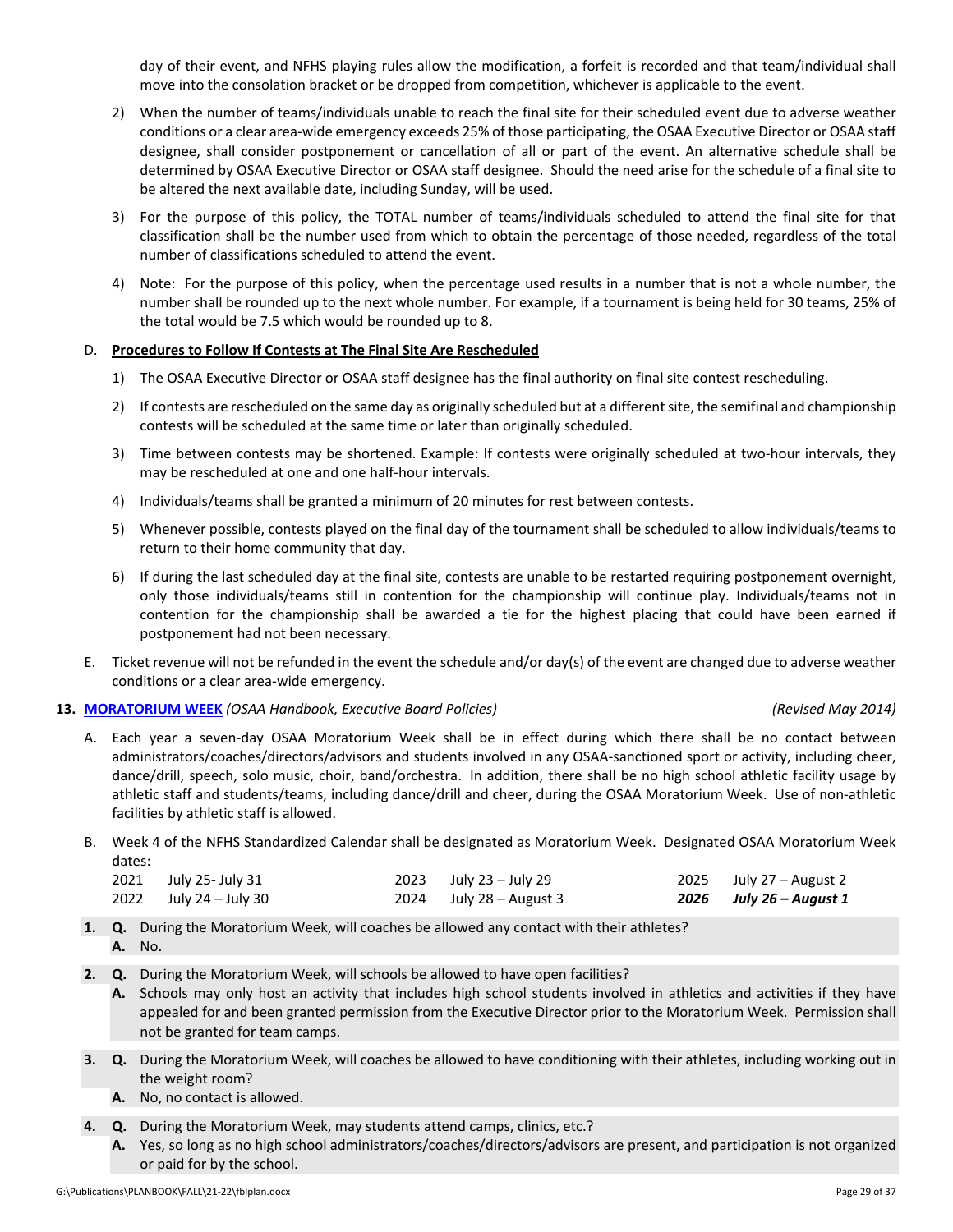- **5. Q.** Are there any exceptions to this policy?
	- **A.** Yes. There will be an appeals process in place for teams, coached by a high school coach, that have been playing together all summer and have qualified for a post-season event that is taking place during all or part of the Moratorium Week. Approval must be granted by the Executive Director prior to the Moratorium Week.
- **6. Q.** What is the penalty for a Moratorium Week violation?
	- **A.** The violation penalty will be similar to that assessed for a Rule of Two violation. The standard penalty is a \$500 fine and game suspension for the offending coach.
- **7. Q.** May coaches work with non-high school students during the Moratorium Week?
	- **A.** Yes, but not at a high school venue.
- **8. Q.** May coaches encourage their athletes to work out at another facility during the Moratorium Week? **A.** No. The intent of the policy is that coaches and students take a week off.
- **9. Q.** May a school schedule their athletic physical night, or a similar event, during the Moratorium Week? **A.** No, the school may schedule nothing that is related to OSAA activities.
- **10. Q.** May coaches/student make contact through phone, email, etc., during Moratorium Week? **A.** Yes, but with restrictions. For example, the coach may not ask the student, "What is your workout today?".
- **11. Q.** May a high school coach work with another high school's students during the Moratorium Week? A. No. Contact is not allowed by high school coaches with any high school students during the Moratorium Week.
- **12. Q.** May a coach work in any capacity (coaching or not coaching) at a camp during the Moratorium Week?
	- **A.** Yes, but only if there are no high school students at the camp and not at a high school venue.
- **13. Q.** May an outside entity hold an event during Moratorium Week (e.g. youth soccer camp, little league baseball tournament) that utilizes high school athletic facilities?
	- **A.** Yes, provided that no high school students and no members of the high school athletic staff are involved in any capacity (scheduling, supervising, instructing, etc.) with the event.
- **14. Q.** May athletic staff members work in school offices or classrooms during the Moratorium Week, even if they may have contact with students?
	- **A.** Yes, provided that the contact with students is limited to non‐athletic pursuits such as schedule changes, registration, etc.
- **15. Q.** At what point does the OSAA consider a person to be a school's coach?
	- **A.** Once a person and a school have verbally agreed that the person will perform coaching duties for the school, he/she is considered to be that schools coach by the OSAA. At that time, all OSAA policies are in effect for that coach until such time that the coach resigns or is notified by the school that they are no longer a coach for that school.
- **16. Q.** May a returning coach work with students outside their designated sports season since the coach working under a one‐ year contract and has not signed a contract for the coming year?
	- **A.** No. Once a person becomes a school's coach, the OSAA considers that person to be a coach for the school until such time that the coach resigns or is notified by the school that they are no longer a coach for that school. Coaches who resign and are then brought back in a coaching capacity by the same school in an attempt to circumvent OSAA policy are subject to penalties as outlined in Rule 5, "Violations of [Regulations](http://www.osaa.org/governance/handbooks/osaa#_Toc456100268) ‐ Penalties."

### **14. OFFICIALS – HOST SCHOOL [RESPONSIBILITIES](http://www.osaa.org/governance/handbooks/osaa#_Toc456100410)** *(OSAA Handbook, Executive Board Policies) (Revised Winter 2014)*

A game manager shall be designated by the host school for all contests in sports that use certified officials. A member of the coaching staff of the home team is not eligible to serve as game manager during a varsity contest at which he or she is coaching. A coach of a sub‐varsity team may act as the game manager at a sub‐varsity contest at which he or she is coaching. The game manager shall wear easily recognizable identification, shall be physically present and / or readily accessible by phone and shall be responsible for:

- A. Designating reserved parking for officials as close as possible to the contest site where available if requested by the commissioner of the Local Association providing the officials;
- B. Designating dressing facilitiesfor officials where available if requested by the commissioner of the Local Association providing the officials;
- C. Monitoring and responding to inappropriate crowd conduct during and after the contest; and
- D. Providing an escort to the designated dressing facilities or vehicle for officials following each contest unless that offer is declined.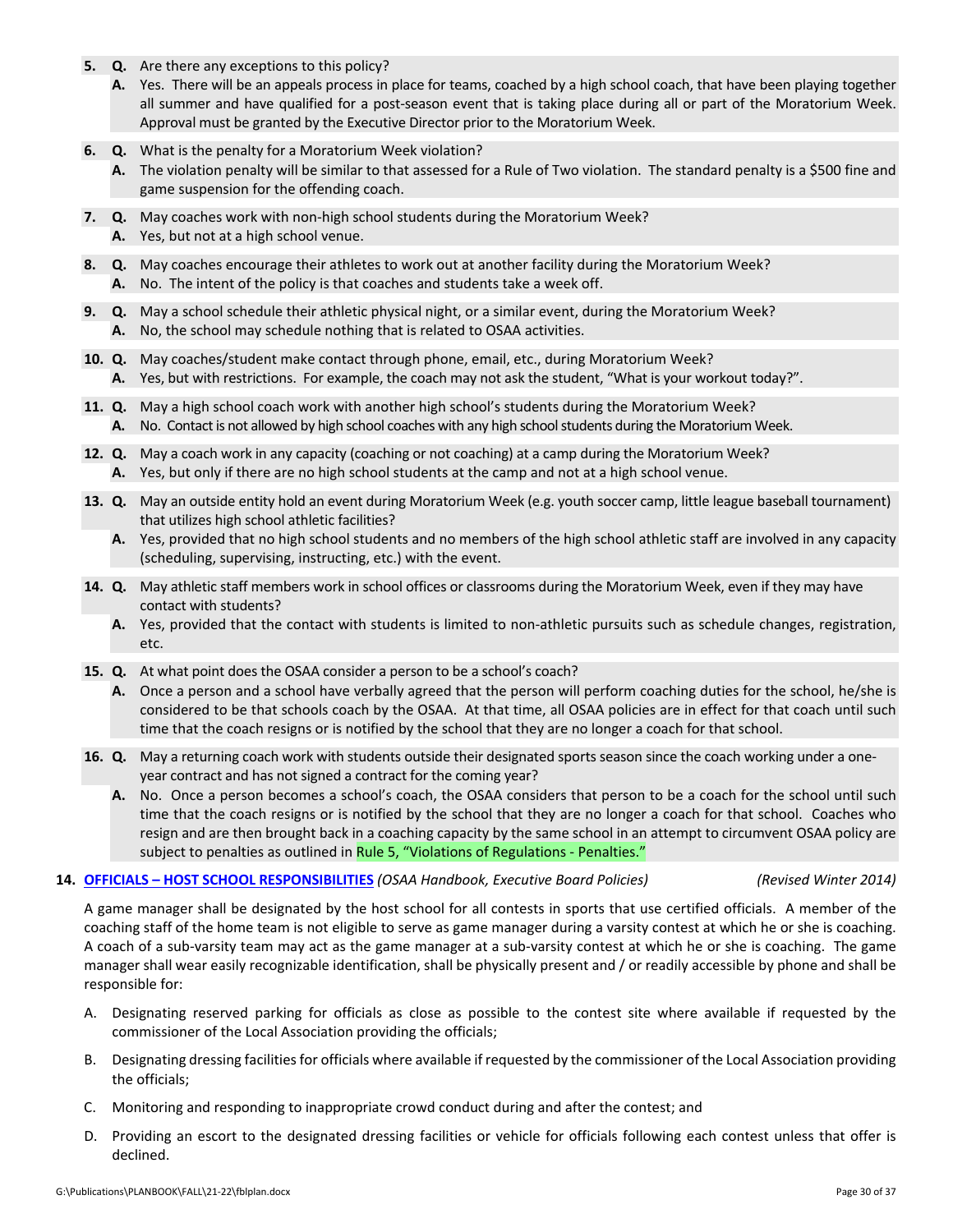### **15. REPORTING [SCHEDULES,](http://www.osaa.org/governance/handbooks/osaa#_Toc456100424) ROSTERS AND RESULTS** *(OSAA Handbook, Executive Board Policies) (Revised Summer 2020)*

### A. **Schedules**.

- 1) **Team Sports**. It shall be the responsibility of each memberschool to submit varsity team schedules to the OSAA through *<http://www.osaa.org/>* prior to the first contest date of that sport's season. Varsity schedules are required for the following OSAA‐sanctioned sports: football, boys' soccer, girls' soccer, volleyball, boys' basketball, girls' basketball, baseball, softball. Subsequent changes to each varsity team's schedule shall be submitted as they occur throughout the season.
- 2) **Wrestling***.*  It shall be the responsibility of each member school to input varsity team schedules into the assigned TrackWrestling team profile prior to the first contest date. Subsequent changes to the schedule shall be submitted as they occur throughout the season.
- 3) **Tennis***.* It shall be the responsibility of each member school to input varsity team schedules into the assigned Tennis Reporting System *[\(http://www.tennisreporting.com\)](http://www.tennisreporting.com)* team profile prior to the first contest date. Subsequent changes to the schedule shall be submitted as they occur throughout the season.

### B. **Rosters.**

1) **Team Sports.** It shall be the responsibility of each member school to submit varsity team sport rosters to the OSAA through *<http://www.osaa.org/>* prior to the first contest date of that sport's season. Varsity rosters are required for the following OSAA‐sanctioned sports: football, boys' soccer, girls' soccer, volleyball, boys' basketball, girls' basketball, baseball, softball. Subsequent changes to each varsity team's roster shall be updated as they occur throughout the season.

### C. **Results***.*

- 1) **Team Sports**. The host school is required to report the result of each varsity contest through *<http://www.osaa.org/>* by 10pm on the day the contest is played. In neutral site contests, the designated home team shall report the result. In the case where an OSAA member school is competing outside of Oregon, it is the responsibility of the member school to report the result. Reports of varsity scores are required for the following OSAA‐sanctioned sports: football, boys'soccer, girls' soccer, volleyball, boys' basketball, girls' basketball, baseball, softball.
- 2) **Wrestling***.* Member schools shall verify after all Varsity dual meets and Varsity tournaments (individual and dual meet formats) that complete results are entered into the school's assigned TrackWrestling team profile and have been accepted. It is highly recommended, but not required, that all events be scored live using TrackWrestling. If the host school does not score the event live using TrackWrestling, then the host school has the responsibility for inputting results for all participating teams within 24 hours after the conclusion of the event. In the case where an OSAA member school is competing outside of Oregon, it is the responsibility of the member school to input the results.
- 3) **Tennis***.* Member schools shall verify after all Varsity dual meets and Varsity tournaments (individual and dual meet formats) that complete results are entered into the school's assigned Tennis Reporting System *[\(http://www.tennisreporting.com\)](http://www.tennisreporting.com)* team profile and have been accepted. The host school has the responsibility for inputting results for all participating teams within 24 hours after the conclusion of the event. In the case where an OSAA member school is competing outside of Oregon, it is the responsibility of the member school to input the results.
- D. **Consequences of Failure to Report Complete Schedules or Rosters**. Failure to report a complete schedule or a varsity team sport roster shall be punishable by fines, forfeiture and/or other penalties as determined by the OSAA Executive Board.
- E. **Consequences of Failure to Report Results**. Failure to report results shall cause the following progressive sanction(s) process for each individual incident and in the time stated. Failure to report results by the 3<sup>rd</sup> Level shall be punishable by fines, forfeiture and/or other penalties as determined by the OSAA Executive Board.

### 1) **Team Sports**:

- a)  $1<sup>st</sup>$  Level Reminder Email (1<sup>st</sup> day after scheduled contest)
- b)  $2^{nd}$  Level Warning Email ( $2^{nd}$  day after scheduled contest)
- c)  $3<sup>rd</sup>$  Level Probation Email (3<sup>rd</sup> day after scheduled contest)

### 2) **Wrestling and Tennis:**

- a)  $1<sup>st</sup>$  Level Reminder Email (5<sup>th</sup> day after scheduled contest)
- b)  $2^{nd}$  Level Warning Email (6<sup>th</sup> day after scheduled contest)
- c)  $3<sup>rd</sup> Level Production Email (7<sup>th</sup> day after scheduled contest)$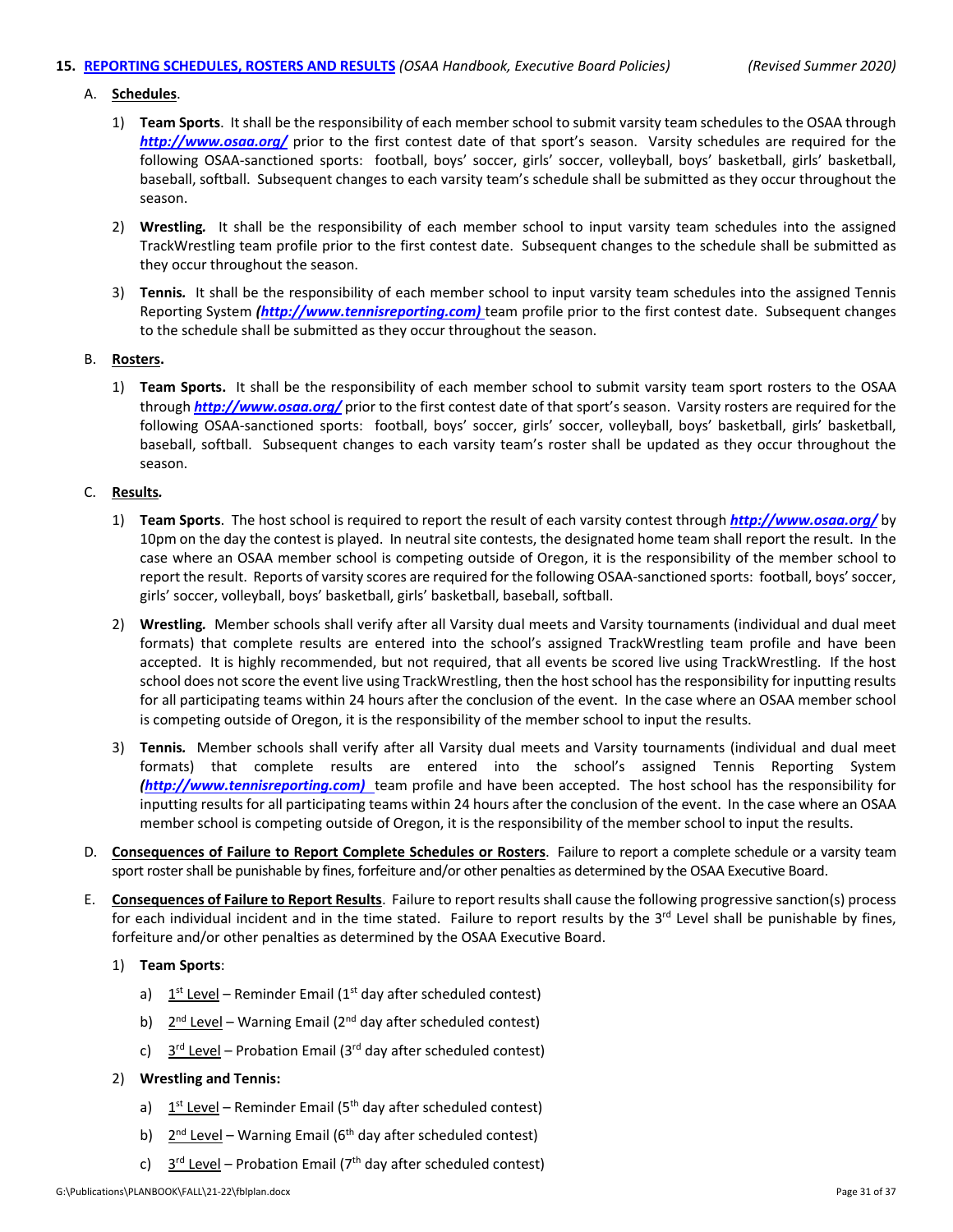### **16. NON‐[DISCRIMINATION](http://www.osaa.org/governance/handbooks/osaa#_Toc456100407) POLICY** *[\(Complaint](https://www.osaa.org/governance/forms) Form) (Revised July 2019)*

- A. The Oregon School Activities Association does not discriminate on the basis of race, color, religion, sex, sexual orientation, national origin, marital status, age or disability in the performance of its authorized functions, and encourages its member schools, school personnel, participants and spectators to adopt and follow the same policy.
- B. A claim of discrimination against a member school shall be brought directly to the member school of concern.
- C. Any party that believes they have been subjected to an incident involving discrimination or discriminatory harassment at an OSAA sanctioned event, may submit a written complaint through the online complaint process proved on the OSAA website*.* When the coaches, players students, staff or spectators of any members school engage in discriminatory behaviors, or act in a manner disruptive to the school environment, or cause disorder or infliction of damage to persons or property in connection with any festival, meet, contest or championship sanctioned by the Association, the Executive Board may treat such acts as a violation by the school of the Rules of the Association. See Rule 3, "Contests – [Sportsmanship](http://www.osaa.org/governance/handbooks/osaa#_Toc456100266) – Crowd Control" for additional information*.*
- **17. SHARED [FACILITIES](http://www.osaa.org/governance/handbooks/osaa#_Toc456100428)** *(OSAA Handbook, Executive Board Policies)* **(Shared Facility [Request\)](https://www.osaa.org/governance/forms)** *(Fall 2015)*

Member schools are permitted to share practice and/or competition facilities with other teams with prior approval from the OSAA. Schools requesting a shared facility are required to submit a "Shared Facility Request" for approval prior to the facility being utilized by different groups at the same time. This policy prohibits practice or competition to or between groups approved to share a facility. It is recommended that each team have their own coaching staff and that staggered practice times be utilized when possible.

### **18. STATE [CHAMPIONSHIPS](http://www.osaa.org/governance/handbooks/osaa#_Toc456100456) – RANKINGS** *(OSAA Handbook, Executive Board Policies) (Revised Fall 2018)*

The OSAA shall use a ranking system to place qualifying teams on to OSAA State Championship brackets in the following team sports: football, boys' soccer, girls' soccer, volleyball, boys' basketball, girls' basketball, baseball and softball. Specifics regarding the ranking system and its implementation are listed below.

- A. **Overall OSAA Ranking**. The overall OSAA ranking system shall be a combination of a Rating Percentage Index (RPI) system and the Colley Rating system. Each team will have an RPI Rank and a Colley Rank that will be averaged to create their overallOSAA Ranking. The Colley Rank will be used to break ties between teams with the same OSAA Ranking.
- B. **Rating Percentage Index (RPI)**. Factors included are wins, losses, ties and location of the contest (home, neutral, away). Score differential and rewards/penalties for playing teams outside one's classification are not a part of the RPI system.
	- 1) **Weighting of Contests**. The weight of a particular contest in the RPI system is determined by its location.

| $Home$ Win $-$ .8 of .8 | Road Win $-1.2$ of 1.2 | Neutral Site Win $-1.0$ of 1.0 |
|-------------------------|------------------------|--------------------------------|
| Home Tie $-$ .4 of .8   | Road Tie $-$ .6 of 1.2 | Neutral Site Tie - .5 of 1.0   |
| Home Loss $-$ 0 of 1.2  | Road Loss $-0$ of .8   | Neutral Site Loss $-$ 0 of 1.0 |

- 2) **Percentage Breakdown**. The RPI system factors a team's weighted winning percentage (35%) and a team's opponents' winning percentage (65%) to create a team's RPI ranking.
- C. **Colley Rating**. This system is based on winning percentage, which is adjusted for a team's strength of schedule. Only games against opponents within the same classification or one classification away are included in the formula. When this system is expanded to include all teams in a classification or one classification away, a linear system is created with the same number of variables as there are equations. The result of the calculations is a rating for each team that measures the team's winning percentage against the strength of its opponents and the interactions of their opponents with all teams within the classification or one classification away.
- D. **Results**. Wins and losses shall be included in the rankings for all team sports. Ties shall only be included for boys' and girls' soccer.
	- 1) **Endowment Games**. Results from contests designated as Endowment Games shall be included.
	- 2) **Independent Status Teams**. Results from contests that have been granted Independent Status by the OSAA shall be included.
	- 3) **Forfeits**. Forfeits shall be included and counted as a loss for the forfeiting team and a win for the team receiving the forfeit victory. However, in the RPI system, computation of opponents' winning percentage (OWP) shall not include the results of any forfeits where the result of the contest changes due to the forfeit. Contests that have been legally played (using eligible players, etc.) shall not be counted as forfeits in the rankings, regardless of a league/district's standard operating procedures.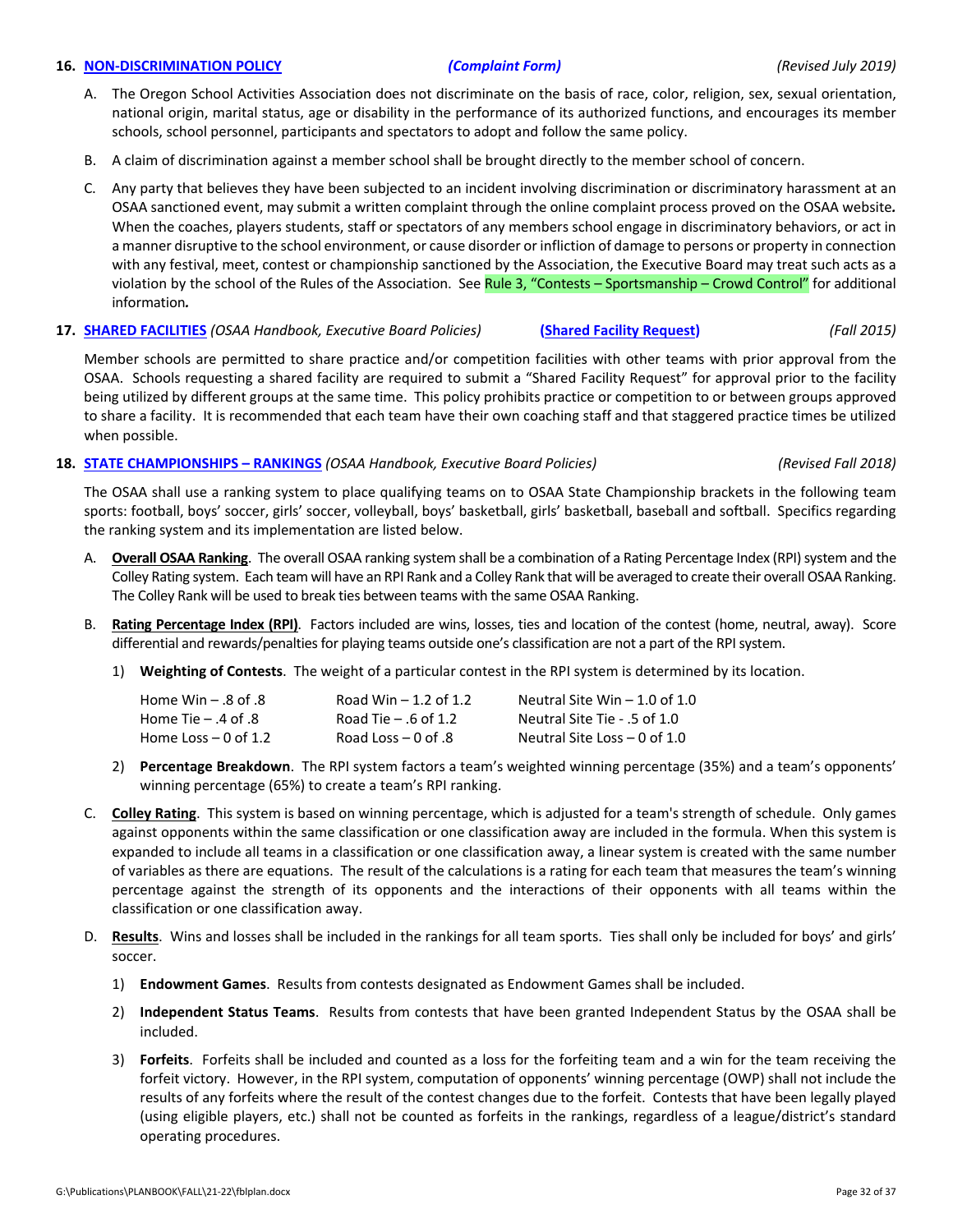- 4) **Out of State Teams**. In the RPI system, results from contests against out of state teams shall be included in a team's weighted winning percentage and a team's opponents' winning percentage only. Schools are strongly encouraged to utilize the Out-of-State Opponent form in order to have direct, regular contact with these teams.
- 5) **Out of Country Teams**. In the RPIsystem, resultsfrom contests against out of country teamsshall not be included, except for contests against teams who are members of NFHS Affiliate Associations (e.g., Canadian provinces, U.S. territories, etc.) which shall be treated like contests against out of state teams.
- 6) **Contests vs. Teams Whose Classification's Rankings Are Frozen**. Results from contests involving any team whose classification's rankings are already frozen shall not be included in the rankings.
- 7) **Contests vs. Teams More Than One Classification Away**. In the RPI system, results from contests added to a team's schedule after a certain date each season *(Fall – Sept. 15; Winter – Dec. 22; Spring – Apr. 6)* vs. a team more than one classification away shall not be included in the rankings. **NOTE**: bracketed contests at tournaments are not affected by this policy.
- 8) **Contests Added After a Certain Date***.* Results from contests added to a team'sschedule after a certain date each season *(Fall – Sept. 29; Winter – Jan. 12; Spring – Apr. 13)* shall not be included in the rankings. **NOTE**: Contests not affected by this policy include bracketed contests at tournaments, league tiebreakers, and district/league tournaments. Schools may apply for an exception to OSAA Staff in extenuating circumstances.
- 9) **Volleyball Pool Play**. Results from pool play in volleyball tournaments shall not be included.
- 10) **Football**. Results from contests between football teams of differing on field participants (11‐player, 8‐player, 6‐player) shall not be included.
- 11) **JV Teams**. Results from contests against JV teams shall not be included.
- 12) **Alumni Teams**. Results from contests against alumni teams shall not be included.
- 13) **Jamborees**. Results from jamborees shall not be included.
- 14) **Cancellations**. Results from contests that are cancelled shall not be included.
- E. **Home/Away Designation**. Since the RPI system factors in where a contest is played, it is important that schools correctly designate this information when reporting schedules and results, especially for tournaments. Tournament play shall be considered a neutral site, except for contests played by the tournament host at its home venue. Baseball and softball contests, even those played as part of a tournament, shall not be listed as neutral due to the fundamental difference associated with being the home team in those sports (advantage of batting last).
- F. **Ranking Timelines**. The rankings for each team sport shall be available to the public through the OSAA website beginning with the first contest date of each sports season. Rankings shall be frozen on the following dates for each classification in each team sport:

| Sport (includes all games played on that day)    | <u>6A</u>     | <u>5A</u>    | 4A            | <u>3A</u>    | <u>2A</u>     | <u>1A</u>     |
|--------------------------------------------------|---------------|--------------|---------------|--------------|---------------|---------------|
| Volleyball - Rankings Freeze Date (10pm)         | Sat, Oct 23   | Tues, Oct 26 | Thurs, Oct 21 | Tues, Oct 26 | Tues, Oct 26  | Sat, Oct 23   |
| Soccer - Rankings Freeze Date (10pm)             | Tues, Oct 26  | Sat, Oct 30  | Tues, Oct 26  | Sat. Oct 30  | Sat, Oct 30   | Sat, Oct 30   |
| Football - Rankings Freeze Date (10pm)           | Fri, Oct 29   | Fri, Oct 29  | Sat, Oct 30   | Sat, Oct 30  | Sat, Oct 30   | Fri, Oct 29   |
| Basketball (Boys) - Rankings Freeze Date (10pm)  | Fri, Feb 25   | Tues, Mar 1  | Tues, Feb 22  | Sat, Feb 19  | Sat, Feb 19   | Sat, Feb 19   |
| Basketball (Girls) - Rankings Freeze Date (10pm) | Sat, Feb 26   | Wed, Mar 2   | Tues, Feb 22  | Sat, Feb 19  | Sat, Feb 19   | Sat, Feb 19   |
| Baseball/Softball - Rankings Freeze Date (10pm)  | Thurs, May 19 | Sat, May 21  | Mon, May 16   | Sat, May 21  | Thurs, May 19 | Thurs, May 19 |

- G. **Breaking Ties in the Overall Rankings**. In the event of a tie in the final overall OSAA Rankings, the teams' Colley Rank will be used to break the tie. Although the Colley Ratings are displayed to the thousandths, the Colley Ratings shall be extended to as many digits as possible in order to break the tie. If a tie still exists, then head‐to‐head competition shall decide the higher overall OSAA ranking. If a tie still exists, the RPI ranking shall be extended to as many digits as possible in order to break the tie. If that does not resolve the tie, the RPI ranking shall be extended to as many digits as possible for each of the following components in this order: winning percentage, weighted winning percentage, opponents' winning percentage. If a tie still exists, a coin flip by the OSAA staff shall decide the higher overall OSAA ranking.
- H. **Home Games for League Champions**. League champions at the 6A, 5A, 4A, 3A, 2A and 1A classifications shall be guaranteed a home game in their first state playoff contest, provided that the league champion finished in the top 16 of the final frozen rankings. Only one team per league will be considered the league champion under this policy; ties must be broken by the league. League champions meeting this criterion shall be moved up in the rankings the least number of places in order to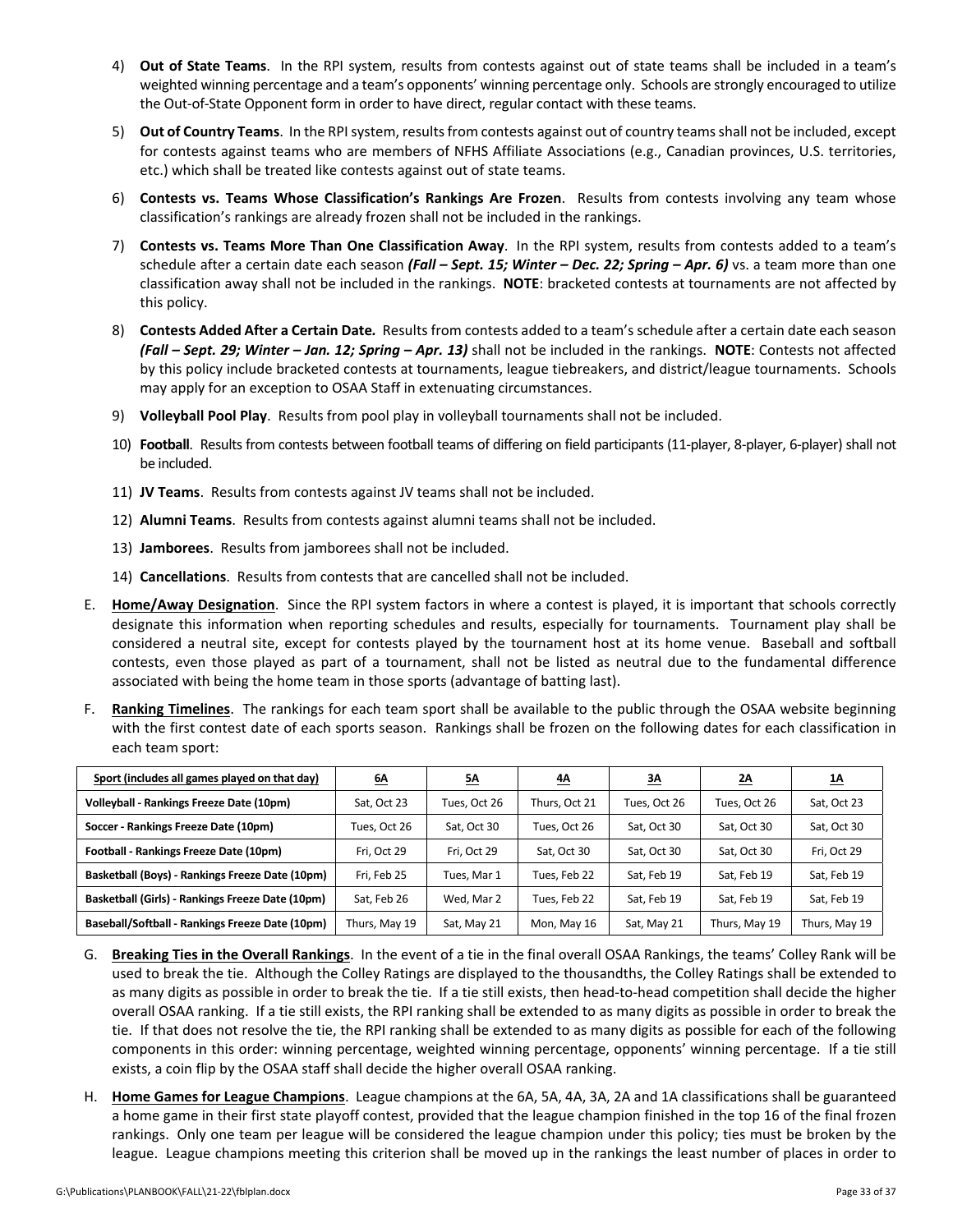ensure a home game (e.g., a league champion ranked #13 in the final frozen rankings shall be moved up to #8 and affected teams will shift down accordingly). League champions not meeting this criterion shall not be moved. **Note**: Division champions of football special districts with at least 11 teams that have split into two divisions shall be treated as a league champion for the purpose of this policy.

- I. **Avoiding Same League Matchups in 1st Round**. The OSAA Staff shall make adjustments to the bracket to avoid teams from the same league matching up in the 1<sup>st</sup> Round. At the 1A level in volleyball and basketball, adjustments to the bracket shall be made beginning in the Round of 16 to avoid same league matchups. **Note**: Divisions in football special districts with at least 11 teams that split into two divisions shall be considered different leagues for the purpose of this policy. The following process shall be used:
	- 1) Always move the lower ranked team when a conflict occurs.
	- 2) Never take a home game away from a team when trying to resolve a conflict.
	- 3) Make a total of three moves for a team to try and fix the conflict.
	- 4) The three moves must move downward, if possible (e.g., #23 shifting with #24, #25, #26).
	- 5) If there is not room to move downward (e.g., #32 is the conflict in a 32-team bracket), then move upward.
	- 6) If the conflict is not resolved after a total of three moves, no change shall be made to fix the conflict.
- J. **Placing Teams on the OSAA Bracket**. Once any adjustments are completed per sections H and I above, teams shall be assigned an adjusted playoff ranking (APR) and placed on the bracket accordingly (e.g., 1‐32, 1‐16, etc.). In football only, if a non‐league champion state qualifying team does not have four rankable contests, they will be placed in the last possible APR seed.

### **19. [WITHDRAWAL](http://www.osaa.org/governance/handbooks/osaa#_Toc456100494) DURING A COMPETITION** *(OSAA Handbook, Executive Board Policies)*

- A. Removal of a team from competition prior to completion of that competition shall be considered a gross act of unsportsmanlike conduct.
- B. In such a case, the school shall forfeit the contest and an administrator and the coach responsible for the action shall appear before the Executive Board at its next regularly scheduled meeting. See Executive Board Policies, "Withdrawal from State [Championships"](http://www.osaa.org/governance/handbooks/osaa#_Toc456100495) for additional information.

### **Rule 3 – Contests – [Sportsmanship](http://www.osaa.org/governance/handbooks/osaa#_Toc456100266) – Crowd Control** *(OSAA Handbook, Rules)*

- **3.1.** The arrangement of all festivals, meets, contests or championships is the responsibility of the superintendent, assistant superintendent or high school principal, subject to the Regulations of the Association.
- **3.2.** When a festival, meet, contest or championship is in progress, the National Federation of State High School Associations (NFHS) rules governing such activities shall apply, except for specific deviations as approved by the Executive Board.
- **3.3. Sportsmanship Responsibility**. The high school administration, coach and other responsible officials of each member school shall take all reasonable measures to ensure that the school's coaches, players, students and spectators maintain a sportsmanlike attitude at all events so that events may be conducted without unreasonable danger or disorder. All cheers, comments and actions shall be in direct support of one's team. Discriminatory harassment and bullying behavior will not be tolerated. Discrimination is defined as (OAR 581‐021‐0045(1)(a) "any act that unreasonably differentiates treatment, intended or unintended, or any act that is fair in form but discriminatory in operation, either of which is based on age, disability, national origin, race, color, marital status, religion, sex, and sexual orientation." Harassing conduct may take many forms, including verbal acts and name-calling; graphic and written statements, which include use of cell phones or the Internet; or other conduct that may be physically threatening, harmful, or humiliating. Examples include but are not limited to hazing, intimidation, taunting, bullying, cyberbullying or menacing another, or engaging in behavior deemed by the member school to endanger the safety or well-being of students, employees, self or others. Harassment does not have to include intent to harm, be directed at a specific target, or involve repeated incidents. Harassment creates a hostile environment when the conduct is sufficiently severe, pervasive or persistent, so as to interfere with or limit the ability to participate in or benefit from the services, activities, or opportunities offered by a school. Thisincludesthe use of, or engagement in, abusive verbal expression or physical conduct, especially if that conduct interferes with the performance of students, staff, event officials or sponsors of interscholastic activities.
- **3.4. Spectator Conduct***.* The following expectations regarding spectator conduct at all OSAA sanctioned events, including regular and post season competition, are provided. Those violating or threatening to violate the following Association rules or site management spectator conduct expectations, may be ejected from the premises, issued a trespass citation, excluded from sanctioned activities temporarily or permanently and/or referred to law enforcement officials.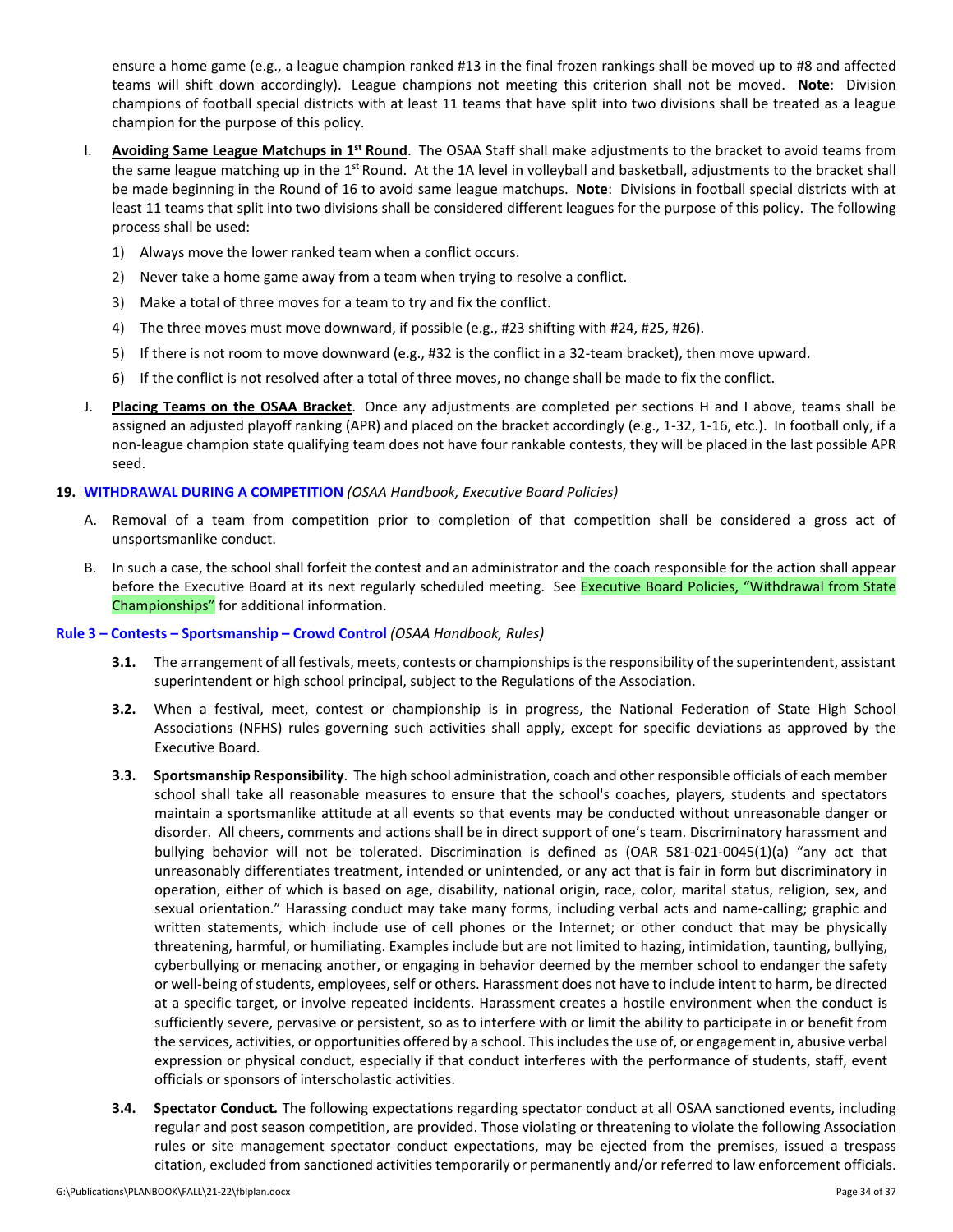- **3.4.1.** All cheers, comments and actions shall be in direct support of one's team. No cheers, comments or actions shall be directed at one's opponent or at contest officials. Some examples of unacceptable conduct include but are not limited to disrespecting players by name, number or position; negative cheers or chants; throwing objects on the playing surface; use of derogatory or racially explicit language; discriminatory harassment or conduct that creates a hostile environment that is disruptive to the educational environment.
- **3.4.2.** Spectators shall not be permitted to use vulgar/offensive or racially/culturally insensitive language or engage in any racially/culturally insensitive action.
- **3.5. Complaint Process***.* The OSAA will sanction schools whom it has found negligent in the duties of reasonably protecting those involved in interscholastic activities from derogatory or inappropriate names, insults, verbal assaults, profanity, ridicule or engaging in behavior deemed by the member school to endanger the safety or well‐being of students, employees, self or others.
	- **3.5.1.** OSAA will acknowledge receipt of the complaint within 48 hours.
	- **3.5.2.** OSAA may prioritize the investigation of complaints based on information received.
	- **3.5.3.** Complaints deemed to be employee or student discipline matters only shall be returned to the complainant. Matters of employment and/or employee discipline which can best be resolved through the school district's complaint processinclude but are not limited to playing time, team level assignments(Varsity/JV), assignment of a student to a specific coach, equipment use, or dissatisfaction with a contract or payment term. Matters of student discipline which can best be resolved through the school district's complaint process include but are not limited to academic eligibility, drug/alcohol use, playing time or playing position, specific workout requirements, or dissatisfaction with a calendar, schedule or event location.
	- **3.5.4.** Complaints must include the complainant's name and contact information (phone and email or mailing address). Anonymous complaints shall not be considered.
	- **3.5.5.** Every effort will be made to complete the investigation process within 30 days; however, should the investigation require more time, a 30‐day status update shall be provided.
	- **3.5.6.** To assist in investigation of the complaint, complainants are asked to note the following:
		- **(a)** Complaints are only accepted on the official online form and each section of the Complaint Form must be completed. *[\(Complaint](https://www.osaa.org/governance/forms) Form)*
		- **(b)** Complaints which are determined to be outside the scope of the OSAA will be returned to the complainant via the contact address provided. See [Rules,](http://www.osaa.org/governance/handbooks/osaa#_Toc456100266) Rule 3.5.3. for guidance.
		- **(c)** Whenever possible, provide first‐hand accounts, with names and contact information of witnesses.
- **3.6. Sportsmanship Violations/Penalties**. When the coaches, players, students, staff or spectators of any member school engage in unsportsmanlike conduct, discriminatory harassing behaviors, act in a manner disruptive to the school environment, or cause disorder or infliction of damage to persons or property in connection with any festival, meet, contest or championship sponsored by this Association, the Executive Board may treat such acts as a violation by the school of the Rules of the Association and the school shall be subject to penalty. Penalties may vary depending on the actions taken by the school and/or school district during and after the event as it relates to trespassing spectators involved, removing players/coaches from the team for a period of time, requiring additional education/training, etc. Upon a ruling by the Executive Director or by the Executive Board the member school may be subject to probation, mandatory appearance before the Executive Board, required plan of action, forfeitures, fines, lack of institutional control penalties, suspension of membership or expulsion from the Association as determined by the Executive Board. The Executive Director or the Executive Board may determine that no penalties are necessary when an incident has been handled appropriately and in a timely fashion by the school and/or district.
- **1. Q.** Is the host school exclusively responsible for crowd control?
	- **A.** No. While the host school for any activity must assume a primary responsibility for the physical management of the activity, including providing for crowd control, this is a mutual responsibility. The visiting school also must take such measures as are necessary to ensure proper behavior on the part of its own students and fans.
- **2. Q.** May home team schools display signs and/or banners at their home venues?
	- **A.** Yes, home team schools may display "permanent" signs and/or banners that are positive / supportive at their home venues. Examples are welcome signs, in‐season rosters, league banners, league / state championship banners and sportsmanship banners.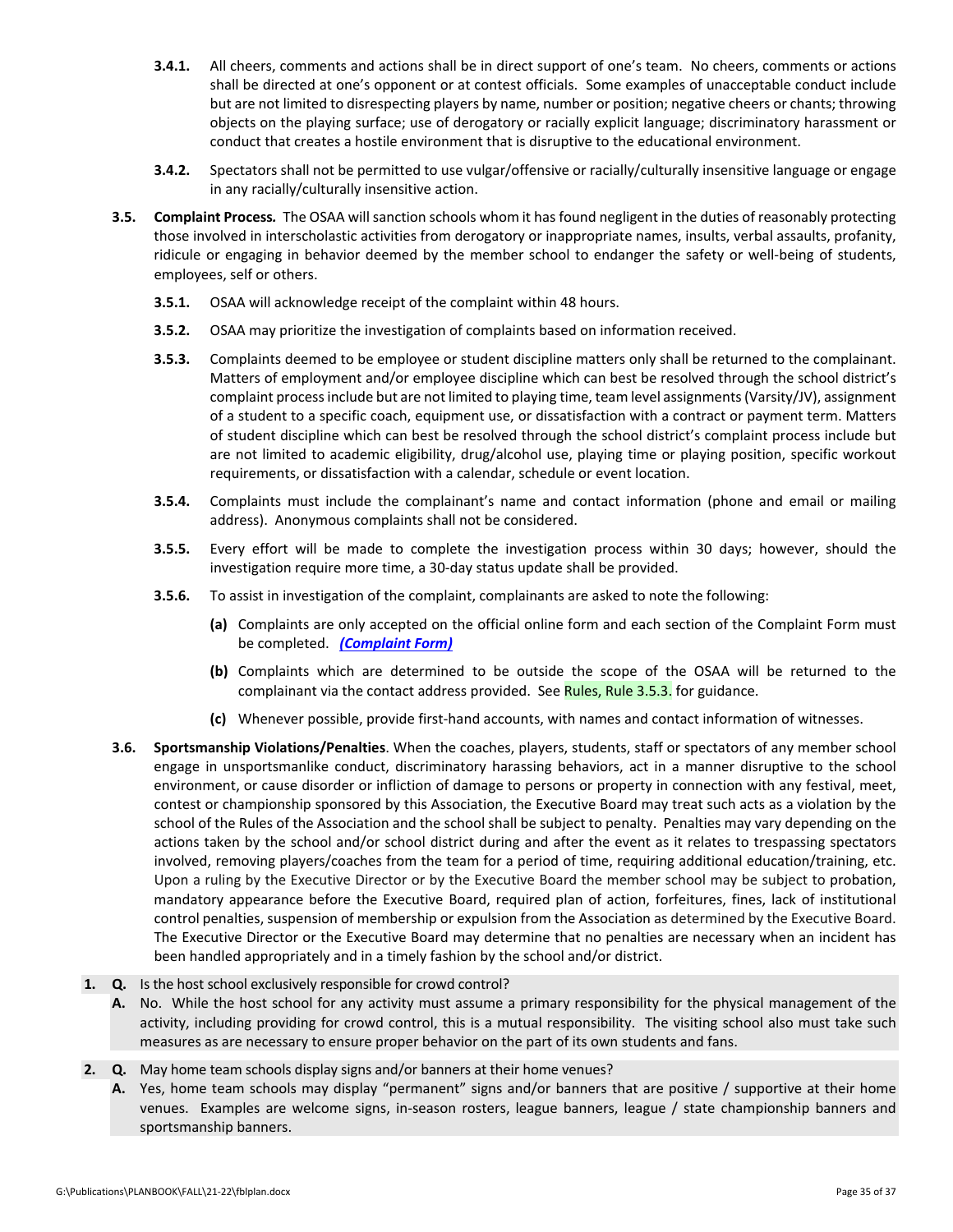- **3. Q.** Are "run through" signs allowed?
	- **A.** Yes, so long as the message is positive/supportive.
- **4. Q.** May visiting schools bring signs and/or banners to hang at the host school's venue? **A.** No.
- **5. Q.** May spectators have signs at events?
	- **A.** Spectators are not permitted to have signs or bannerslarger than 8‐1/2 x 11 inches. "Fathead" type items are considered signs and shall not be larger than  $8-1/2 \times 11$  inches. Spectators are required to wear shirts.
- **6. Q.** May a spectator have an artificial noisemaker?
	- **A.** No, spectators are not permitted to have artificial noisemakers. Some examples of artificial noisemakers are Thunder Stix, cowbells, clappers and air horns.
- **7. Q.** May a school use an artificial noisemaker at specific times during athletic events?
	- **A.** In limited cases, yes. An example of an allowable use of artificial noisemakers by a school would be the firing of a cannon or the ringing of a bell after a touchdown is scored.
- **8. Q.** May spectators use small, handheld megaphones?
	- **A.** Yes, provided they are not electric. Only cheerleaders are allowed to use large megaphones. Neither cheerleaders nor spectators may use megaphones for banging on the floor or bleachers.
- **9. Q.** What are some examples of cheers that do not encourage a positive atmosphere?
	- **A.** Any yell that is intended to antagonize an opponent detracts from a positive atmosphere. "Air Ball! Air Ball!" booing, "You! You! You!", or "You Got Swatted!" are examples of yells that will not encourage a positive atmosphere. Conversely, a positive atmosphere is created when fans focus on positive yells in support of their team, rather than on negative yells attacking their team's opponents. Spectators shall not turn their heads or hold up newspapers during team introductions, or jeer at cheerleaders during opposing team introductions.
- **10. Q.** May students stand on the bottom row of the bleachers?
	- **A.** Yes, but when they sit down, they must be seated on the second row.
- **11. Q.** May students cheer during serves in volleyball and free throws in basketball?
	- **A.** Yes, so long as they are just "making noise" and not specifically addressing a contest official or an individual player from the opposing team.
- **12. Q.** May a school use balloons at an athletic event?
	- **A.** Yes, a host school may use balloons for decoration. However, fans may not have balloons, and balloons may not be placed by the school in any manner that would block spectator viewing.
- **13. Q.** May a school use balloons at a state championship final site?
	- **A.** No.
- **14. Q.** May spectators have oversized foam fingers at athletic events?
	- **A.** Yes, they are allowed so long as they are not blocking spectator viewing.

### *Rule 7 – Out‐of‐Season and Non‐School [Activities](http://www.osaa.org/governance/handbooks/osaa#_Toc456100270) (OSAA Handbook, Rules)*

- **7.1.** Out‐of‐season festivals, meets, contests or championships shall not be permitted during the school year involving member schools of this Association unless special authorization is given by the Executive Board.
- **7.2.** A member school or official representative of a member school shall not participate, either directly or indirectly, in the promotion, management, supervision, player selection, coaching or officiating of an all‐star contest involving high school students during the Association year.
- **7.3.** No member school or official representative of a member school shall condition participation in high school athletics *or activities* on participation in non‐school athletic *or activity* events or workouts, including, but not limited to camps, leagues, and any form of organized out-of-season or summer competition. Further, no member school may give consideration to such participation when determining membership on, or participation in, high school *athletics or activities*.
- **1. Q.** May a coach require participation on a non‐school team including summer teams or use participation on a non‐school team as a factor in selecting members of a school team or allowing full participation in team activities?
	- **A.** No to both questions. Participation on a non‐school team is a personal choice of the student and their parents and may not be required or even considered when selecting school team members or allowing full participation in team activities.